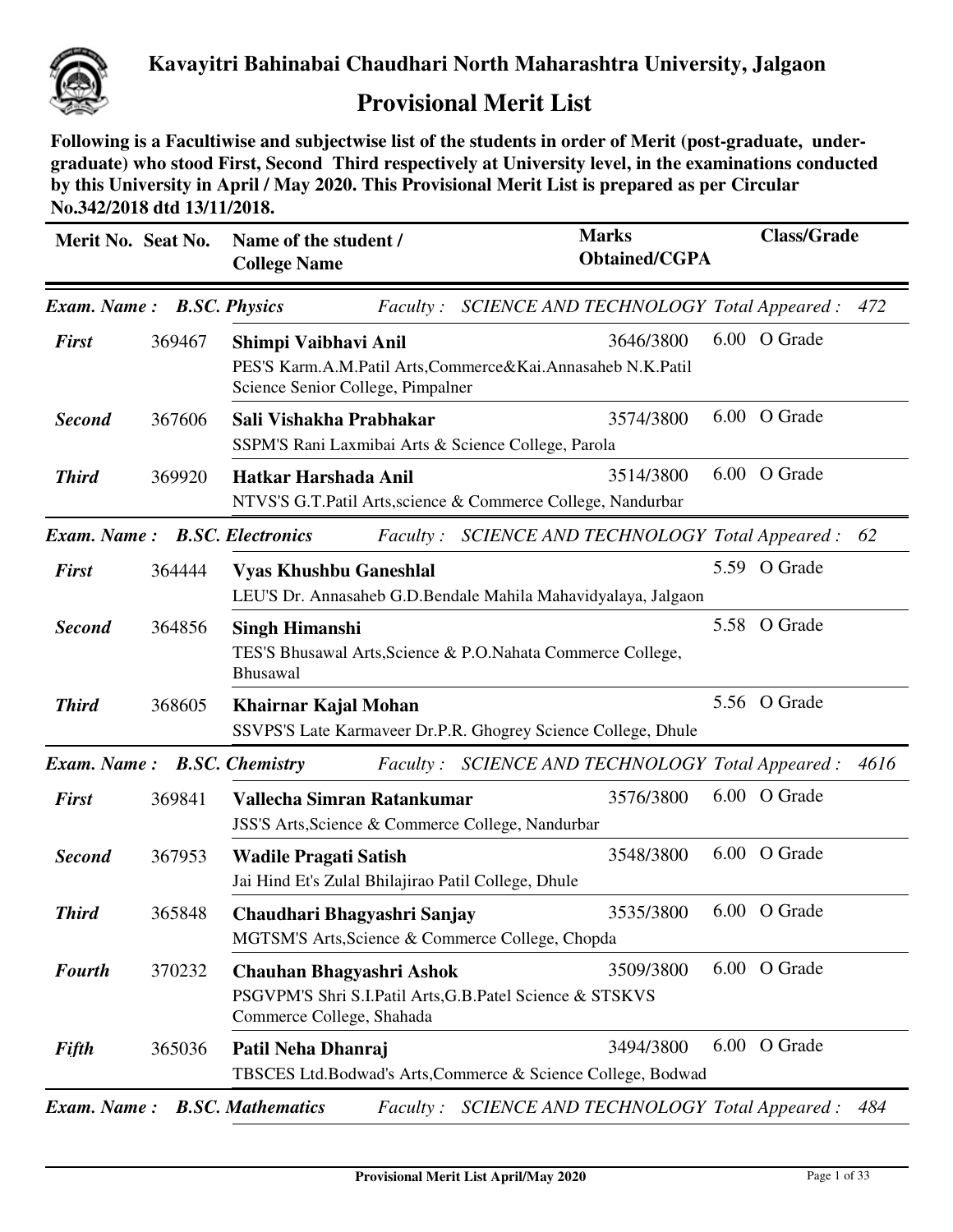| Merit No. Seat No.                  |        | Name of the student /<br><b>College Name</b>                                                                       | <b>Marks</b><br><b>Obtained/CGPA</b>    | <b>Class/Grade</b> |     |
|-------------------------------------|--------|--------------------------------------------------------------------------------------------------------------------|-----------------------------------------|--------------------|-----|
| <b>First</b>                        | 365142 | <b>Marathe Kajal Narayan</b><br><b>KES'S Pratap College, Amalner</b>                                               | 3638/3800                               | 6.00 O Grade       |     |
| <b>Second</b>                       | 371056 | <b>Pawar Yogita Devidas</b><br>R.C.Patel Arts, Commerce & Science College, Shirpur                                 | 3559/3800                               | 6.00 O Grade       |     |
| <b>Third</b>                        | 365469 | <b>Bhavsar Srushti Chandrashekhar</b><br>CES'S BP.Arts, SMA. Science & KKC. Commerce College,<br>Chalisgaon        | 3537/3800                               | 6.00 O Grade       |     |
| <b>Exam. Name:</b> B.SC. Statistics |        | <i>Faculty:</i>                                                                                                    | SCIENCE AND TECHNOLOGY Total Appeared : |                    | 166 |
| <b>First</b>                        | 368035 | <b>Patil Chinmay Pramod</b><br>Jai Hind Et's Zulal Bhilajirao Patil College, Dhule                                 | 3525/3800                               | 6.00 O Grade       |     |
| <b>Second</b>                       | 368029 | Lakhotia Gayatri Vijay<br>Jai Hind Et's Zulal Bhilajirao Patil College, Dhule                                      | 3481/3800                               | 6.00 O Grade       |     |
| <b>Third</b>                        | 365351 | <b>Patil Neha Dattatray</b><br>KES'S Pratap College, Amalner                                                       | 3477/3800                               | 6.00 O Grade       |     |
| Exam. Name: B.SC. Botany            |        | Faculty: SCIENCE AND TECHNOLOGY Total Appeared:                                                                    |                                         |                    | 506 |
| <b>First</b>                        | 363727 | Wani Aishwarya Bhalchandra<br>KCES'S Mooljee Jaitha College, Jalgaon                                               |                                         | 6.00 O Grade       |     |
| <b>Second</b>                       | 365717 | Daund Divya Rajendra<br>RSSPM'S Nanasaheb Yashavantrao N.Chavan<br>Arts, Science & Commerce College, Chalisgaon    |                                         | 5.97 O Grade       |     |
| <b>Third</b>                        | 365530 | Pagar Harshada Ravsaheb<br>CES'S BP.Arts, SMA. Science & KKC. Commerce College,<br>Chalisgaon                      |                                         | 5.95 O Grade       |     |
| Exam. Name: B.SC. Zoology           |        | <i>Faculty:</i>                                                                                                    | SCIENCE AND TECHNOLOGY Total Appeared : |                    | 709 |
| <b>First</b>                        | 363751 | <b>Uzma Naaz Shaikh Iqbal</b><br>KCES'S Mooljee Jaitha College, Jalgaon                                            | 3522/3800                               | 6.00 O Grade       |     |
| <b>Second</b>                       | 370447 | Shinde Harshada Rajendra<br>PSGVPM'S Shri S.I.Patil Arts, G.B.Patel Science & STSKVS<br>Commerce College, Shahada  | 3520/3800                               | 6.00 O Grade       |     |
| <b>Third</b>                        | 365946 | Deshmukh Harsha Prakash<br>MGTSM'S Arts, Science & Commerce College, Chopda                                        | 3467/3800                               | 6.00 O Grade       |     |
| Exam. Name:                         |        | <b>B.SC. Microbiology</b><br>Faculty: SCIENCE AND TECHNOLOGY Total Appeared:                                       |                                         |                    | 576 |
| <b>First</b>                        | 369867 | Dharmadhikari Priyanka Anil<br>JSS'S Arts, Science & Commerce College, Nandurbar                                   |                                         | 6.00 O Grade       |     |
| <b>Second</b>                       | 370482 | Pardeshi Shubhangi Kishor<br>PSGVPM'S Shri S.I.Patil Arts, G.B.Patel Science & STSKVS<br>Commerce College, Shahada | 3409/3800                               | 5.94 O Grade       |     |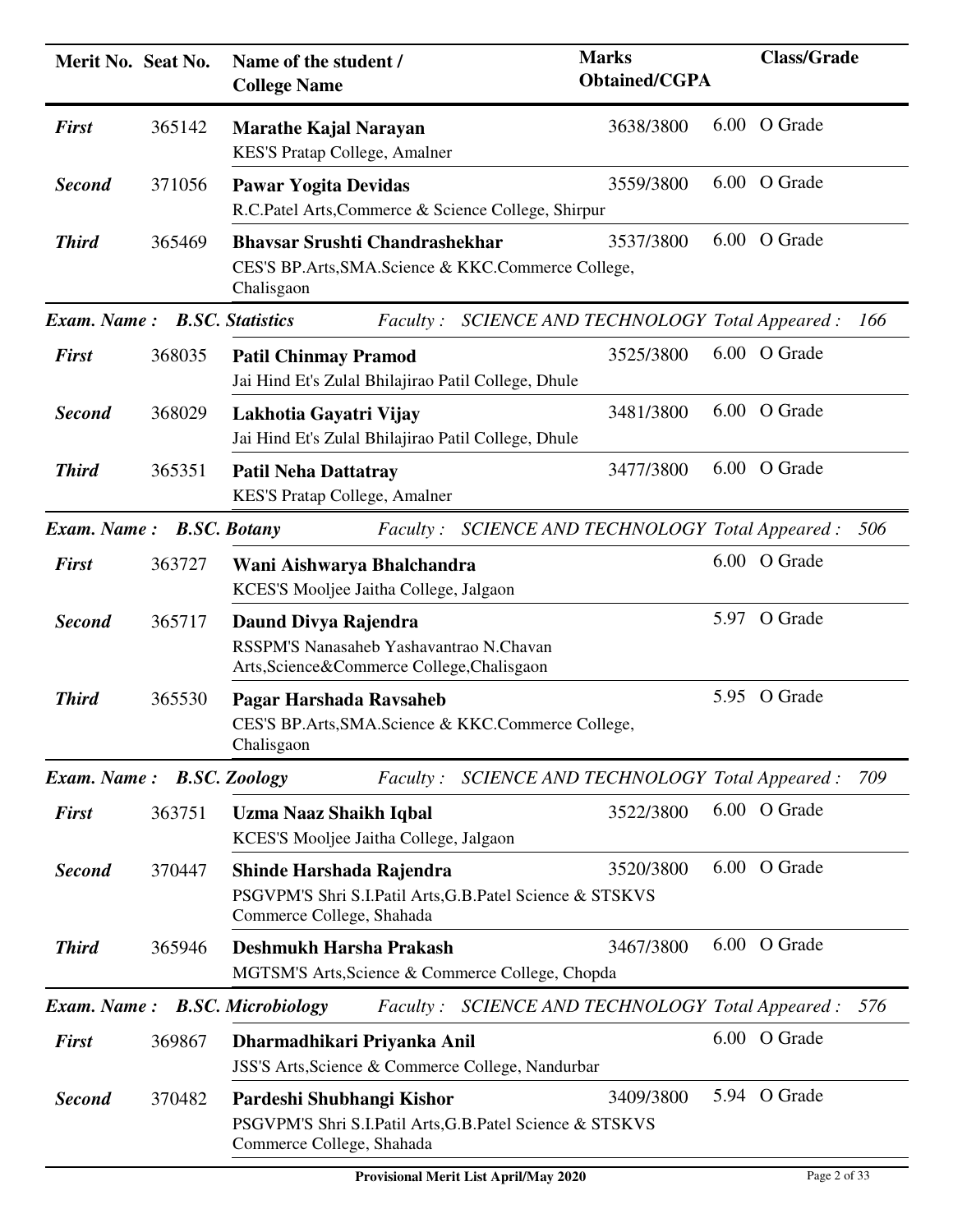| Merit No. Seat No. |                | Name of the student /<br><b>College Name</b>                                                    | <b>Marks</b><br><b>Obtained/CGPA</b>               | <b>Class/Grade</b> |      |
|--------------------|----------------|-------------------------------------------------------------------------------------------------|----------------------------------------------------|--------------------|------|
| <b>Third</b>       | 368068         | <b>Chavan Tejaswini Ramesh</b><br>Jai Hind Et's Zulal Bhilajirao Patil College, Dhule           | 3345/3800                                          | 5.94 O Grade       |      |
|                    |                | <b>Exam. Name:</b> B.SC. Geography                                                              | Faculty: SCIENCE AND TECHNOLOGY Total Appeared: 31 |                    |      |
| <b>First</b>       | 368530         | <b>Fulpagare Namrata Vijay</b><br>SSVPS'S Late Karmaveer Dr.P.R. Ghogrey Science College, Dhule |                                                    | 5.97 O Grade       |      |
| <b>Second</b>      | 368834         | <b>Attri Nitish Ghara Sing</b><br>VWS'S Arts, Commerce&Science College, Dhule                   |                                                    | 5.86 O Grade       |      |
| <b>Third</b>       | 363820         | <b>Chopade Vishal Dayaram</b><br>KCES'S Mooljee Jaitha College, Jalgaon                         |                                                    | 5.80 O Grade       |      |
| <b>Exam.</b> Name: |                | <b>B.SC.</b> Geology                                                                            | Faculty: SCIENCE AND TECHNOLOGY Total Appeared:    |                    | 21   |
| <b>First</b>       | 367995         | <b>Jain Samyak Dipesh</b><br>Jai Hind Et's Zulal Bhilajirao Patil College, Dhule                | 3274/3800                                          | 5.81 O Grade       |      |
| <b>Second</b>      | 367993         | <b>Dhangar Pranav Nilkanth</b><br>Jai Hind Et's Zulal Bhilajirao Patil College, Dhule           | 3230/3800                                          | 5.81 O Grade       |      |
| <b>Third</b>       | 368007         | Varade Janhavi Pradip<br>Jai Hind Et's Zulal Bhilajirao Patil College, Dhule                    |                                                    | 5.64 O Grade       |      |
| Exam. Name:        | <b>Science</b> | <b>B.SC. Computer</b>                                                                           | Faculty: SCIENCE AND TECHNOLOGY Total Appeared:    |                    | 1153 |
| <b>First</b>       | 371384         | Sonawane Vaishali Sahebrao<br>R.C.Patel Arts, Commerce & Science College, Shirpur               | 3468/3800                                          | 5.97 O Grade       |      |
| <b>Second</b>      | 364474         | <b>Thakur Neha Sanjaykumar</b><br>LEU'S Dr. Annasaheb G.D.Bendale Mahila Mahavidyalaya, Jalgaon | 5.97<br>3348/3800                                  | O Grade            |      |
| <b>Third</b>       | 365123         | <b>Ingle Ujwal Sunil</b><br>K.Narkhede College of Science, Bhusawal                             | 3270/3800                                          | 5.97 O Grade       |      |
| Exam. Name:        |                | <b>B.SC. Biochemistry</b>                                                                       | Faculty: SCIENCE AND TECHNOLOGY Total Appeared :   |                    | 65   |
| <b>First</b>       | 368585         | <b>Patil Bhushan Jankiram</b><br>SSVPS'S Late Karmaveer Dr.P.R. Ghogrey Science College, Dhule  |                                                    | 5.89 O Grade       |      |
| <b>Second</b>      | 363934         | <b>Thange Sagar Narayan</b><br>KCES'S Mooljee Jaitha College, Jalgaon                           | 3121/3800                                          | 5.75 O Grade       |      |
| <b>Third</b>       | 368576         | Jadhav Vijaya Dnyaneshwar<br>SSVPS'S Late Karmaveer Dr.P.R. Ghogrey Science College, Dhule      | 3101/3800                                          | 5.75 O Grade       |      |
| <b>Exam.</b> Name: |                | <b>B.SC.</b> Information<br><b>Technology</b>                                                   | Faculty: SCIENCE AND TECHNOLOGY Total Appeared:    |                    | 100  |
| <b>First</b>       | 364591         | <b>Shaikh Munazza Sadaf Zakir</b><br>IES'S H.J.Thim College of Arts & Science, Mehrun           |                                                    | 5.91 O Grade       |      |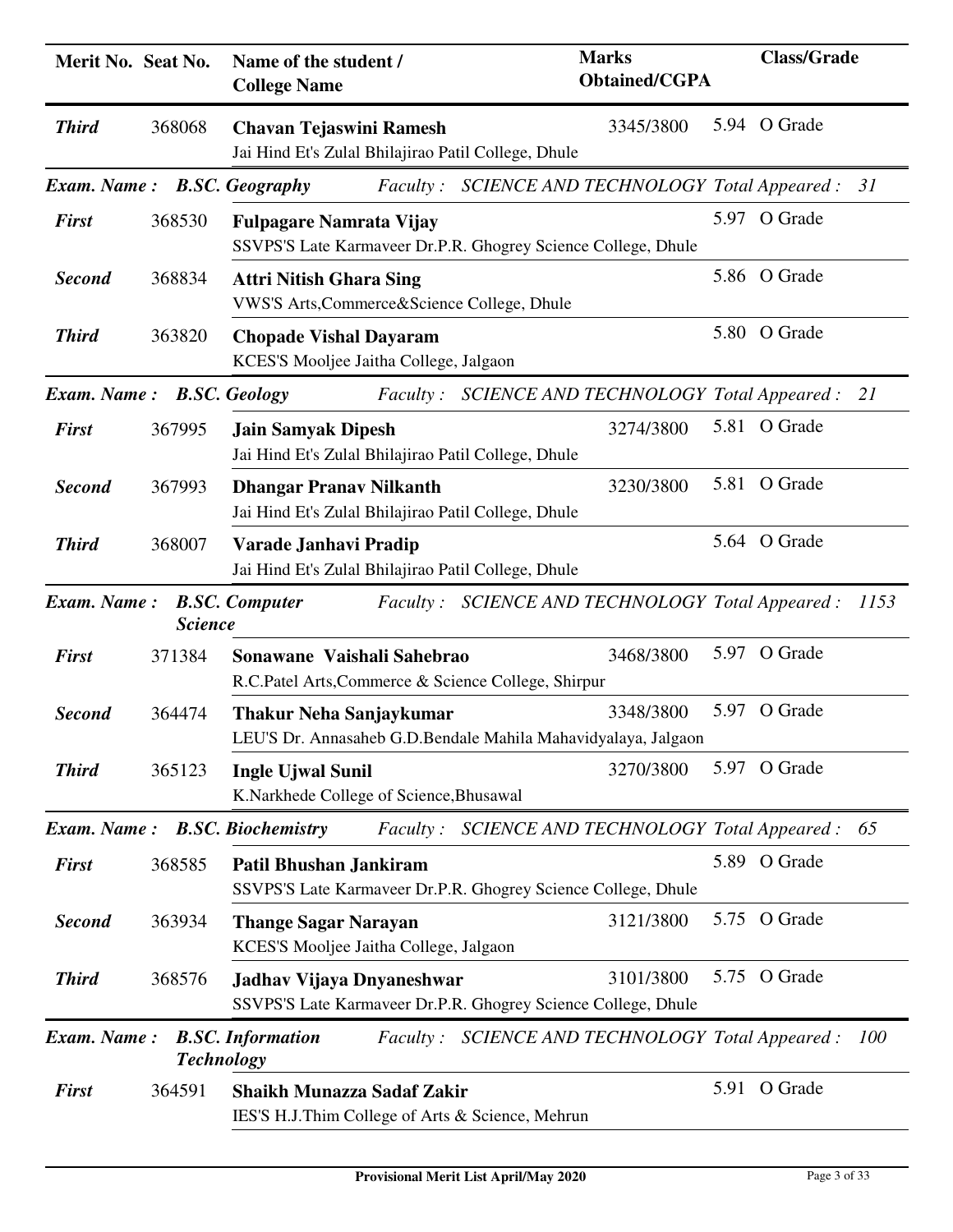| Merit No. Seat No. |                | Name of the student /<br><b>College Name</b>                                           | <b>Marks</b><br><b>Obtained/CGPA</b>                           | <b>Class/Grade</b> |     |
|--------------------|----------------|----------------------------------------------------------------------------------------|----------------------------------------------------------------|--------------------|-----|
| <b>Second</b>      | 364892         | Chaudhari Kanchan Ichharam<br><b>Bhusawal</b>                                          | TES'S Bhusawal Arts, Science & P.O. Nahata Commerce College,   | 5.75 O Grade       |     |
| <b>Third</b>       | 364584         | <b>Khan Roshni Sadaf Noorullah</b><br>IES'S H.J.Thim College of Arts & Science, Mehrun |                                                                | 5.72 O Grade       |     |
|                    |                | <b>Exam. Name: B.SC. Biotechnology</b>                                                 | Faculty: SCIENCE AND TECHNOLOGY Total Appeared:                |                    | 232 |
| <b>First</b>       | 371403         | Mahajan Sakshi Anil<br>R.C.Patel Arts, Commerce & Science College, Shirpur             |                                                                | 5.97 O Grade       |     |
| <b>Second</b>      | 371416         | <b>Tare Rishiraj Ashish</b><br>R.C.Patel Arts, Commerce & Science College, Shirpur     | 3348/3800                                                      | 5.91 O Grade       |     |
| <b>Third</b>       | 366011         | <b>Ishi Nikita Devidas</b><br>MGTSM'S Arts, Science & Commerce College, Chopda         | 3238/3800                                                      | 5.91 O Grade       |     |
| Exam. Name:        | <b>Science</b> | <b>B.SC. Environmental</b>                                                             | Faculty: SCIENCE AND TECHNOLOGY Total Appeared: 23             |                    |     |
| <b>First</b>       | 364041         | Mali Sumita Premraj<br>KCES'S Mooljee Jaitha College, Jalgaon                          |                                                                | 5.97 O Grade       |     |
| <b>Second</b>      | 368715         | <b>Shinde Tanvi Shrirang</b>                                                           | SSVPS'S Late Karmaveer Dr.P.R. Ghogrey Science College, Dhule  | 5.91 O Grade       |     |
| <b>Third</b>       | 368709         | <b>Mashal Khushboo Raju</b>                                                            | SSVPS'S Late Karmaveer Dr.P.R. Ghogrey Science College, Dhule  | 5.77 O Grade       |     |
|                    |                | Exam. Name: B.SC. Geoinformatics                                                       | Faculty: SCIENCE AND TECHNOLOGY Total Appeared : 2             |                    |     |
| <b>First</b>       | 364050         | Pawar Niraj Deepak<br>KCES'S Mooljee Jaitha College, Jalgaon                           |                                                                | 5.94 O Grade       |     |
| Exam. Name:        | <b>Science</b> | <b>B.SC.</b> Actuarial                                                                 | Faculty: SCIENCE AND TECHNOLOGY Total Appeared:                |                    | 30  |
| <b>First</b>       | 705960         | <b>Patil Rahul Dileep</b><br>North Maharashtra University, Jalgaon                     | School Of Mathematical Sciences, Kavayitri Bahinabai Chaudhari | 9.78 O Grade       |     |
| <b>Second</b>      | 705945         | <b>Harshal Sonar</b><br>North Maharashtra University, Jalgaon                          | School Of Mathematical Sciences, Kavayitri Bahinabai Chaudhari | $9.28$ A + Grade   |     |
| <b>Third</b>       | 705950         | Lokare Vaishnavi Mahendra<br>North Maharashtra University, Jalgaon                     | School Of Mathematical Sciences, Kavayitri Bahinabai Chaudhari | 8.86 A+ Grade      |     |
| Exam. Name:        |                | <b>M.SC. Physics</b><br><i>Faculty:</i>                                                | SCIENCE AND TECHNOLOGY Total Appeared :                        |                    | 237 |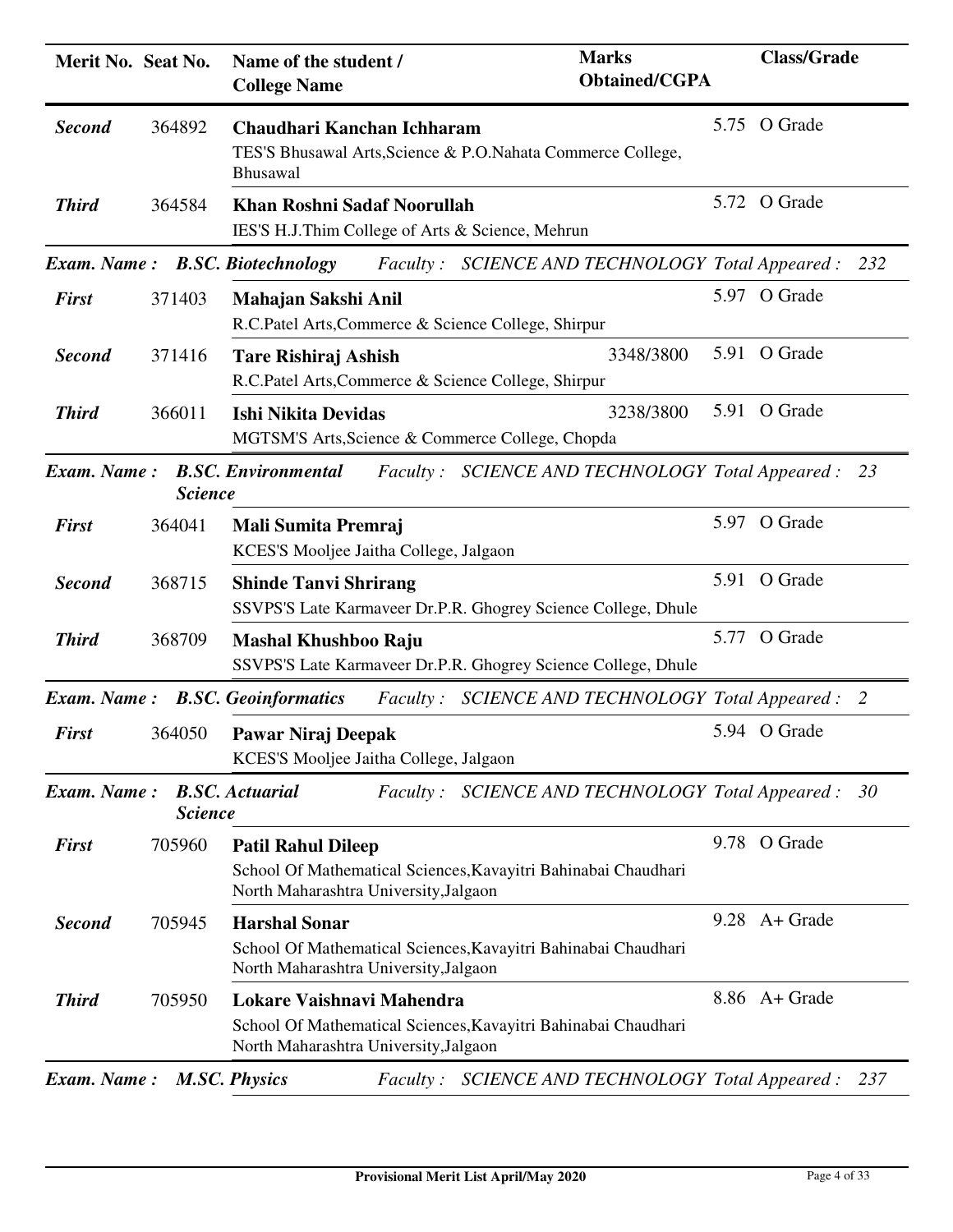| Merit No. Seat No. |        | Name of the student /<br><b>College Name</b>                                                                                           | <b>Marks</b><br><b>Obtained/CGPA</b> | <b>Class/Grade</b> |    |
|--------------------|--------|----------------------------------------------------------------------------------------------------------------------------------------|--------------------------------------|--------------------|----|
| <b>First</b>       | 397510 | Marathe Jagruti Krishna<br>PSGVPM'S Shri S.I.Patil Arts, G.B.Patel Science & STSKVS<br>Commerce College, Shahada                       | 1841/2000                            | 9.90 O Grade       |    |
| <b>Second</b>      | 397412 | <b>Rosario Warren John</b><br>KES'S Pratap College, Amalner                                                                            | 1782/2000                            | 9.90 O Grade       |    |
| <b>Third</b>       | 397562 | <b>Upadhyay Shweta Rameshwar</b><br>R.C.Patel Arts, Commerce & Science College, Shirpur                                                |                                      | 9.85 O Grade       |    |
| Exam. Name:        |        | <b>M.SC. Electronics</b><br>Faculty: SCIENCE AND TECHNOLOGY Total Appeared :                                                           |                                      |                    | 19 |
| <b>First</b>       | 712952 | <b>Chaudhari Rajshree Dilip</b><br>School Of Physical Sciences, Kavayitri Bahinabai Chaudhari North<br>Maharashtra University, Jalgaon |                                      | 9.81 O Grade       |    |
| <b>Second</b>      | 712950 | <b>Chaudhari Jayshree Dilip</b><br>School Of Physical Sciences, Kavayitri Bahinabai Chaudhari North<br>Maharashtra University, Jalgaon |                                      | 9.67 O Grade       |    |
| <b>Third</b>       | 712958 | Pinjari Sakina Rahim<br>School Of Physical Sciences, Kavayitri Bahinabai Chaudhari North<br>Maharashtra University, Jalgaon            |                                      | $9.43$ A + Grade   |    |
| Exam. Name:        |        | <b>M.SC. Physics (Spl.-</b><br>Faculty: SCIENCE AND TECHNOLOGY Total Appeared: 34<br><b>With Energy Studies</b> )                      |                                      |                    |    |
| <b>First</b>       | 714664 | Baviskar Devashri Rajendra<br>School Of Physical Sciences, Kavayitri Bahinabai Chaudhari North<br>Maharashtra University, Jalgaon      |                                      | $9.05$ A + Grade   |    |
| <b>Second</b>      | 714680 | <b>Patil Vaibhav Ravindra</b><br>School Of Physical Sciences, Kavayitri Bahinabai Chaudhari North<br>Maharashtra University, Jalgaon   |                                      | $8.95$ A + Grade   |    |
| <b>Third</b>       | 714668 | Hambire Reshma Chandrashekhar<br>School Of Physical Sciences, Kavayitri Bahinabai Chaudhari North<br>Maharashtra University, Jalgaon   |                                      | 8.76 A+ Grade      |    |
| <b>Exam.</b> Name: |        | M.SC. Physics (Spl.-<br>SCIENCE AND TECHNOLOGY Total Appeared :<br><i>Faculty</i> :<br><b>With Material Science</b> )                  |                                      |                    | 30 |
| <b>First</b>       | 714898 | <b>Chaudhari Paras Ashok</b><br>School Of Physical Sciences, Kavayitri Bahinabai Chaudhari North<br>Maharashtra University, Jalgaon    |                                      | $9.43$ A + Grade   |    |
| <b>Second</b>      | 714915 | Patil Tejaswini Pundalik<br>School Of Physical Sciences, Kavayitri Bahinabai Chaudhari North<br>Maharashtra University, Jalgaon        |                                      | 8.81 A + Grade     |    |
| <b>Third</b>       | 714902 | Jha Abhishek Kumar Bachchanji<br>School Of Physical Sciences, Kavayitri Bahinabai Chaudhari North<br>Maharashtra University, Jalgaon   |                                      | $8.76$ A + Grade   |    |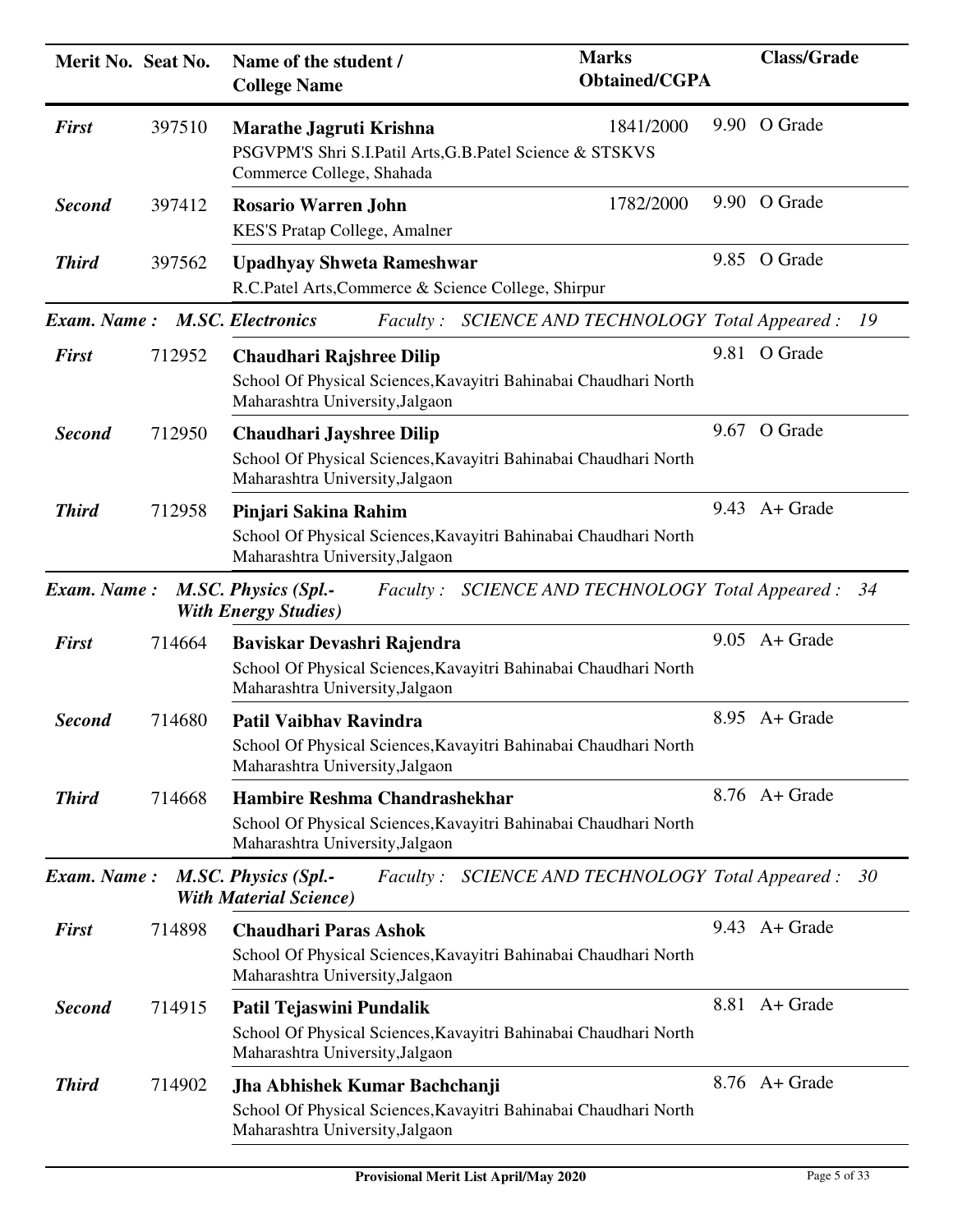| Merit No. Seat No. |                    | Name of the student /<br><b>College Name</b>                                                                  | <b>Marks</b><br><b>Obtained/CGPA</b>                                         |      | <b>Class/Grade</b> |     |
|--------------------|--------------------|---------------------------------------------------------------------------------------------------------------|------------------------------------------------------------------------------|------|--------------------|-----|
| Exam. Name:        | <b>Chemistry</b>   | <b>M.SC. Organic</b>                                                                                          | Faculty: SCIENCE AND TECHNOLOGY Total Appeared:                              |      |                    | 951 |
| <b>First</b>       | 396278             | Poptani Priyanka Hareshlal<br>JSS'S Arts, Science & Commerce College, Nandurbar                               |                                                                              |      | 9.91 O Grade       |     |
| <b>Second</b>      | 395660             | <b>Patil Lalitkumar Dilip</b><br>Kces's Moolj<br>Jalgaon                                                      | 1751/2000<br>KCES'S Post Graduate College of Science, Technology & Research, |      | 9.81 O Grade       |     |
| <b>Third</b>       | 396240             | <b>Marathe Devyani Sanjay</b>                                                                                 | 1735/2000<br>NTVS'S G.T.Patil Arts, science & Commerce College, Nandurbar    |      | 9.81 O Grade       |     |
| Exam. Name:        | <b>Chemistry</b>   | <b>M.SC. Inorganic</b>                                                                                        | Faculty: SCIENCE AND TECHNOLOGY Total Appeared:                              |      |                    | 110 |
| <b>First</b>       | 391273             | Suryawanshi Chandani Pandurang<br>KVPS'S Smt.P.D.M.Arts, Smt.H.D.Commerce & S.M.A.Science<br>College, Shirpur |                                                                              |      | 9.67 O Grade       |     |
| <b>Second</b>      | 391210             | Patil Minakshi Navanit<br><b>KES'S Pratap College, Amalner</b>                                                |                                                                              |      | 9.53 O Grade       |     |
| <b>Third</b>       | 391204             | Patil Rajashri Gulab<br>KES'S Pratap College, Amalner                                                         |                                                                              | 9.49 | A+ Grade           |     |
| <b>Exam.</b> Name: | <b>Chemistry</b>   | <b>M.SC. Physical</b>                                                                                         | Faculty: SCIENCE AND TECHNOLOGY Total Appeared :                             |      |                    | -18 |
| <b>First</b>       | 711990             | <b>Badhan Harshali Ravindra</b><br>Maharashtra University, Jalgaon                                            | School Of Chemical Sciences, Kavayitri Bahinabai Chaudhari North             |      | $9.26$ A + Grade   |     |
| <b>Second</b>      | 711998             | Rajput Prajakta Jaideep<br>Maharashtra University, Jalgaon                                                    | School Of Chemical Sciences, Kavayitri Bahinabai Chaudhari North             |      | $9.07$ A+ Grade    |     |
| <b>Third</b>       | 711999             | Rajput Pratiksha Vijaysing<br>Maharashtra University, Jalgaon                                                 | School Of Chemical Sciences, Kavayitri Bahinabai Chaudhari North             |      | $9.05$ A + Grade   |     |
| Exam. Name:        | <i>Chemistry</i> ) | <b>M.SC. Chemistry (Spl.-</b><br><b>With Polymer</b>                                                          | Faculty: SCIENCE AND TECHNOLOGY Total Appeared:                              |      |                    | 23  |
| <b>First</b>       | 712225             | <b>Girase Mayursing Bharatsing</b><br>Maharashtra University, Jalgaon                                         | School Of Chemical Sciences, Kavayitri Bahinabai Chaudhari North             |      | 9.60 O Grade       |     |
| <b>Second</b>      | 712221             | <b>Chavan Vikas Suresh</b><br>Maharashtra University, Jalgaon                                                 | School Of Chemical Sciences, Kavayitri Bahinabai Chaudhari North             |      | 8.98 A + Grade     |     |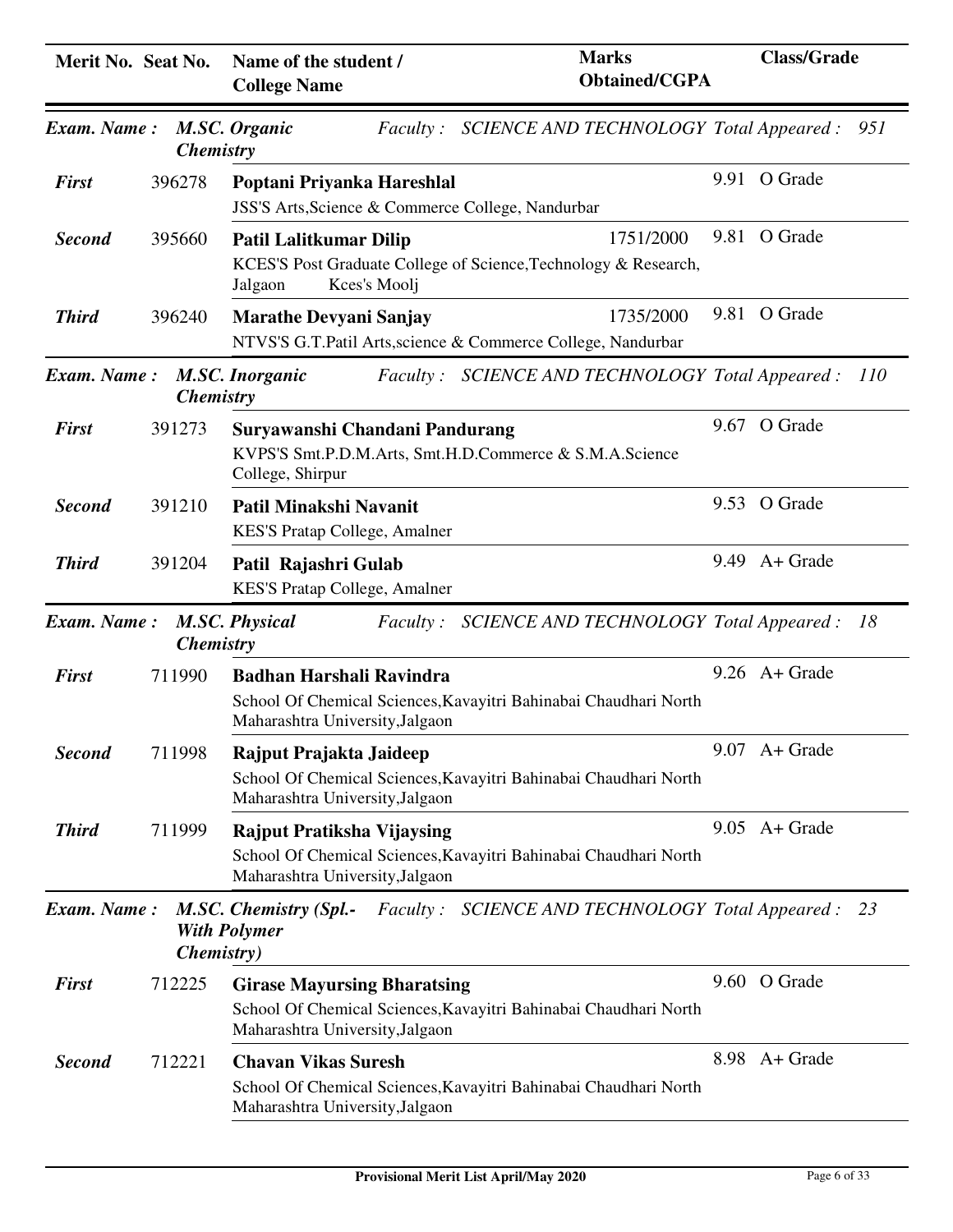| Merit No. Seat No. |                    | Name of the student /<br><b>College Name</b>                                                                                          | <b>Marks</b><br><b>Obtained/CGPA</b>                | <b>Class/Grade</b> |
|--------------------|--------------------|---------------------------------------------------------------------------------------------------------------------------------------|-----------------------------------------------------|--------------------|
| <b>Third</b>       | 712230             | Patel Nikita Rajendra<br>School Of Chemical Sciences, Kavayitri Bahinabai Chaudhari North<br>Maharashtra University, Jalgaon          |                                                     | 8.83 A + Grade     |
| <b>Exam.</b> Name: | <i>Chemistry</i> ) | <b>M.SC. Chemistry (Spl.-</b><br><b>With Industrial</b>                                                                               | Faculty: SCIENCE AND TECHNOLOGY Total Appeared: 17  |                    |
| <b>First</b>       | 711278             | <b>Mule Saurabh Sunil</b><br>School Of Chemical Sciences, Kavayitri Bahinabai Chaudhari North<br>Maharashtra University, Jalgaon      |                                                     | 8.93 A + Grade     |
| <b>Second</b>      | 711287             | <b>Rathod Sandip Parshuram</b><br>School Of Chemical Sciences, Kavayitri Bahinabai Chaudhari North<br>Maharashtra University, Jalgaon |                                                     | 8.60 A+ Grade      |
| <b>Third</b>       | 711283             | Patil Rohini Himmat<br>School Of Chemical Sciences, Kavayitri Bahinabai Chaudhari North<br>Maharashtra University, Jalgaon            |                                                     | 8.45 A Grade       |
| <b>Exam.</b> Name: | <b>Chemistry</b>   | <b>M.SC. Analytical</b>                                                                                                               | Faculty: SCIENCE AND TECHNOLOGY Total Appeared: 88  |                    |
| <b>First</b>       | 711031             | Chaudhari Nikita Yuvraj<br>School Of Chemical Sciences, Kavayitri Bahinabai Chaudhari North<br>Maharashtra University, Jalgaon        |                                                     | 9.60 O Grade       |
| <b>Second</b>      | 387952             | Patil Kiran Rajendra<br>TES'S Bhusawal Arts, Science & P.O. Nahata Commerce College,<br><b>Bhusawal</b>                               |                                                     | $9.49$ A + Grade   |
| <b>Third</b>       | 387910             | <b>Joshi Sandeep Kailas</b><br>KCES'S Mooljee Jaitha College, Jalgaon                                                                 |                                                     | $9.44$ A + Grade   |
| <b>Exam.</b> Name: | With               | <b>M.SC. Chemistry (Spl.-</b><br>Pesticides&Agrochemic                                                                                | Faculty: SCIENCE AND TECHNOLOGY Total Appeared: 24  |                    |
| <b>First</b>       | 711772             | <b>Zambare Mohini Ravindra</b><br>School Of Chemical Sciences, Kavayitri Bahinabai Chaudhari North<br>Maharashtra University, Jalgaon |                                                     | $9.00$ A + Grade   |
| <b>Second</b>      | 711766             | <b>More Avinash Raosaheb</b><br>School Of Chemical Sciences, Kavayitri Bahinabai Chaudhari North<br>Maharashtra University, Jalgaon   |                                                     | 8.86 A+ Grade      |
| <b>Third</b>       | 711768             | Paliwal Shivani Ajay<br>School Of Chemical Sciences, Kavayitri Bahinabai Chaudhari North<br>Maharashtra University, Jalgaon           |                                                     | 8.74 A + Grade     |
| <b>Exam.</b> Name: |                    | <b>M.SC. Mathematics</b>                                                                                                              | Faculty: SCIENCE AND TECHNOLOGY Total Appeared: 354 |                    |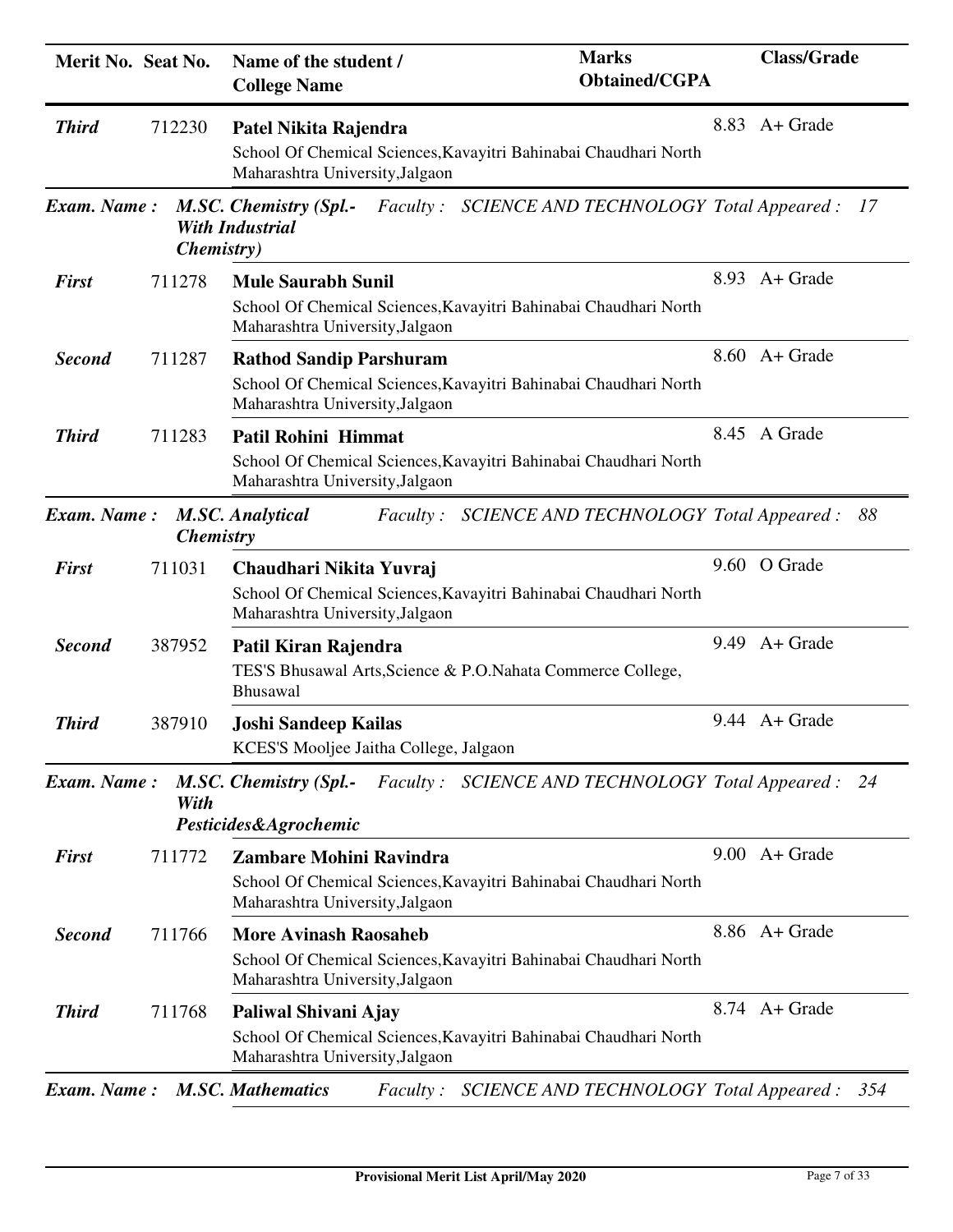| Merit No. Seat No. |                  | Name of the student /<br><b>College Name</b>                                                                                            | <b>Marks</b><br><b>Obtained/CGPA</b> | <b>Class/Grade</b>              |
|--------------------|------------------|-----------------------------------------------------------------------------------------------------------------------------------------|--------------------------------------|---------------------------------|
| <b>First</b>       | 392846           | <b>Khan Uzma Vikar Ahamad</b><br>PSGVPM'S Shri S.I.Patil Arts, G.B.Patel Science & STSKVS<br>Commerce College, Shahada                  |                                      | 9.65 O Grade                    |
| <b>Second</b>      | 392682           | <b>Bhavsar Ruchi Rajeev</b><br>TES'S Bhusawal Arts, Science & P.O. Nahata Commerce College,<br>Bhusawal                                 | 1683/2000                            | 9.50 O Grade                    |
| <b>Third</b>       | 392745           | Patil Gayatri Jagan<br>KES'S Pratap College, Amalner                                                                                    | 1670/2000                            | 9.50 O Grade                    |
| <b>Exam.</b> Name: | <b>Statistic</b> | <b>M.SC. Statistics (Spl.-</b><br>Faculty: SCIENCE AND TECHNOLOGY Total Appeared: 52<br><b>With Industrial</b>                          |                                      |                                 |
| <b>First</b>       | 715315           | <b>Patil Supriya Pralhad</b><br>School Of Mathematical Sciences, Kavayitri Bahinabai Chaudhari<br>North Maharashtra University, Jalgaon |                                      | 9.74 O Grade                    |
| <b>Second</b>      | 715277           | <b>Bagul Rohini Sanjay</b><br>School Of Mathematical Sciences, Kavayitri Bahinabai Chaudhari<br>North Maharashtra University, Jalgaon   |                                      | $9.49$ A + Grade                |
| <b>Third</b>       | 715292           | Mahajan Bhavana Mukesh<br>School Of Mathematical Sciences, Kavayitri Bahinabai Chaudhari<br>North Maharashtra University, Jalgaon       |                                      | $9.30 \text{ A} + \text{Grade}$ |
| <b>Exam.</b> Name: | $(Spl. - With$   | <b>M.SC. Mathematics</b><br>Faculty: SCIENCE AND TECHNOLOGY Total Appeared :<br><b>Computational Maths</b>                              |                                      | 65                              |
| <b>First</b>       | 714122           | Saitwal Priyanka Mohanlal<br>School Of Mathematical Sciences, Kavayitri Bahinabai Chaudhari<br>North Maharashtra University, Jalgaon    |                                      | 9.91 O Grade                    |
| <b>Second</b>      | 714131           | Tripathi Sonali Vijay<br>School Of Mathematical Sciences, Kavayitri Bahinabai Chaudhari<br>North Maharashtra University, Jalgaon        |                                      | 9.86 O Grade                    |
| <b>Third</b>       | 714121           | Saba Naaz Atiqur Raheman<br>School Of Mathematical Sciences, Kavayitri Bahinabai Chaudhari<br>North Maharashtra University, Jalgaon     |                                      | 9.76 O Grade                    |
| <b>Exam.</b> Name: | <b>Science</b>   | <b>M.SC. Computer</b><br>Faculty: SCIENCE AND TECHNOLOGY Total Appeared: 344                                                            |                                      |                                 |
| <b>First</b>       | 389672           | <b>Borse Madhuri Ravindra</b><br>R.C.Patel Arts, Commerce & Science College, Shirpur                                                    |                                      | 9.75 O Grade                    |
| <b>Second</b>      | 389683           | Patil Harshada Ashok<br>R.C.Patel Arts, Commerce & Science College, Shirpur                                                             |                                      | 9.71 O Grade                    |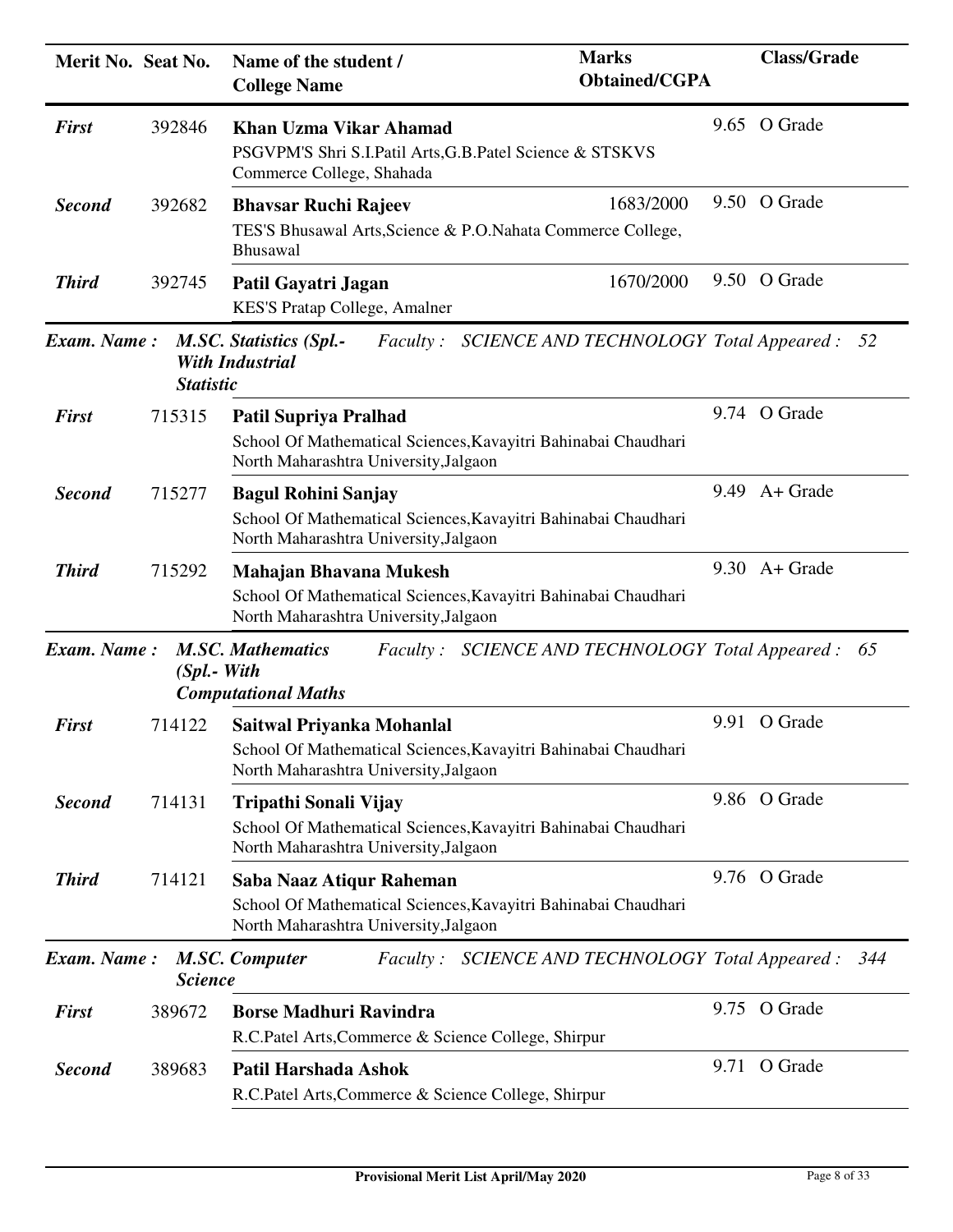| Merit No. Seat No.       |        | Name of the student /<br><b>College Name</b>                                                                                              | <b>Marks</b><br><b>Obtained/CGPA</b>                                         | <b>Class/Grade</b> |     |
|--------------------------|--------|-------------------------------------------------------------------------------------------------------------------------------------------|------------------------------------------------------------------------------|--------------------|-----|
| <b>Third</b>             | 389498 | <b>Warake Tejal Kashinath</b><br>Bhusawal                                                                                                 | TES'S Bhusawal Arts, Science & P.O. Nahata Commerce College,                 | 9.67 O Grade       |     |
| Exam. Name: M.SC. Botany |        | <i>Faculty:</i>                                                                                                                           | SCIENCE AND TECHNOLOGY Total Appeared :                                      |                    | 111 |
| <b>First</b>             | 388406 | Bari Gayatri Sanjay<br>KCES'S Mooljee Jaitha College, Jalgaon                                                                             |                                                                              | 10.00 O Grade      |     |
| <b>Second</b>            | 388447 | Ariba Tabassum Ashfaque Ahmad                                                                                                             | SSVPS'S Late Karmaveer Dr.P.R. Ghogrey Science College, Dhule                | 9.95 O Grade       |     |
| <b>Third</b>             | 388458 | <b>Lulla Charu Ramesh</b>                                                                                                                 | SSVPS'S Late Karmaveer Dr.P.R. Ghogrey Science College, Dhule                | 9.90 O Grade       |     |
| Exam. Name:              |        | <b>M.SC. Zoology</b><br><i>Faculty:</i>                                                                                                   | SCIENCE AND TECHNOLOGY Total Appeared :                                      |                    | 161 |
| <b>First</b>             | 398575 | Sundarani Jyoti Shyamlal                                                                                                                  | 1836/2000<br>NTVS'S G.T.Patil Arts, science & Commerce College, Nandurbar    | 9.95 O Grade       |     |
| <b>Second</b>            | 398602 | Wagh Divya Kiran<br>PSGVPM'S Shri S.I.Patil Arts, G.B.Patel Science & STSKVS<br>Commerce College, Shahada                                 | 1798/2000                                                                    | 9.95 O Grade       |     |
| <b>Third</b>             | 398563 | <b>Marathe Vaishali Bhatu</b>                                                                                                             | NTVS'S G.T.Patil Arts, science & Commerce College, Nandurbar                 | 9.75 O Grade       |     |
|                          |        | Exam. Name: M.SC. Microbiology<br><i>Faculty:</i>                                                                                         | SCIENCE AND TECHNOLOGY Total Appeared : 202                                  |                    |     |
| <b>First</b>             | 399671 | Patil Rajkamal Pravin<br>KES'S Pratap College, Amalner                                                                                    | 1747/2000                                                                    | 9.88 O Grade       |     |
| <b>Second</b>            | 399736 | <b>Khan Aaisha Asrar</b><br>PSGVPM'S Shri S.I.Patil Arts, G.B.Patel Science & STSKVS<br>Commerce College, Shahada                         | 1743/2000                                                                    | 9.88 O Grade       |     |
| <b>Third</b>             | 399747 | Sindhi Gayatri Shankarlal<br>PSGVPM'S Shri S.I.Patil Arts, G.B.Patel Science & STSKVS<br>Commerce College, Shahada                        |                                                                              | 9.69 O Grade       |     |
|                          |        | Exam. Name: M.SC. Biotechnology<br><i>Faculty:</i>                                                                                        | SCIENCE AND TECHNOLOGY Total Appeared :                                      |                    | 118 |
| <b>First</b>             | 710797 | Ayesha Siddiqua Khanum Sajidullah Khan<br>School Of Life Sciences, Kavayitri Bahinabai Chaudhari North<br>Maharashtra University, Jalgaon |                                                                              | 9.71 O Grade       |     |
| <b>Second</b>            | 399009 | <b>Fuse Ekta Jagannath</b><br>Kces's Moolj<br>Jalgaon                                                                                     | 1666/2000<br>KCES'S Post Graduate College of Science, Technology & Research, | 9.62 O Grade       |     |
| <b>Third</b>             | 399053 | <b>Vasave Simran Yogesh</b><br>R.C.Patel Arts, Commerce & Science College, Shirpur                                                        | 1651/2000                                                                    | 9.62 O Grade       |     |
| Exam. Name:              |        | <b>M.SC. Biochemistry</b>                                                                                                                 | Faculty: SCIENCE AND TECHNOLOGY Total Appeared: 28                           |                    |     |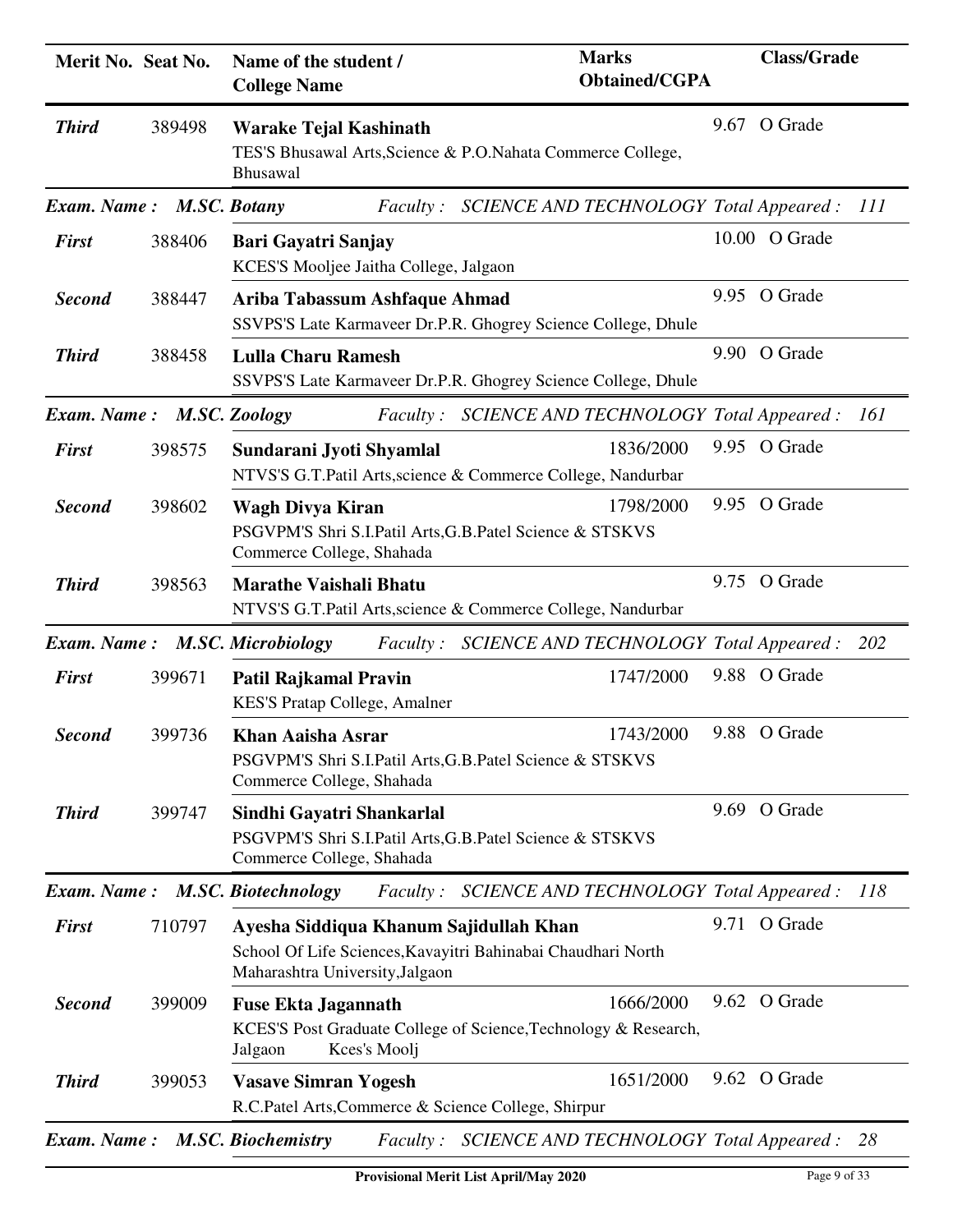| Merit No. Seat No.          |                              | Name of the student /<br><b>College Name</b>                                                                                                     | <b>Marks</b><br><b>Obtained/CGPA</b>            | <b>Class/Grade</b> |
|-----------------------------|------------------------------|--------------------------------------------------------------------------------------------------------------------------------------------------|-------------------------------------------------|--------------------|
| <b>First</b>                | 710582                       | Patra Anamika Kamalesh<br>School Of Life Sciences, Kavayitri Bahinabai Chaudhari North<br>Maharashtra University, Jalgaon                        |                                                 | 9.86 O Grade       |
| <b>Second</b>               | 710576                       | Pariskar Shubham Ravindra<br>School Of Life Sciences, Kavayitri Bahinabai Chaudhari North<br>Maharashtra University, Jalgaon                     |                                                 | $9.19$ A + Grade   |
| <b>Third</b>                | 710570                       | Dikle Rameshwar Achutrao<br>School Of Life Sciences, Kavayitri Bahinabai Chaudhari North<br>Maharashtra University, Jalgaon                      |                                                 | 8.86 A+ Grade      |
| Exam. Name: M.SC. Geography |                              | <i>Faculty :</i>                                                                                                                                 | SCIENCE AND TECHNOLOGY Total Appeared :         | 169                |
| <b>First</b>                | 390373                       | Mali Kalpana Hiralal<br>KVPS'S Smt.P.D.M.Arts, Smt.H.D.Commerce & S.M.A.Science<br>College, Shirpur                                              |                                                 | 9.80 O Grade       |
| <b>Second</b>               | 390230                       | <b>Tadvi Ganpat Sonya</b><br>KCES'S Mooljee Jaitha College, Jalgaon                                                                              |                                                 | 9.75 O Grade       |
| <b>Third</b>                | 390374                       | <b>Mali Swati Ravindra</b><br>KVPS'S Smt.P.D.M.Arts, Smt.H.D.Commerce & S.M.A.Science<br>College, Shirpur                                        |                                                 | 9.65 O Grade       |
| <b>Exam.</b> Name:          | <b>Technology</b>            | <b>M.SC. Information</b><br><i>Faculty:</i>                                                                                                      | SCIENCE AND TECHNOLOGY Total Appeared :         | 59                 |
| <b>First</b>                | 390620                       | Agrahari Pushpavati Subhashchandra<br>Jai Hind Et's Zulal Bhilajirao Patil College, Dhule                                                        |                                                 | 9.63 O Grade       |
| <b>Second</b>               | 390627                       | <b>Khonde Ashwini Suresh</b><br>Jai Hind Et's Zulal Bhilajirao Patil College, Dhule                                                              | 9.58                                            | O Grade            |
| <b>Third</b>                | 390629                       | Nerkar Dhanashri Ramkrushna<br>Jai Hind Et's Zulal Bhilajirao Patil College, Dhule                                                               |                                                 | 9.50 O Grade       |
| Exam. Name:                 | <i><u><b>Science</b></u></i> | <b>M.SC. Environmental</b>                                                                                                                       | Faculty: SCIENCE AND TECHNOLOGY Total Appeared: | <i>20</i>          |
| <b>First</b>                | 713174                       | Chougule Shrutika Tanaji<br>School Of Environmental&Earth Sciences, Kavayitri Bahinabai<br>Chaudhari North Maharashtra Univety Jalgaon           |                                                 | $9.33$ A + Grade   |
| <b>Second</b>               | 713183                       | Patil Khushabu Rajendra<br>School Of Environmental&Earth Sciences, Kavayitri Bahinabai<br>Chaudhari North Maharashtra Univety Jalgaon            |                                                 | $9.05$ A + Grade   |
| <b>Third</b>                | 713172                       | <b>Badgujar Rushikesh Ravindra</b><br>School Of Environmental&Earth Sciences, Kavayitri Bahinabai<br>Chaudhari North Maharashtra Univety Jalgaon |                                                 | 8.52 A + Grade     |
| <b>Exam.</b> Name:          |                              | <b>M.SC. Applied Geology</b><br>Faculty: SCIENCE AND TECHNOLOGY Total Appeared :                                                                 |                                                 | 15                 |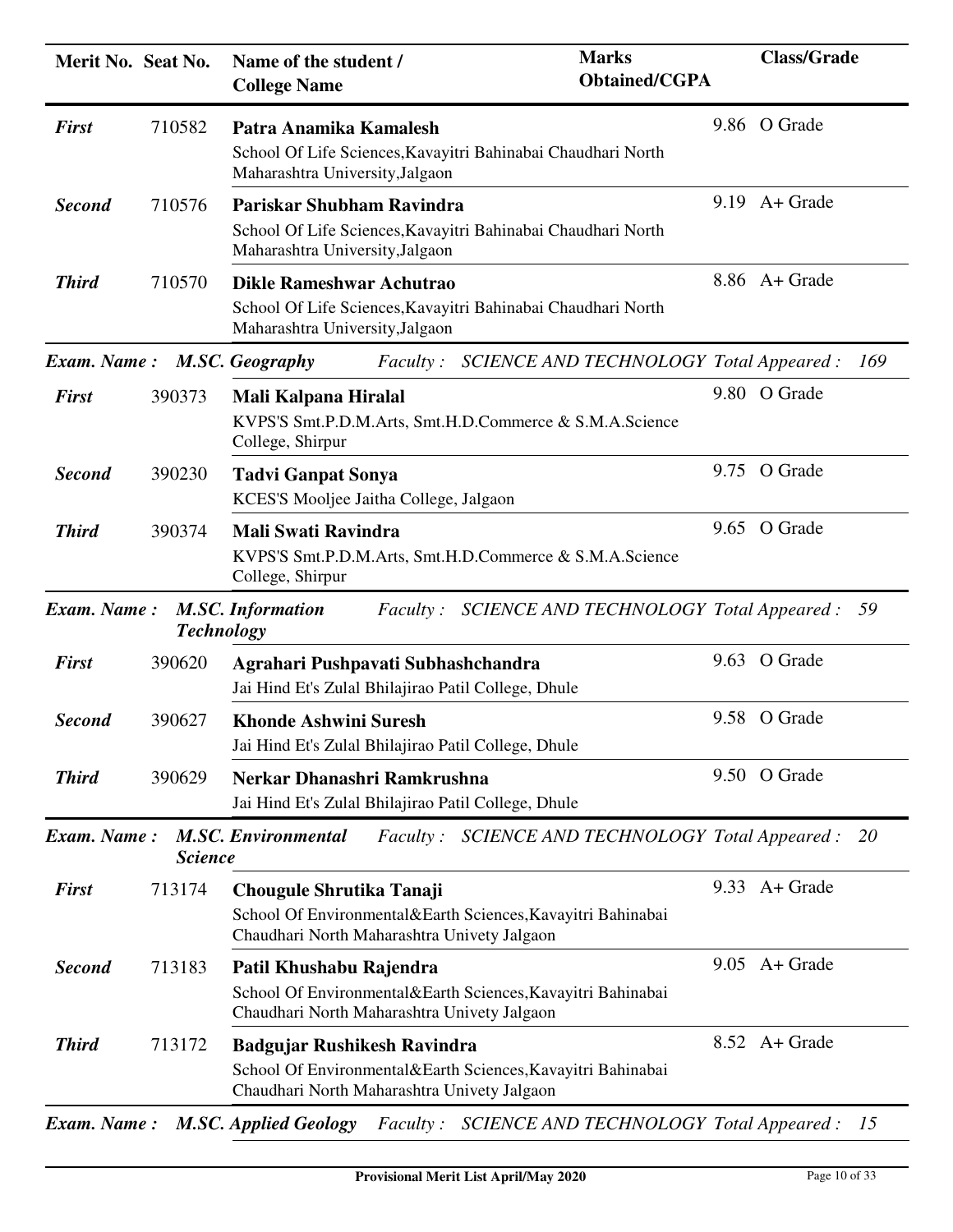| Merit No. Seat No. |                  | Name of the student /<br><b>College Name</b>                                                                                                   | <b>Marks</b><br><b>Obtained/CGPA</b> |      | <b>Class/Grade</b> |     |
|--------------------|------------------|------------------------------------------------------------------------------------------------------------------------------------------------|--------------------------------------|------|--------------------|-----|
| <b>First</b>       | 710331           | Laxmikanta Nanda<br>School Of Environmental&Earth Sciences, Kavayitri Bahinabai<br>Chaudhari North Maharashtra Univety Jalgaon                 |                                      |      | 9.71 O Grade       |     |
| <b>Second</b>      | 710336           | <b>Sonawane Ashwini Harish</b><br>School Of Environmental&Earth Sciences, Kavayitri Bahinabai<br>Chaudhari North Maharashtra Univety Jalgaon   |                                      |      | 9.52 O Grade       |     |
| <b>Third</b>       | 710339           | Suryawanshi Ketan Ravindra<br>School Of Environmental&Earth Sciences, Kavayitri Bahinabai<br>Chaudhari North Maharashtra Univety Jalgaon       |                                      |      | $9.33$ A + Grade   |     |
| <b>Exam.</b> Name: | <b>Geography</b> | M.SC. Applied<br>Faculty: SCIENCE AND TECHNOLOGY Total Appeared: 18                                                                            |                                      |      |                    |     |
| <b>First</b>       | 715650           | Dabbe Bharati Nimbaji<br>School Of Environmental&Earth Sciences, Kavayitri Bahinabai<br>Chaudhari North Maharashtra Univety Jalgaon            |                                      |      | 8.76 A+ Grade      |     |
| <b>Second</b>      | 715656           | <b>Naik Jaysing Bhunya</b><br>School Of Environmental&Earth Sciences, Kavayitri Bahinabai<br>Chaudhari North Maharashtra Univety Jalgaon       |                                      |      | 8.48 A Grade       |     |
| <b>Third</b>       | 715664           | <b>Sonawane Prashant Subhash</b><br>School Of Environmental&Earth Sciences, Kavayitri Bahinabai<br>Chaudhari North Maharashtra Univety Jalgaon |                                      |      | 8.43 A Grade       |     |
| Exam. Name: M.C.A. |                  | Faculty: SCIENCE AND TECHNOLOGY Total Appeared :                                                                                               |                                      |      |                    | 359 |
| <b>First</b>       | 703260           | Chopade Kajal Govinda<br>KCES'S Institute of Management & Research, Jalgaon                                                                    |                                      |      | 9.72 O Grade       |     |
| Second             | 703330           | <b>Marathe Durga Ratan</b><br>R.C.Patel Edu.trust's Institute of Management<br>Research&Development, Shirpur                                   |                                      |      | $9.47$ A + Grade   |     |
| <b>Third</b>       | 720086           | <b>Sonkusare Megha Diwakar</b><br>School Of Computer Sciences, Kavayitri Bahinabai Chaudhari North<br>Maharashtra University, Jalgaon          |                                      |      | $9.44$ A + Grade   |     |
|                    |                  | Faculty: SCIENCE AND TECHNOLOGY Total Appeared:<br>Exam. Name: M.C.A.(Integrated)                                                              |                                      |      |                    | 78  |
| <b>First</b>       | 720655           | <b>Patil Swati Jagadish</b><br>R.C.Patel Edu.trust's Institute of Management<br>Research&Development, Shirpur                                  | 1974/2400                            |      | 5.71 O Grade       |     |
| <b>Second</b>      | 720656           | <b>Patil Tushar Sudam</b><br>R.C.Patel Edu.trust's Institute of Management<br>Research&Development, Shirpur                                    | 1950/2400                            |      | 5.71 O Grade       |     |
| <b>Third</b>       | 720647           | Pardeshi Deepshikha Gokulsingh<br>R.C.Patel Edu.trust's Institute of Management<br>Research&Development, Shirpur                               | 1860/2400                            | 5.71 | O Grade            |     |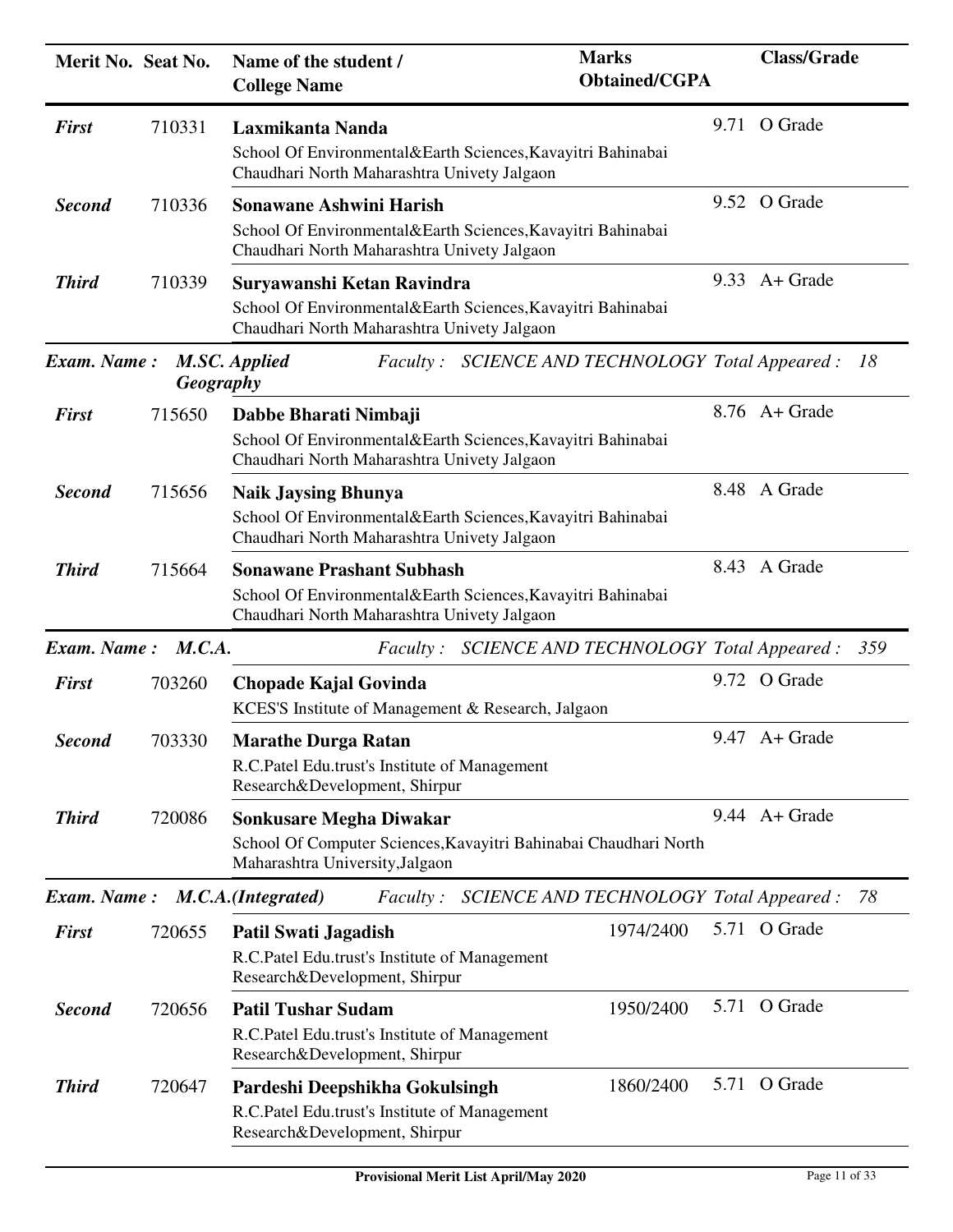| Merit No. Seat No.     |                    | Name of the student /<br><b>College Name</b>                                                                      | <b>Marks</b><br><b>Obtained/CGPA</b>               | <b>Class/Grade</b>              |
|------------------------|--------------------|-------------------------------------------------------------------------------------------------------------------|----------------------------------------------------|---------------------------------|
| Exam. Name: B.PHARMACY |                    |                                                                                                                   | Faculty: SCIENCE AND TECHNOLOGY Total Appeared:    | 1243                            |
| <b>First</b>           | 511529             | Chaudhari Ruchika Sanjay<br>SES'S H.R.Patel Institute of Pharmaceutical Education and<br>Research, Shirpur        |                                                    | 8.77 A Grade                    |
| <b>Second</b>          | 511118             | Marathe Yamini Rajendra<br>A.R.A. College of Pharmacy, Dhule                                                      |                                                    | 8.72 A Grade                    |
| <b>Third</b>           | 511730             | <b>Patil Virashree Sahebrao</b><br>SES'S R.C.Patel Institute of Pharmaceutical Education and<br>Research, Shirpur |                                                    | 8.69 A Grade                    |
| Exam. Name:            | <i>Chemistry</i> ) | <b>M.PHARMACY</b><br>(Pharmaceutical                                                                              | Faculty: SCIENCE AND TECHNOLOGY Total Appeared:    | 20                              |
| <b>First</b>           | 514730             | Patil Mangesh Rajendra                                                                                            |                                                    | 9.35 First Class With<br>Distin |
|                        |                    | SES'S R.C.Patel Institute of Pharmaceutical Education and<br>Research, Shirpur                                    |                                                    |                                 |
| <b>Second</b>          | 514728             | Kasar Sagar Rajendra                                                                                              | 2021/2332                                          | 9.22 First Class With<br>Distin |
|                        |                    | SES'S R.C. Patel Institute of Pharmaceutical Education and<br>Research, Shirpur                                   |                                                    |                                 |
| <b>Third</b>           | 514727             | <b>Dhote Ashish Madhukar</b>                                                                                      | 2008/2332                                          | 9.22 First Class With<br>Distin |
|                        |                    | SES'S R.C.Patel Institute of Pharmaceutical Education and<br>Research, Shirpur                                    |                                                    |                                 |
| Exam. Name:            |                    | <b>M.PHARMACY</b><br>(Pharmacognosy)                                                                              | Faculty: SCIENCE AND TECHNOLOGY Total Appeared: 13 |                                 |
| <b>First</b>           | 516972             | <b>Chavan Swati Vishwas</b>                                                                                       |                                                    | 9.31 First Class With<br>Distin |
|                        |                    | SES'S R.C.Patel Institute of Pharmaceutical Education and<br>Research, Shirpur                                    |                                                    |                                 |
| <b>Second</b>          | 516974             | <b>Murkute Pooja Santosh</b>                                                                                      |                                                    | 9.29 First Class With<br>Distin |
|                        |                    | SES'S R.C.Patel Institute of Pharmaceutical Education and<br>Research, Shirpur                                    |                                                    |                                 |
| <b>Third</b>           | 516976             | <b>Gunjal Jogeshwari Nilesh</b>                                                                                   |                                                    | 8.99 First Class With<br>Distin |
|                        |                    | A.R.A. College of Pharmacy, Dhule                                                                                 |                                                    |                                 |
| Exam. Name:            |                    | <b>M.PHARMACY</b><br>(Pharmacology)                                                                               | Faculty: SCIENCE AND TECHNOLOGY Total Appeared :   | <i>13</i>                       |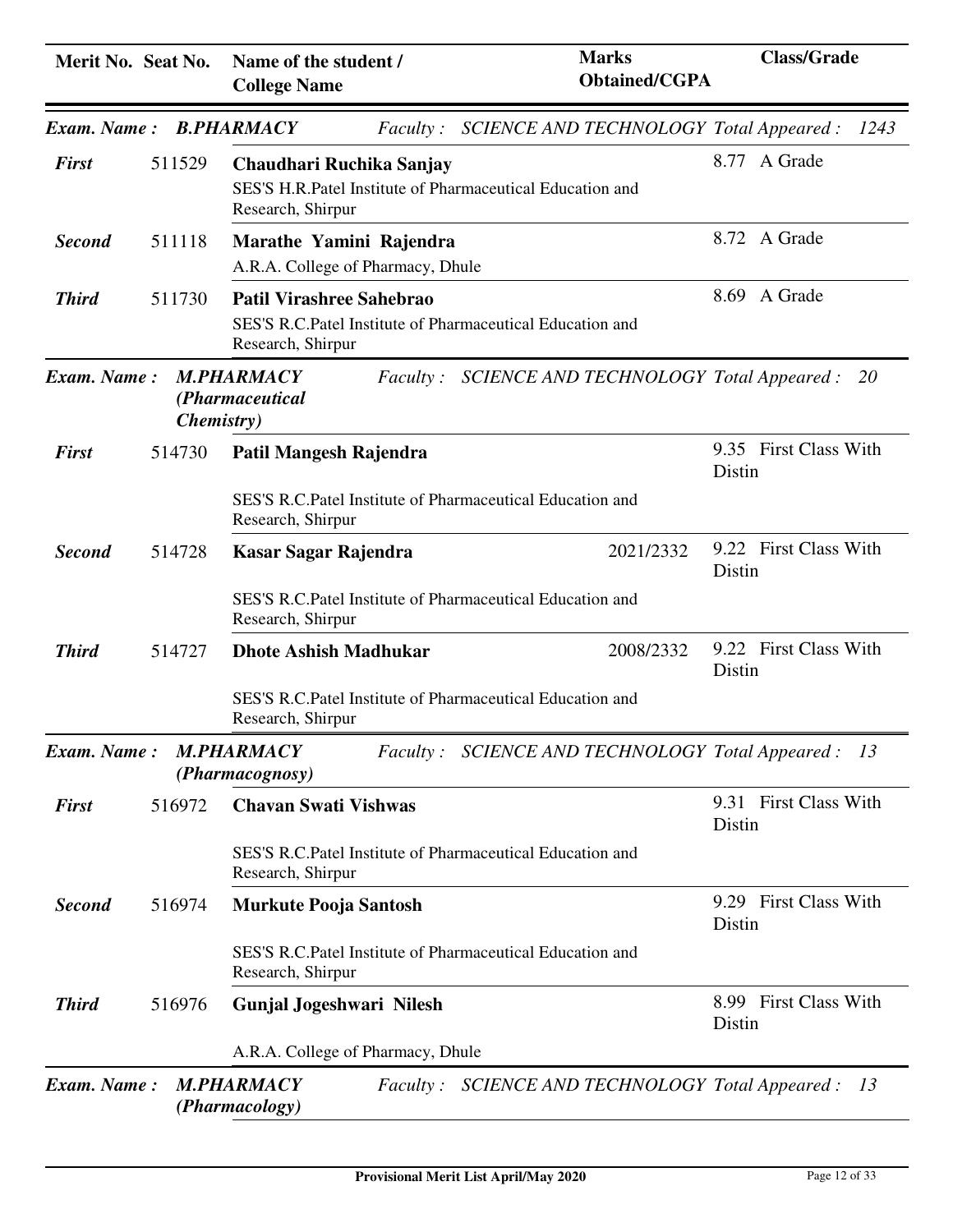| Merit No. Seat No. |        | <b>Marks</b><br>Name of the student /<br><b>Obtained/CGPA</b><br><b>College Name</b>                          | <b>Class/Grade</b>              |
|--------------------|--------|---------------------------------------------------------------------------------------------------------------|---------------------------------|
| <b>First</b>       | 517408 | Wagh Shivani Shahaji                                                                                          | 9.29 First Class With<br>Distin |
|                    |        | SES'S R.C.Patel Institute of Pharmaceutical Education and<br>Research, Shirpur                                |                                 |
| <b>Second</b>      | 517407 | Wadkar Avinash Rudrappa                                                                                       | 8.93 First Class With<br>Distin |
|                    |        | SES'S R.C.Patel Institute of Pharmaceutical Education and<br>Research, Shirpur                                |                                 |
| <b>Third</b>       | 517406 | Vyas Priyanka Jitendra                                                                                        | 8.62 First Class With<br>Distin |
|                    |        | SES'S R.C.Patel Institute of Pharmaceutical Education and<br>Research, Shirpur                                |                                 |
| <b>Exam. Name:</b> |        | <b>M.PHARMACY</b><br>Faculty: SCIENCE AND TECHNOLOGY Total Appeared :<br>(Quality Assurance)                  | 97                              |
| <b>First</b>       | 515277 | <b>Baheti Nupur Suresh</b>                                                                                    | 9.48 First Class With<br>Distin |
|                    |        | SES'S R.C.Patel Institute of Pharmaceutical Education and<br>Research, Shirpur                                |                                 |
| <b>Second</b>      | 515279 | <b>Bhoi Komal Rajendra</b>                                                                                    | 9.44 First Class With<br>Distin |
|                    |        | SES'S R.C.Patel Institute of Pharmaceutical Education and<br>Research, Shirpur                                |                                 |
| <b>Third</b>       | 515307 | <b>Sharma Minakshi Ramnivas</b>                                                                               | 9.31 First Class With<br>Distin |
|                    |        | SES'S H.R.Patel Institute of Pharmaceutical Education and<br>Research, Shirpur                                |                                 |
| Exam. Name:        |        | <b>M.PHARMACY</b><br>SCIENCE AND TECHNOLOGY Total Appeared : 104<br><i>Faculty:</i><br><i>(Pharmaceutics)</i> |                                 |
| <b>First</b>       | 516533 | <b>Rathi Shubham Sunil</b>                                                                                    | 9.22 First Class With<br>Distin |
|                    |        | SES'S R.C.Patel Institute of Pharmaceutical Education and<br>Research, Shirpur                                |                                 |
| <b>Second</b>      | 516504 | <b>Chandankar Sachin Maroti</b>                                                                               | 9.18 First Class With<br>Distin |
|                    |        | SES'S R.C.Patel Institute of Pharmaceutical Education and<br>Research, Shirpur                                |                                 |
| <b>Third</b>       | 516525 | <b>Nafade Dipti Pundalik</b>                                                                                  | 9.07 First Class With<br>Distin |
|                    |        | SES'S H.R.Patel Institute of Pharmaceutical Education and<br>Research, Shirpur                                |                                 |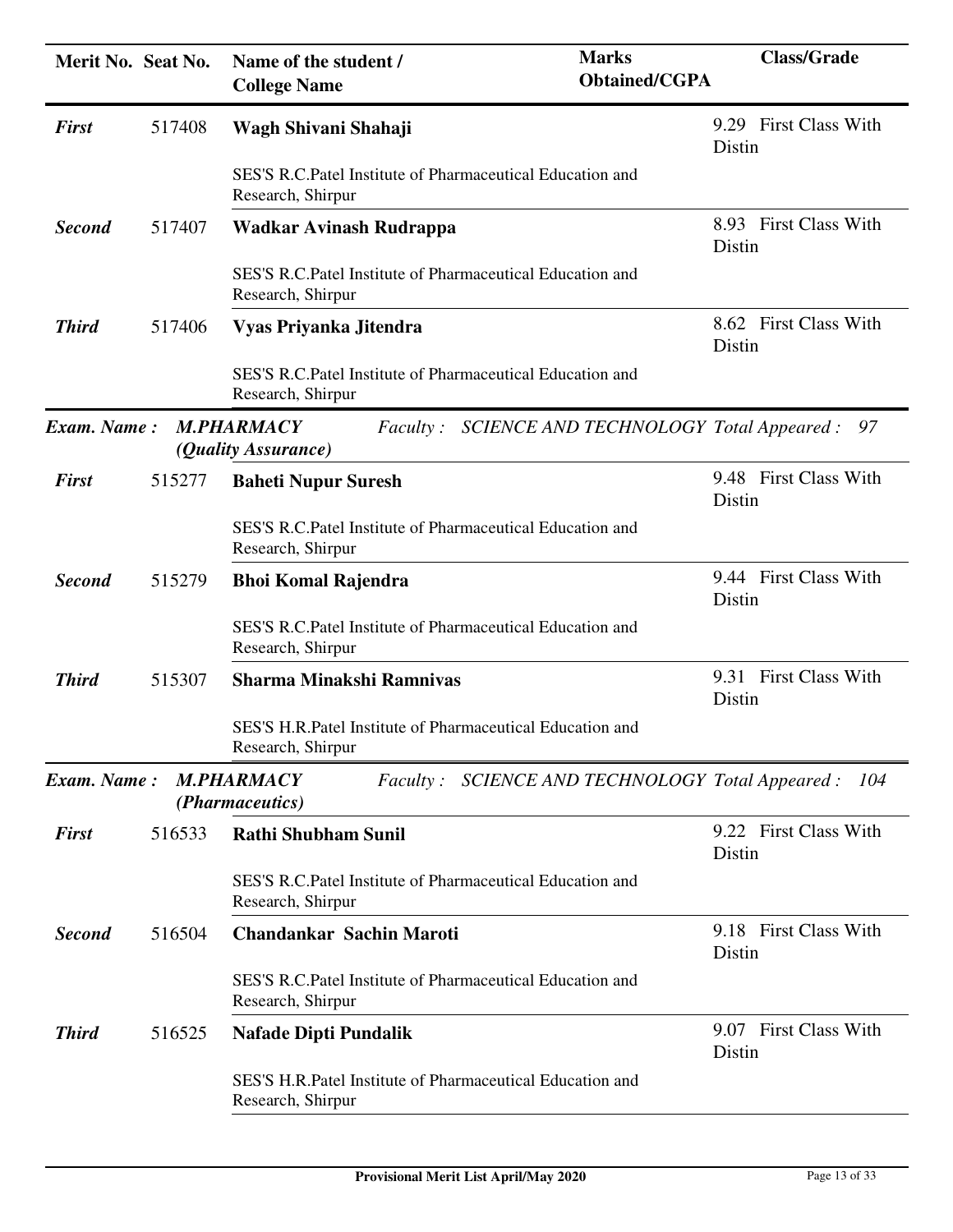| Merit No. Seat No.        |        | Name of the student /<br><b>College Name</b>                                           | <b>Marks</b><br><b>Obtained/CGPA</b>                             | <b>Class/Grade</b>              |
|---------------------------|--------|----------------------------------------------------------------------------------------|------------------------------------------------------------------|---------------------------------|
| Exam. Name:               |        | <b>M.PHARMACY</b><br>(Clinical Pharmacy)                                               | Faculty: SCIENCE AND TECHNOLOGY Total Appeared: 7                |                                 |
| <b>First</b>              | 517825 | <b>Lulla Happy Sundarlal</b>                                                           |                                                                  | 9.14 First Class With<br>Distin |
|                           |        | Research, Shirpur                                                                      | SES'S R.C.Patel Institute of Pharmaceutical Education and        |                                 |
| <b>Second</b>             | 517830 | Savdekar Siddhartha Rajendra                                                           |                                                                  | 8.99 First Class With<br>Distin |
|                           |        | Research, Shirpur                                                                      | SES'S R.C.Patel Institute of Pharmaceutical Education and        |                                 |
| <b>Third</b>              | 517824 | Kakuste Pratiksha Nanasaheb                                                            |                                                                  | 8.59 First Class With<br>Distin |
|                           |        | Research, Shirpur                                                                      | SES'S R.C.Patel Institute of Pharmaceutical Education and        |                                 |
| Exam. Name: B.E. Computer |        | <i>Faculty:</i>                                                                        | SCIENCE AND TECHNOLOGY Total Appeared :                          | 884                             |
| <b>First</b>              | 628596 | Jadhav Mansi Anil                                                                      | SSVPS'S Bapusaheb Shivajirao Deore College of Engineering, Dhule | 9.42 Cgpa                       |
| <b>Second</b>             | 628865 | <b>Mahajan Shweta Dattatray</b><br>SES'S R.C.Patel Institute of Technology, Shirpur    |                                                                  | 9.26 Cgpa                       |
| <b>Third</b>              | 628574 | Chaudhari Sayali Madhukar                                                              | SSVPS'S Bapusaheb Shivajirao Deore College of Engineering, Dhule | 9.18 Cgpa                       |
| Exam. Name:               |        | <b>B.E. Electronics &amp;</b><br><b>Telecommunication</b>                              | Faculty: SCIENCE AND TECHNOLOGY Total Appeared:                  | 495                             |
| <b>First</b>              |        | 633929 Pardeshi Divya Dineshsingh<br>SES'S R.C.Patel Institute of Technology, Shirpur  |                                                                  | 9.61 Cgpa                       |
| <b>Second</b>             | 633782 | Chaudhari Prajakta Suresh                                                              | SSVPS'S Bapusaheb Shivajirao Deore College of Engineering, Dhule | 9.21 Cgpa                       |
| <b>Third</b>              | 633567 | <b>Joshi Shital Jaykisan</b>                                                           | SSBT'S College of Engineering & Technology, Bambhori             | 9.17 Cgpa                       |
| Exam. Name:               |        | <b>B.E.</b> Instrumentation                                                            | Faculty: SCIENCE AND TECHNOLOGY Total Appeared:                  | 50                              |
| <b>First</b>              | 637283 | Saini Saloni Ramkishore<br>PSGVPM'S D.N. Patel College of Engineering, Shahada         |                                                                  | 8.79 Cgpa                       |
| <b>Second</b>             | 637263 | Patil Jyoti Deelip<br>PSGVPM'S D.N. Patel College of Engineering, Shahada              |                                                                  | 8.76 Cgpa                       |
| <b>Third</b>              | 637261 | <b>Patil Harshada Chhotulal</b><br>PSGVPM'S D.N. Patel College of Engineering, Shahada |                                                                  | 8.71 Cgpa                       |
| Exam. Name:               |        | <b>B.E. Mechanical</b>                                                                 | Faculty: SCIENCE AND TECHNOLOGY Total Appeared:                  | 1461                            |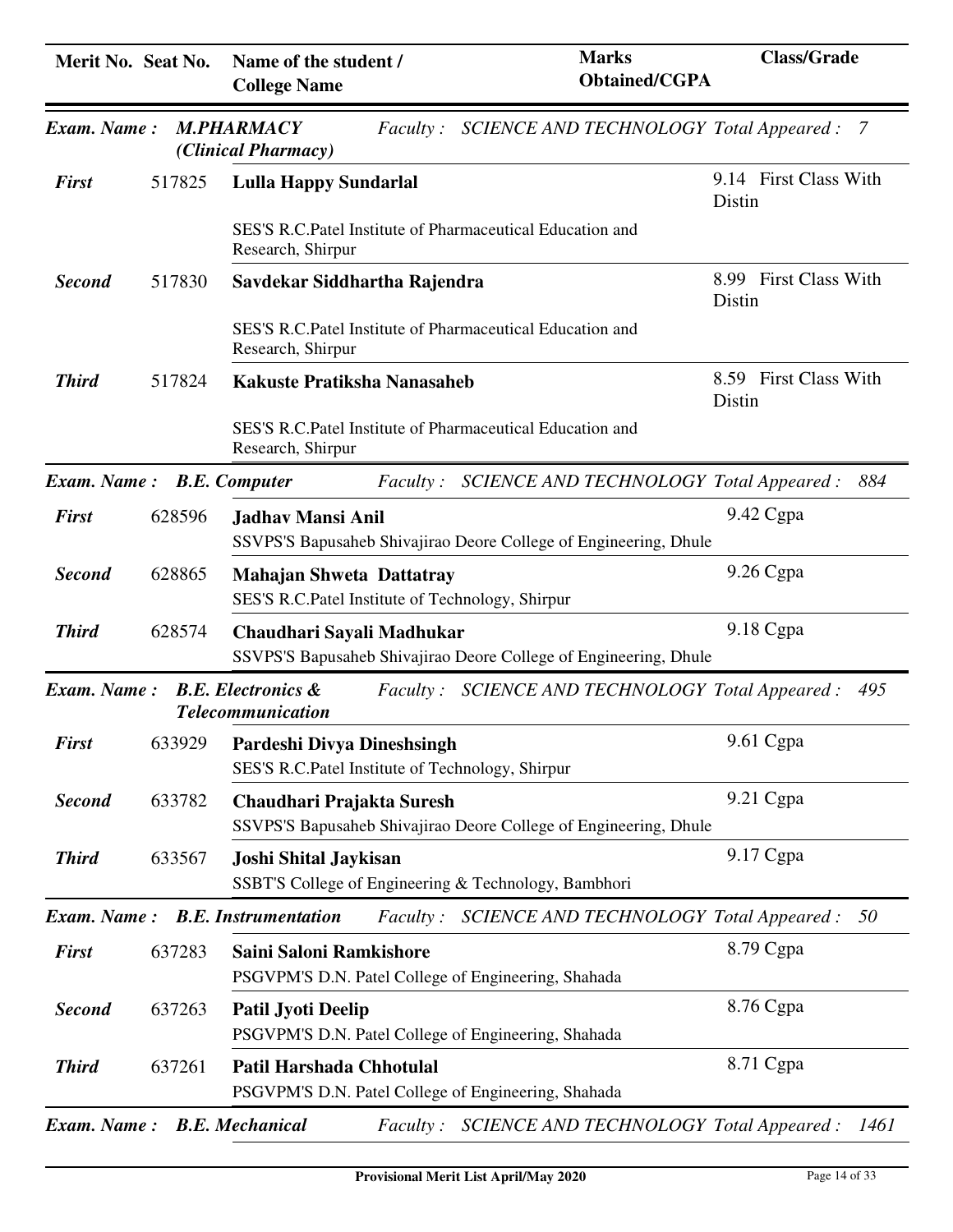| Merit No. Seat No.           |        | Name of the student /<br><b>College Name</b>                                                                                                   | <b>Marks</b><br><b>Obtained/CGPA</b>    | <b>Class/Grade</b>             |
|------------------------------|--------|------------------------------------------------------------------------------------------------------------------------------------------------|-----------------------------------------|--------------------------------|
| <b>First</b>                 | 641817 | Patil Karan Sahebrao<br>SES'S R.C.Patel Institute of Technology, Shirpur                                                                       |                                         | 9.29 Cgpa                      |
| <b>Second</b>                | 641783 | <b>Marathe Tejas Prakash</b><br>SES'S R.C.Patel Institute of Technology, Shirpur                                                               |                                         | 9.20 Cgpa                      |
| <b>Third</b>                 | 641899 | <b>Wagh Mayur Ravindra</b><br>SES'S R.C.Patel Institute of Technology, Shirpur                                                                 |                                         | 9.19 Cgpa                      |
| Exam. Name: B.E. Electronics |        | Faculty: SCIENCE AND TECHNOLOGY Total Appeared:                                                                                                |                                         | 41                             |
| <b>First</b>                 | 635373 | <b>Shinde Bhushan Arun</b><br>SSVPS'S Bapusaheb Shivajirao Deore College of Engineering, Dhule                                                 |                                         | 8.67 Cgpa                      |
| <b>Second</b>                | 635364 | Patil Shubhangi Sambhaji<br>SSVPS'S Bapusaheb Shivajirao Deore College of Engineering, Dhule                                                   |                                         | 8.45 Cgpa                      |
| <b>Third</b>                 | 635343 | <b>Bhamare Rajashri Bhaiyasaheb</b><br>SSVPS'S Bapusaheb Shivajirao Deore College of Engineering, Dhule                                        |                                         | 8.41 Cgpa                      |
| Exam. Name: B.E. Civil       |        | Faculty: SCIENCE AND TECHNOLOGY Total Appeared:                                                                                                |                                         | 1002                           |
| <b>First</b>                 | 625903 | <b>Shaikh Bushra Faiz</b><br>SSVPS'S Bapusaheb Shivajirao Deore College of Engineering, Dhule                                                  |                                         | 9.46 Cgpa                      |
| <b>Second</b>                | 626123 | Hajari Harshita Manojsingh<br>SES'S R.C.Patel Institute of Technology, Shirpur                                                                 | 5067/5900                               | 9.36 Cgpa                      |
| <b>Third</b>                 | 626055 | Patil Devyani Dhanraj<br>PSGVPM'S D.N. Patel College of Engineering, Shahada                                                                   | 5047/5900                               | 9.36 Cgpa                      |
| Exam. Name:                  |        | <b>B.ARCHITECTURE</b><br><i>Faculty</i> :                                                                                                      | SCIENCE AND TECHNOLOGY Total Appeared : | 34                             |
| <b>First</b>                 | 653213 | Zope Shreya Ajay<br>LBHSST'S College of Architecture, Jalgaon                                                                                  | 616/700                                 | <b>First Class With Distin</b> |
| <b>Second</b>                | 653199 | <b>Metkar Mohit Atul</b><br>LBHSST'S College of Architecture, Jalgaon                                                                          | 615/700                                 | <b>First Class With Distin</b> |
| <b>Third</b>                 | 653203 | <b>Nikam Shraddha Anil</b><br>LBHSST'S College of Architecture, Jalgaon                                                                        | 604/700                                 | <b>First Class With Distin</b> |
| Exam. Name:                  | Engg.  | <b>B.TECH.</b> Chemical<br>Faculty: SCIENCE AND TECHNOLOGY Total Appeared:                                                                     |                                         | 86                             |
| <b>First</b>                 | 648728 | <b>Pathan Shadab Aabidhusen</b><br>University Institute Of Chemical Tech., Kavayitri Bahinabai<br>Chaudhari North Maharashtra Universty Jalgao |                                         | 8.65 A+ Grade                  |
| <b>Second</b>                | 648707 | <b>Khadke Pornima Nitin</b><br>University Institute Of Chemical Tech., Kavayitri Bahinabai<br>Chaudhari North Maharashtra Universty Jalgao     |                                         | 8.64 A+ Grade                  |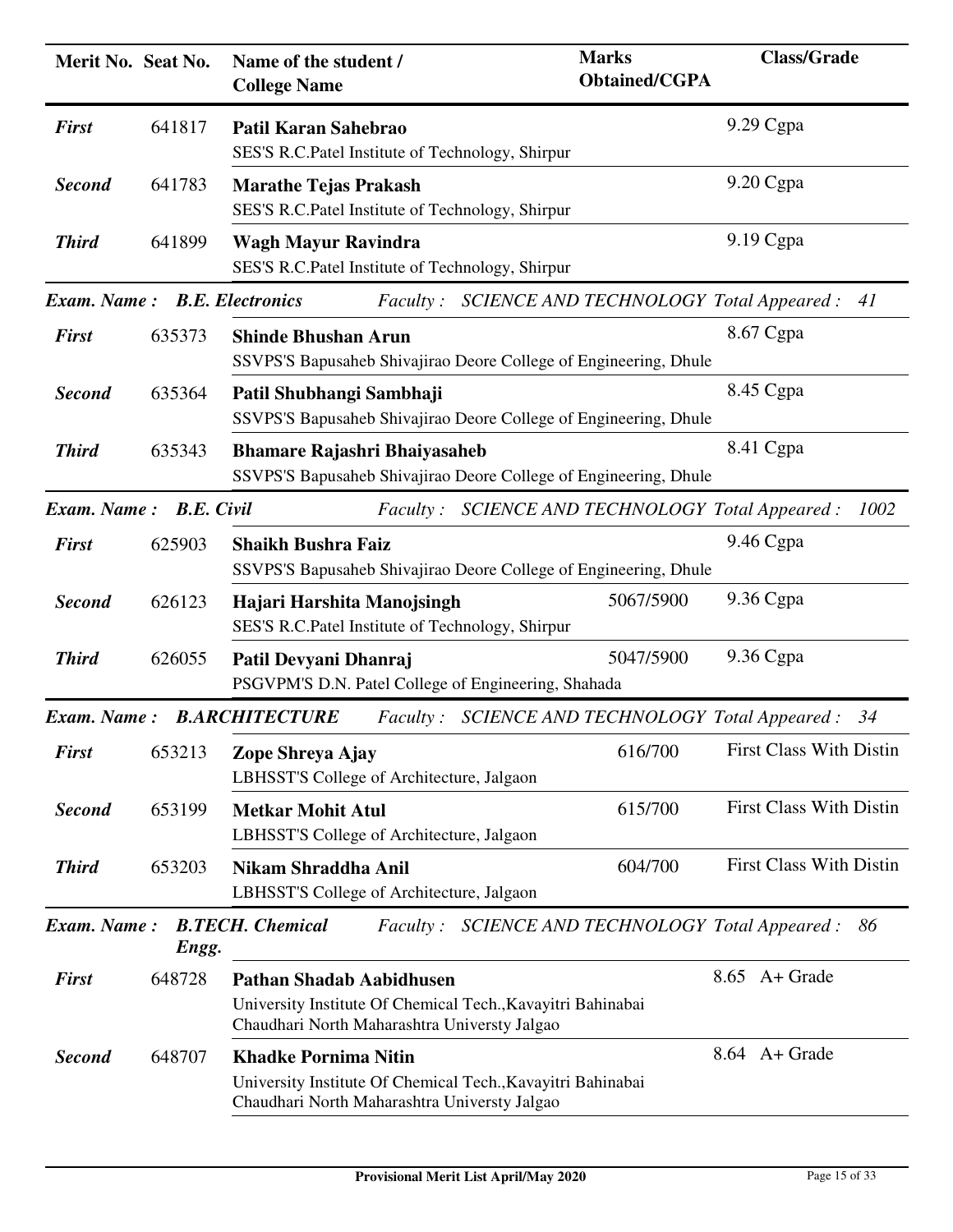| Merit No. Seat No.          |        | Name of the student /<br><b>College Name</b>                                                                                                   | <b>Marks</b><br><b>Obtained/CGPA</b>            | <b>Class/Grade</b> |     |
|-----------------------------|--------|------------------------------------------------------------------------------------------------------------------------------------------------|-------------------------------------------------|--------------------|-----|
| <b>Third</b>                | 648715 | <b>Mohaje Rushikesh Manohar</b><br>University Institute Of Chemical Tech., Kavayitri Bahinabai<br>Chaudhari North Maharashtra Universty Jalgao |                                                 | $8.50$ A + Grade   |     |
| Exam. Name: B.E. Chemical   |        | <i>Faculty:</i>                                                                                                                                | SCIENCE AND TECHNOLOGY Total Appeared :         |                    | 34  |
| <b>First</b>                | 622969 | <b>Baldi Gaurav Girdhari</b><br>SSBT'S College of Engineering & Technology, Bambhori                                                           |                                                 | 8.59 Cgpa          |     |
| <b>Second</b>               | 622981 | <b>Mahajan Deven Sanjay</b><br>SSBT'S College of Engineering & Technology, Bambhori                                                            |                                                 | 8.51 Cgpa          |     |
| <b>Third</b>                | 622986 | Patil Akash Ajay<br>SSBT'S College of Engineering & Technology, Bambhori                                                                       |                                                 | 8.22 Cgpa          |     |
| Exam. Name: B.E. Electrical |        |                                                                                                                                                | Faculty: SCIENCE AND TECHNOLOGY Total Appeared: |                    | 650 |
| <b>First</b>                | 631603 | <b>Chaudhary Ashwini Prakash</b><br>SES'S R.C.Patel Institute of Technology, Shirpur                                                           |                                                 | 9.12 Cgpa          |     |
| <b>Second</b>               | 631103 | <b>Borole Ashwini Gajanan</b><br>SSBT'S College of Engineering & Technology, Bambhori                                                          |                                                 | 9.03 Cgpa          |     |
| <b>Third</b>                | 631570 | <b>Patil Shweta Jagannath</b><br>PSGVPM'S D.N. Patel College of Engineering, Shahada                                                           |                                                 | 9.01 Cgpa          |     |
| Exam. Name:                 |        | <b>B.TECH. Plastics</b><br><i>Faculty:</i>                                                                                                     | SCIENCE AND TECHNOLOGY Total Appeared :         |                    | -19 |
| <b>First</b>                | 651425 | <b>Gudhka Paras Kapoorchand</b><br>University Institute Of Chemical Tech., Kavayitri Bahinabai<br>Chaudhari North Maharashtra Universty Jalgao |                                                 | 8.69 A+ Grade      |     |
| <b>Second</b>               | 651430 | Joshi Piyush Gajendra<br>University Institute Of Chemical Tech., Kavayitri Bahinabai<br>Chaudhari North Maharashtra Universty Jalgao           |                                                 | 8.43 A + Grade     |     |
| <b>Third</b>                | 651431 | Kolte Nikita Chandrashekhar<br>University Institute Of Chemical Tech., Kavayitri Bahinabai<br>Chaudhari North Maharashtra Universty Jalgao     |                                                 | 7.91 A Grade       |     |
| Exam. Name:                 |        | <b>B.TECH. Paints</b>                                                                                                                          | Faculty: SCIENCE AND TECHNOLOGY Total Appeared: |                    | -18 |
| <b>First</b>                | 650750 | Jagtap Nikhil Chandrashekhar<br>University Institute Of Chemical Tech., Kavayitri Bahinabai<br>Chaudhari North Maharashtra Universty Jalgao    |                                                 | 8.56 A + Grade     |     |
| <b>Second</b>               | 650753 | Khairnar Karishma Yashwant<br>University Institute Of Chemical Tech., Kavayitri Bahinabai<br>Chaudhari North Maharashtra Universty Jalgao      |                                                 | 8.08 A+ Grade      |     |
| <b>Third</b>                | 650747 | Dhaigude Manisha Jalindar<br>University Institute Of Chemical Tech., Kavayitri Bahinabai<br>Chaudhari North Maharashtra Universty Jalgao       |                                                 | 8.01 A+ Grade      |     |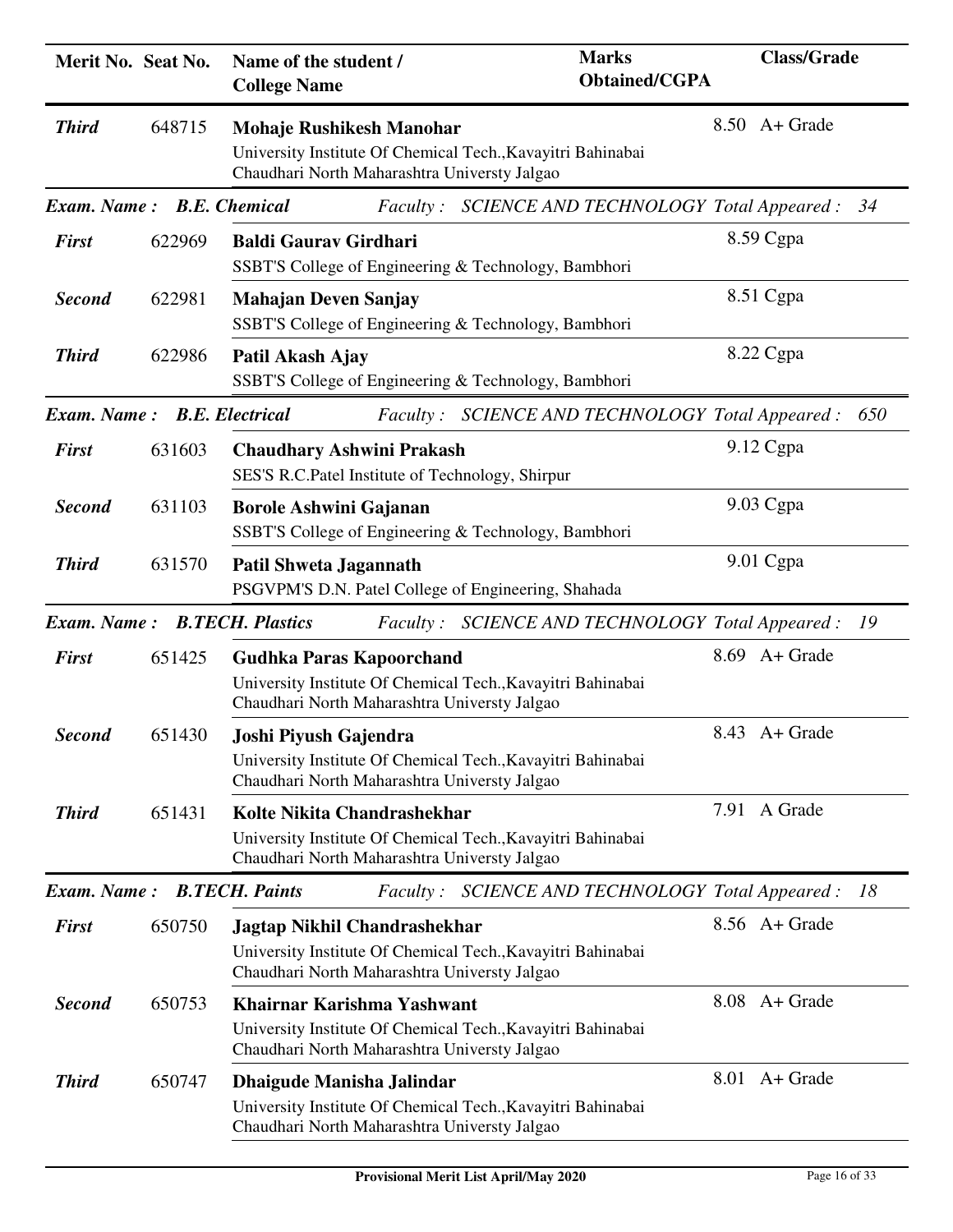| Merit No. Seat No.          |                   | Name of the student /<br><b>College Name</b>                                                                                                | <b>Marks</b><br><b>Obtained/CGPA</b>                         | <b>Class/Grade</b> |     |
|-----------------------------|-------------------|---------------------------------------------------------------------------------------------------------------------------------------------|--------------------------------------------------------------|--------------------|-----|
| Exam. Name:                 | <b>Waxes</b>      | <b>B.TECH.</b> Oil, Fats &                                                                                                                  | Faculty: SCIENCE AND TECHNOLOGY Total Appeared: 27           |                    |     |
| <b>First</b>                | 650094            | <b>Patil Pavan Suresh</b><br>University Institute Of Chemical Tech., Kavayitri Bahinabai<br>Chaudhari North Maharashtra Universty Jalgao    |                                                              | $8.45$ A + Grade   |     |
| <b>Second</b>               | 650099            | <b>Taywade Sameer Upasha</b><br>University Institute Of Chemical Tech., Kavayitri Bahinabai<br>Chaudhari North Maharashtra Universty Jalgao |                                                              | $8.17$ A + Grade   |     |
| <b>Third</b>                | 650087            | Kardile Krishna Vijay<br>University Institute Of Chemical Tech., Kavayitri Bahinabai<br>Chaudhari North Maharashtra Universty Jalgao        |                                                              | 7.81 A Grade       |     |
| Exam. Name: B.TECH. Food    |                   |                                                                                                                                             | Faculty: SCIENCE AND TECHNOLOGY Total Appeared:              |                    | 20  |
| <b>First</b>                | 649424            | <b>Pawar Shavi Vilas</b><br>University Institute Of Chemical Tech., Kavayitri Bahinabai<br>Chaudhari North Maharashtra Universty Jalgao     |                                                              | 8.41 A + Grade     |     |
| <b>Second</b>               | 649415            | Deshpande Praneeta Sanjay<br>University Institute Of Chemical Tech., Kavayitri Bahinabai<br>Chaudhari North Maharashtra Universty Jalgao    |                                                              | $8.12$ A + Grade   |     |
| <b>Third</b>                | 649423            | Patil Priyanka Shriram<br>University Institute Of Chemical Tech., Kavayitri Bahinabai<br>Chaudhari North Maharashtra Universty Jalgao       |                                                              | $8.02$ A + Grade   |     |
| Exam. Name: B.E. Automobile |                   | <i>Faculty</i> :                                                                                                                            | SCIENCE AND TECHNOLOGY Total Appeared : 31                   |                    |     |
| <b>First</b>                | 621619            | <b>Patil Akash Dinesh</b>                                                                                                                   | SE&CM'S Shri Gulabrao Deokar College of Engineering, Jalgaon | 7.81 Cgpa          |     |
| <b>Second</b>               | 621606            | Dabhade Yuvraj Sanjay                                                                                                                       | SE&CM'S Shri Gulabrao Deokar College of Engineering, Jalgaon | 7.77 Cgpa          |     |
| <b>Third</b>                | 621616            | <b>Mahajan Manish Ravindra</b>                                                                                                              | SE&CM'S Shri Gulabrao Deokar College of Engineering, Jalgaon | $7.61$ Cgpa        |     |
| <b>Exam.</b> Name:          | <b>Technology</b> | <b>B.E.</b> Information                                                                                                                     | Faculty: SCIENCE AND TECHNOLOGY Total Appeared:              |                    | 124 |
| <b>First</b>                | 636631            | <b>Birari Suchita Sanjay</b><br>SES'S R.C.Patel Institute of Technology, Shirpur                                                            |                                                              | 9.08 Cgpa          |     |
| <b>Second</b>               | 636680            | Taneja Muskan Mohan<br>SES'S R.C.Patel Institute of Technology, Shirpur                                                                     |                                                              | 9.05 Cgpa          |     |
| <b>Third</b>                | 636593            | Mahajan Vaishnavi Kishor<br>SSBT'S College of Engineering & Technology, Bambhori                                                            |                                                              | 9.04 Cgpa          |     |
| Exam. Name:                 |                   | <b>B.E. Biotechnology</b><br><i>Faculty</i> :                                                                                               | <b>SCIENCE AND TECHNOLOGY Total Appeared :</b>               |                    | -14 |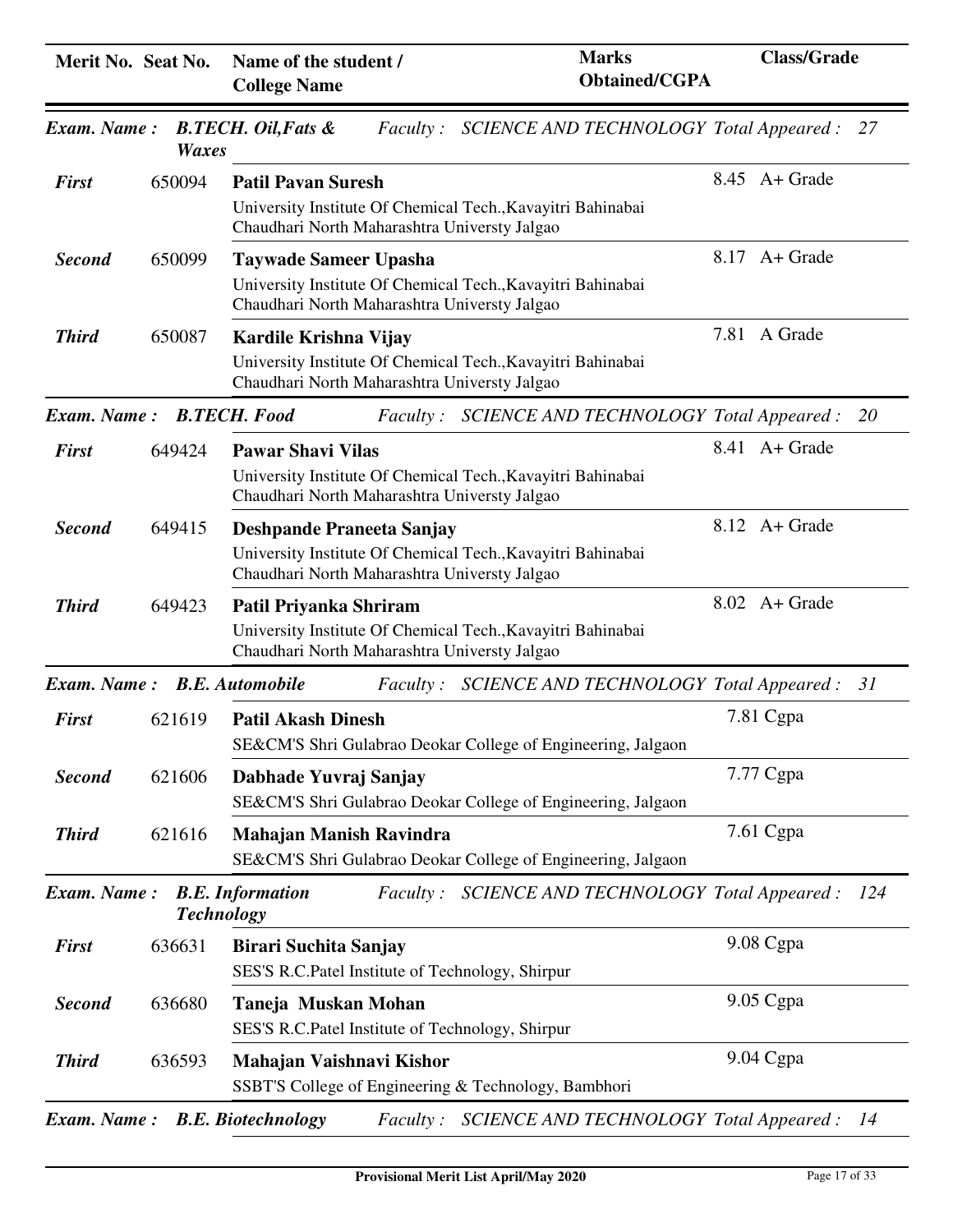| Merit No. Seat No. |        | Name of the student /<br><b>College Name</b>                                                                                                  | <b>Marks</b><br><b>Obtained/CGPA</b>    | <b>Class/Grade</b>                         |
|--------------------|--------|-----------------------------------------------------------------------------------------------------------------------------------------------|-----------------------------------------|--------------------------------------------|
| <b>First</b>       | 622340 | Vispute Utkarsha Dhananjay<br>SSBT'S College of Engineering & Technology, Bambhori                                                            |                                         | 8.85 Cgpa                                  |
| <b>Second</b>      | 622339 | <b>Tayade Rashmi Gokul</b><br>SSBT'S College of Engineering & Technology, Bambhori                                                            |                                         | 8.23 Cgpa                                  |
| <b>Third</b>       | 622329 | <b>Bhavsar Sakshi Nandkishor</b><br>SSBT'S College of Engineering & Technology, Bambhori                                                      |                                         | 8.14 Cgpa                                  |
| Exam. Name:        |        | <b>B.TECH.</b> Cosmetics<br>Faculty: SCIENCE AND TECHNOLOGY Total Appeared :                                                                  |                                         | 49                                         |
| <b>First</b>       | 513130 | <b>Shirsath Rushali Suresh</b><br>SES'S R.C.Patel Institute of Pharmaceutical Education and<br>Research, Shirpur                              | 3103/3600                               | <b>First Class With Distin</b>             |
| <b>Second</b>      | 513103 | <b>Kotkar Mayuri Somnath</b><br>SES'S R.C.Patel Institute of Pharmaceutical Education and<br>Research, Shirpur                                | 3056/3600                               | <b>First Class With Distin</b>             |
| <b>Third</b>       | 513092 | Amrutkar Pooja Ravindra<br>SES'S R.C.Patel Institute of Pharmaceutical Education and<br>Research, Shirpur                                     | 3044/3600                               | <b>First Class With Distin</b>             |
| Exam. Name:        | Engg.  | <b>M.TECH.</b> Chemical<br><i>Faculty:</i>                                                                                                    | SCIENCE AND TECHNOLOGY Total Appeared : | - 7                                        |
| <b>First</b>       | 651676 | <b>Sarode Koyal Milan</b><br>University Institute Of Chemical Tech., Kavayitri Bahinabai<br>Chaudhari North Maharashtra Universty Jalgao      |                                         | 8.65 A+ Grade                              |
| <b>Second</b>      | 651677 | Swathipriya S<br>University Institute Of Chemical Tech., Kavayitri Bahinabai<br>Chaudhari North Maharashtra Universty Jalgao                  |                                         | 7.60<br>A Grade                            |
| <b>Third</b>       | 651670 | Chaudhari Ganesh Valmik<br>University Institute Of Chemical Tech., Kavayitri Bahinabai<br>Chaudhari North Maharashtra Universty Jalgao        |                                         | 7.52 A Grade                               |
| Exam. Name:        |        | <b>M.TECH. Paints</b><br><i>Faculty:</i>                                                                                                      |                                         | SCIENCE AND TECHNOLOGY Total Appeared : 14 |
| <b>First</b>       | 652521 | Patil Yogesh Ramkrishna<br>University Institute Of Chemical Tech., Kavayitri Bahinabai<br>Chaudhari North Maharashtra Universty Jalgao        |                                         | 7.88 A Grade                               |
| <b>Second</b>      | 652515 | <b>Dhore Nikhil Rambharosh</b><br>University Institute Of Chemical Tech., Kavayitri Bahinabai<br>Chaudhari North Maharashtra Universty Jalgao |                                         | 7.55 A Grade                               |
| <b>Third</b>       | 652526 | <b>Tongse Mohini Surendra</b><br>University Institute Of Chemical Tech., Kavayitri Bahinabai<br>Chaudhari North Maharashtra Universty Jalgao  |                                         | 7.28 A Grade                               |
| Exam. Name:        |        | <b>M.TECH. Food</b><br>Faculty: SCIENCE AND TECHNOLOGY Total Appeared: 8<br><b>Technology</b>                                                 |                                         |                                            |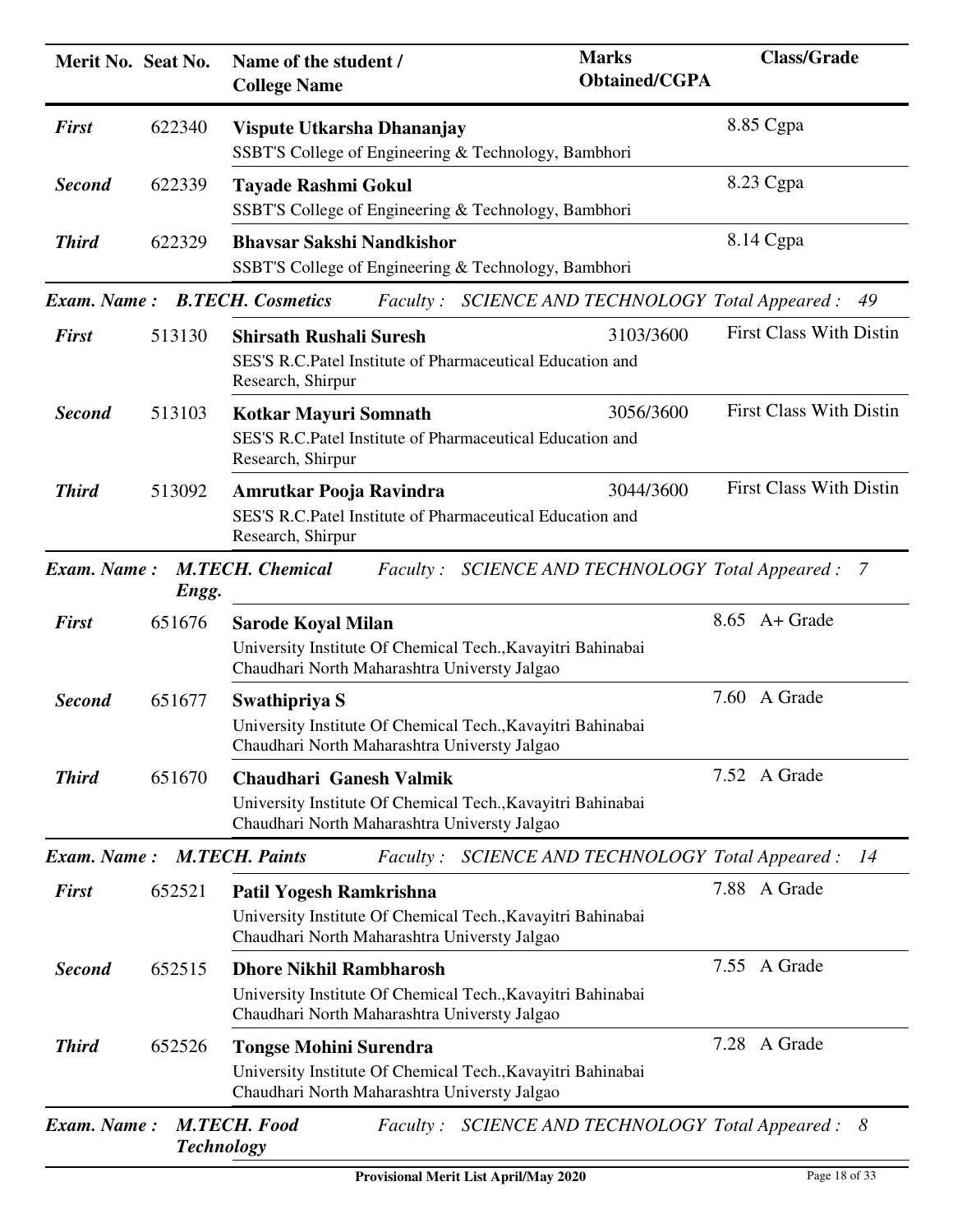| Merit No. Seat No. |               | Name of the student /<br><b>College Name</b>                                                                                               | <b>Marks</b><br><b>Obtained/CGPA</b> | <b>Class/Grade</b>    |
|--------------------|---------------|--------------------------------------------------------------------------------------------------------------------------------------------|--------------------------------------|-----------------------|
| <b>First</b>       | 651894        | Solunke Nisha Dattatraya<br>University Institute Of Chemical Tech., Kavayitri Bahinabai<br>Chaudhari North Maharashtra Universty Jalgao    |                                      | 7.65 A Grade          |
| <b>Second</b>      | 651891        | <b>Patil Prerana Vikram</b><br>University Institute Of Chemical Tech., Kavayitri Bahinabai<br>Chaudhari North Maharashtra Universty Jalgao |                                      | 7.63 A Grade          |
| <b>Third</b>       | 651893        | <b>Pranav Dileep Ghule</b><br>University Institute Of Chemical Tech., Kavayitri Bahinabai<br>Chaudhari North Maharashtra Universty Jalgao  |                                      | 7.32 A Grade          |
| Exam. Name:        | M.TECH.       | Faculty: SCIENCE AND TECHNOLOGY Total Appeared :<br>Environmental<br><b>Science &amp; Technology</b>                                       |                                      | - 12                  |
| <b>First</b>       | 652865        | <b>Kate Anupama Sunil</b><br>School Of Environmental&Earth Sciences, Kavayitri Bahinabai<br>Chaudhari North Maharashtra Univety Jalgaon    |                                      | $8.42$ A + Grade      |
| <b>Second</b>      | 652869        | Tikadar Kumaresh Shrikrishna<br>School Of Environmental&Earth Sciences, Kavayitri Bahinabai<br>Chaudhari North Maharashtra Univety Jalgaon |                                      | 8.08 A+ Grade         |
| <b>Third</b>       | 652867        | <b>Patil Nilesh Pratap</b><br>School Of Environmental&Earth Sciences, Kavayitri Bahinabai<br>Chaudhari North Maharashtra Univety Jalgaon   |                                      | 7.25 A Grade          |
| Exam. Name:        | <b>B.COM.</b> | <b>COMMERCE AND</b><br><i>Faculty</i> :<br>MANAGEMENT                                                                                      |                                      | Total Appeared : 5407 |
| <b>First</b>       | 831333        | Suryawanshi Bharati Shrawan<br>SSE Co-Op S's Appasaheb R.B.Garud Arts, Commerce & Science<br>College, Shendurni                            |                                      | 9.57 O Grade          |
| <b>Second</b>      | 829535        | <b>Wagh Tejashree Kailas</b><br>KCES'S Mooljee Jaitha College, Jalgaon                                                                     |                                      | 9.54 O Grade          |
| <b>Third</b>       | 832412        | <b>Deshmukh Dipak Jaywant</b><br>KVPS'S Smt.P.D.M.Arts, Smt.H.D.Commerce & S.M.A.Science<br>College, Shirpur                               |                                      | 9.50 O Grade          |
| <b>Fourth</b>      | 831660        | Chaudhari Priyanka Digambar<br>Jai Hind Et's Zulal Bhilajirao Patil College, Dhule                                                         |                                      | $9.46$ A + Grade      |
| <b>Fifth</b>       | 830496        | Patil Madhuri Nagaraj<br>KES'S Pratap College, Amalner                                                                                     |                                      | $9.43$ A + Grade      |
| <b>Exam.</b> Name: | B.B.A.        | <i>Faculty</i> :<br><b>COMMERCE AND</b><br>MANAGEMENT                                                                                      |                                      | Total Appeared: 224   |
| <b>First</b>       | 847657        | <b>Lund Vinita Kailash</b><br>GHREFS'S G.H. Raisoni Institute of Business Management, Jalgaon.                                             | 2443/2800                            | 9.64 O Grade          |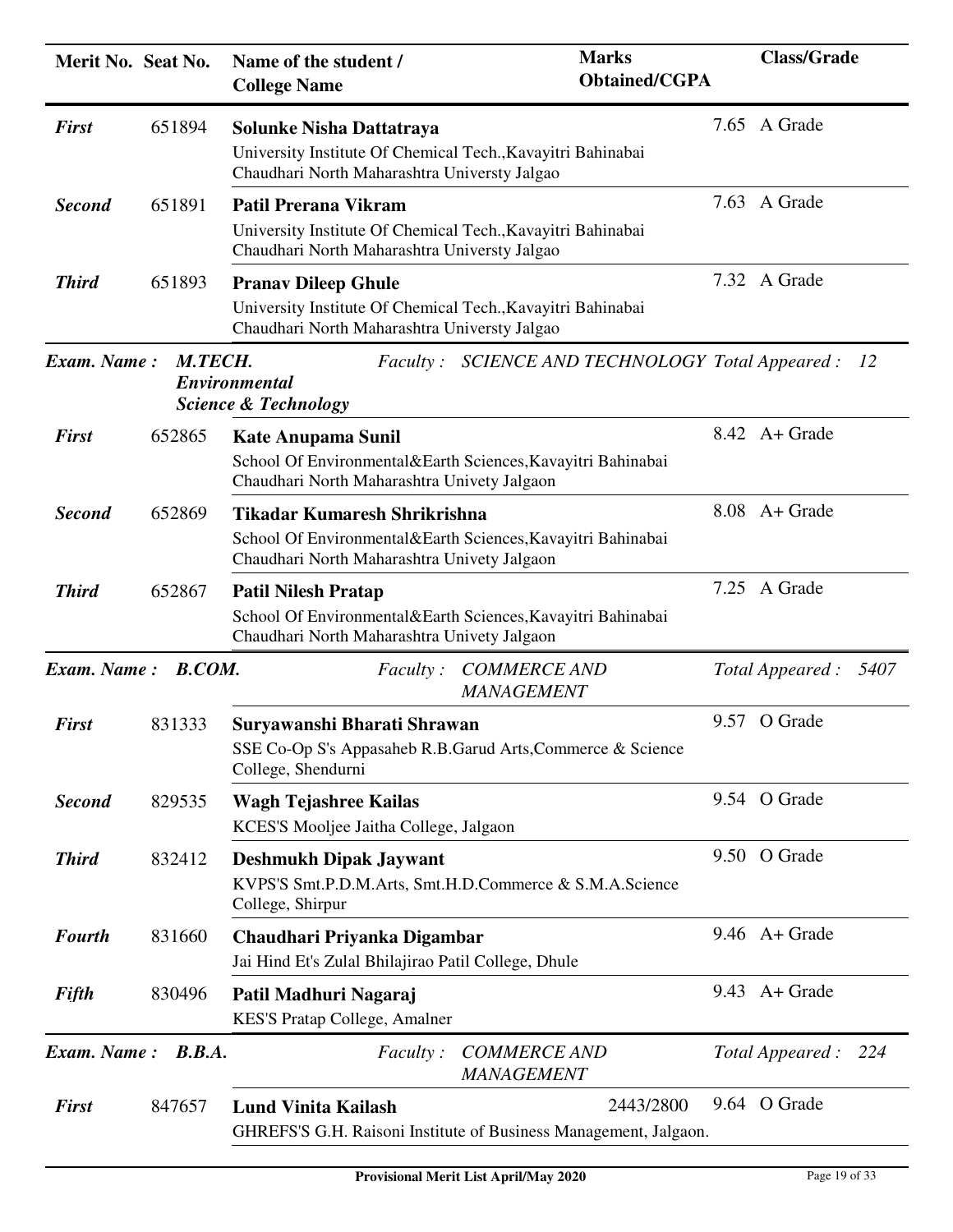| Merit No. Seat No. |        | Name of the student /<br><b>College Name</b>                                                                 | <b>Marks</b><br><b>Obtained/CGPA</b> | <b>Class/Grade</b>      |
|--------------------|--------|--------------------------------------------------------------------------------------------------------------|--------------------------------------|-------------------------|
| <b>Second</b>      | 847712 | Bhandari Kshitija Vishal<br>R.C.Patel Edu.trust's Institute of Management<br>Research&Development, Shirpur   | 2435/2800                            | 9.64 O Grade            |
| <b>Third</b>       | 847743 | <b>Prachi Patil</b><br>R.C.Patel Edu.trust's Institute of Management<br>Research&Development, Shirpur        | 2428/2800                            | 9.64 O Grade            |
| Exam. Name: B.C.A. |        | <b>COMMERCE AND</b><br><i>Faculty</i> :<br>MANAGEMENT                                                        |                                      | Total Appeared:<br>524  |
| <b>First</b>       | 384940 | Vallecha Nikita Sunilkumar<br>R.C.Patel Edu.trust's Institute of Management<br>Research&Development, Shirpur | 2578/2800                            | 9.89 O Grade            |
| <b>Second</b>      | 384769 | <b>Saner Aniket Vilas</b><br>MGTSM'S Arts, Science & Commerce College, Chopda                                | 2549/2800                            | 9.89 O Grade            |
| <b>Third</b>       | 384932 | Sonar Bhagyashri Ravindra<br>R.C.Patel Edu.trust's Institute of Management<br>Research&Development, Shirpur  |                                      | 9.86 O Grade            |
| Exam. Name:        | B.M.S. | <b>COMMERCE AND</b><br><i>Faculty :</i><br>MANAGEMENT                                                        |                                      | Total Appeared : 124    |
| <b>First</b>       | 850020 | <b>Patil Payal Vilas</b><br>R.C.Patel Edu.trust's Institute of Management<br>Research&Development, Shirpur   | 2314/2800                            | $9.39$ A + Grade        |
| <b>Second</b>      | 850027 | Rai Madhu Maheshchandra<br>R.C.Patel Edu.trust's Institute of Management<br>Research&Development, Shirpur    | 9.39<br>2300/2800                    | A+ Grade                |
| <b>Third</b>       | 850019 | <b>Patil Mayur Sunil</b><br>R.C.Patel Edu.trust's Institute of Management<br>Research&Development, Shirpur   |                                      | $9.36$ A + Grade        |
| Exam. Name:        |        | <b>B.M.S. e_Commerce</b><br><i>Faculty</i> :<br><b>COMMERCE AND</b><br><b>MANAGEMENT</b>                     |                                      | Total Appeared: 81      |
| <b>First</b>       | 852023 | Chaudhari Kaushiki Devidas<br>DES'S M.D.Palesha Commerce College, Dhule                                      |                                      | 9.68 O Grade            |
| <b>Second</b>      | 852055 | Kalal Jagruti Anil<br>R.C.Patel Arts, Commerce & Science College, Shirpur                                    |                                      | 9.64 O Grade            |
| <b>Third</b>       | 852062 | <b>Upasani Twinkle Virendra</b><br>R.C.Patel Arts, Commerce & Science College, Shirpur                       |                                      | 9.61 O Grade            |
| Exam. Name:        | M.COM. | <b>COMMERCE AND</b><br><i>Faculty</i> :<br>MANAGEMENT                                                        |                                      | Total Appeared:<br>1795 |
| <b>First</b>       | 842986 | Nahata Jaya Manoj<br>KCES'S Mooljee Jaitha College, Jalgaon                                                  |                                      | 9.56 O Grade            |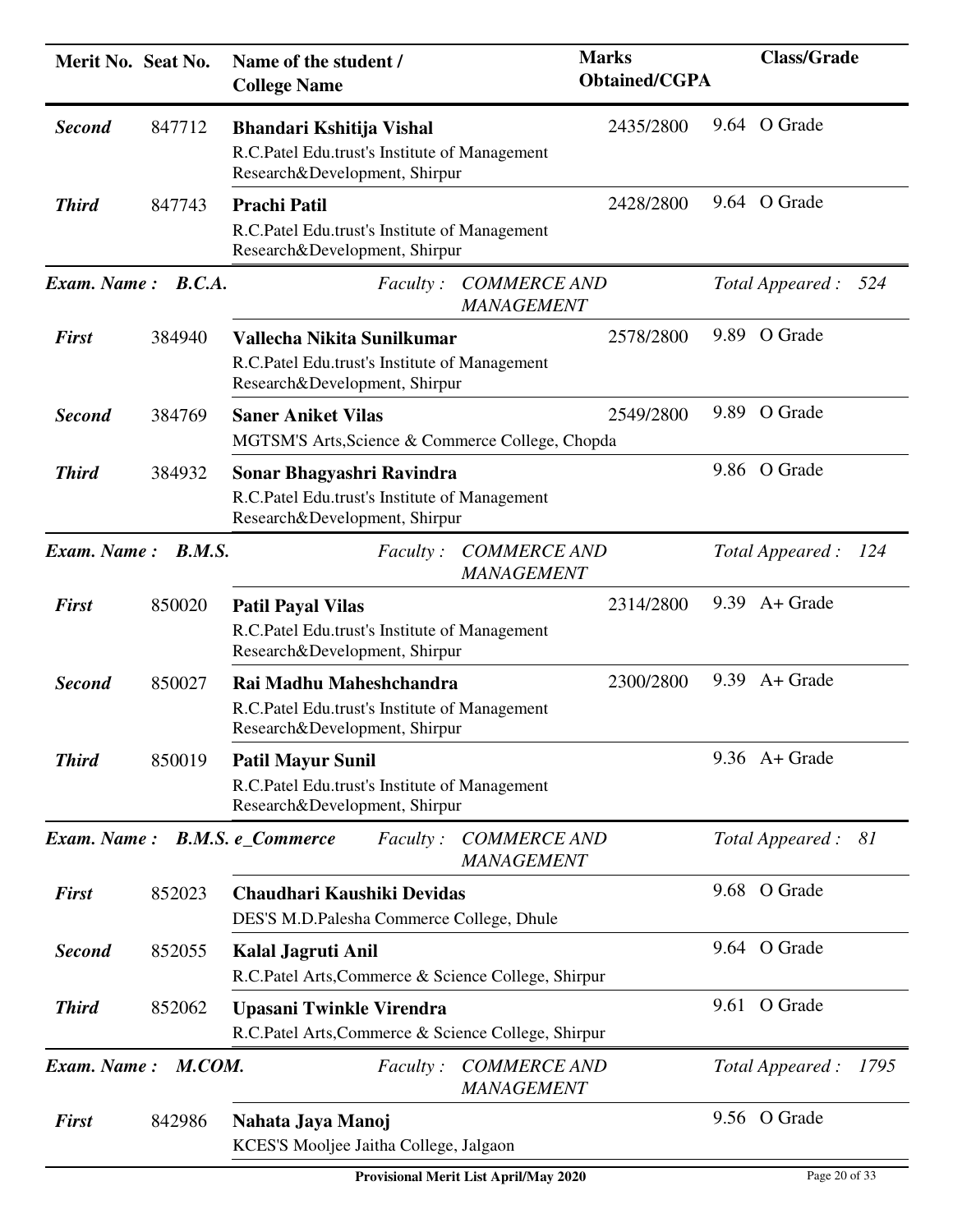| Merit No. Seat No. |                     | Name of the student /<br><b>College Name</b>                                                                   | <b>Marks</b><br><b>Obtained/CGPA</b> | <b>Class/Grade</b>      |
|--------------------|---------------------|----------------------------------------------------------------------------------------------------------------|--------------------------------------|-------------------------|
| <b>Second</b>      | 842877              | Afre Priyanka Kishor<br>KCES'S Mooljee Jaitha College, Jalgaon                                                 |                                      | $9.38$ A + Grade        |
| <b>Third</b>       | 843382              | <b>Jaiswal Neha Manohar</b><br>TES'S Bhusawal Arts, Science & P.O. Nahata Commerce College,<br><b>Bhusawal</b> |                                      | $9.25$ A + Grade        |
| <b>Fourth</b>      | 844134              | <b>Sagare Jaymala Hiralal</b><br>SSVPS'S Bhausaheb N.S.Patil Arts & M.F.M.A. Commerce College,<br>Dhule        | 1224/1600                            | $9.19$ A + Grade        |
| Fifth              | 843217              | <b>Chaudhari Sonal Suresh</b><br>LEU'S Dr. Annasaheb G.D.Bendale Mahila Mahavidyalaya, Jalgaon                 | 1210/1600                            | $9.19$ A + Grade        |
| Exam. Name:        | M.B.A.              | <i>Faculty :</i>                                                                                               | <b>COMMERCE AND</b><br>MANAGEMENT    | Total Appeared :<br>793 |
| <b>First</b>       | 861652              | <b>Patil Kalpesh Suresh</b><br>SE&CM'S Shri Gulabrao Deokar College of Engineering, Jalgaon                    |                                      | 10.00 O Grade           |
| <b>Second</b>      | 861731              | <b>Dhande Tejas Hemkant</b><br>KYDSCT's Institute of Management & Science, Sakegaon-Bhusawal                   |                                      | 9.72 O Grade            |
| <b>Third</b>       | 861233              | Amatullah Ali Asgher Burhanpurwala<br>KCES'S Institute of Management & Research, Jalgaon                       |                                      | 9.66 O Grade            |
| <b>Exam.</b> Name: | <b>Management</b>   | M.B.M. Computer<br><i>Faculty</i> :                                                                            | <b>COMMERCE AND</b><br>MANAGEMENT    | Total Appeared : 152    |
| <b>First</b>       | 855872              | Jakhadi Yashashree Rajendra<br>SET'S Institute of Information Technology, Dhule.                               |                                      | 9.79 O Grade            |
| <b>Second</b>      | 855950              | Patel Rekha Khangaram<br>R.C.Patel Edu.trust's Institute of Management<br>Research&Development, Shirpur        | 2447/2800                            | 9.71 O Grade            |
| <b>Third</b>       | 855895              | Patil Sandhya Anil<br>SET'S Institute of Information Technology, Dhule.                                        | 2424/2800                            | 9.71 O Grade            |
| Exam. Name:        | <b>Management</b>   | M.B.M. Personnel<br><i>Faculty</i> :                                                                           | <b>COMMERCE AND</b><br>MANAGEMENT    | Total Appeared : 15     |
| <b>First</b>       | 856462              | Motwani Monika Kishinchand<br>GHREFS'S G.H. Raisoni Institute of Business Management, Jalgaon.                 |                                      | $9.04$ A + Grade        |
| <b>Second</b>      | 856459              | Joshi Yamini Ravindra<br>GHREFS'S G.H. Raisoni Institute of Business Management, Jalgaon.                      |                                      | 8.86 A+ Grade           |
| <b>Third</b>       | 856460              | Kawale Ajay Arjun<br>GHREFS'S G.H. Raisoni Institute of Business Management, Jalgaon.                          |                                      | 8.75 A + Grade          |
| Exam. Name:        | <b>B.A. English</b> | <b>HUMANITIES</b><br><i>Faculty</i> :                                                                          |                                      | Total Appeared:<br>940  |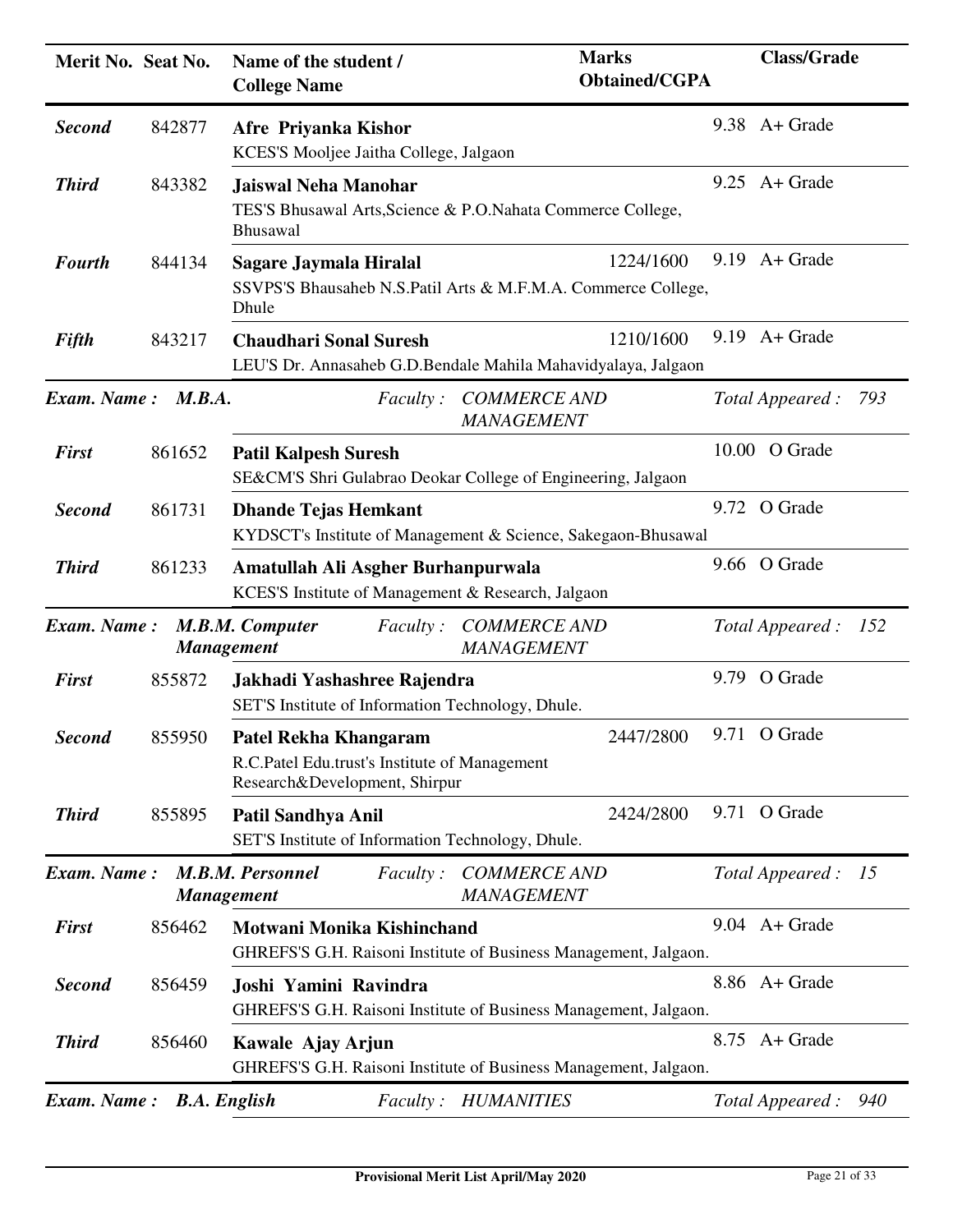| Merit No. Seat No.        |        | Name of the student /<br><b>College Name</b>                                             | <b>Marks</b><br><b>Obtained/CGPA</b>                           |      | <b>Class/Grade</b>  |      |
|---------------------------|--------|------------------------------------------------------------------------------------------|----------------------------------------------------------------|------|---------------------|------|
| <b>First</b>              | 161663 | <b>Patil Kiran Ravindrasing</b>                                                          | TBSCES Ltd.Bodwad's Arts,Commerce & Science College, Bodwad    |      | 9.71 O Grade        |      |
| <b>Second</b>             | 167101 | Pathan Shamimbanu Isakhan                                                                | ASS&SPS'S Kala, Wanijya & Vidnyan Mahavidyalaya, Navapur       |      | 9.50 O Grade        |      |
| <b>Third</b>              | 161735 | <b>Patel Hina Salim</b><br>College, Bhusawal.                                            | The Bhusawal Peoples Chari.Sanstha'S Dadasaheb Devidas N.Bhole |      | $9.46$ A + Grade    |      |
| Exam. Name: B.A. Marathi  |        |                                                                                          | Faculty: HUMANITIES                                            |      | Total Appeared :    | 1323 |
| <b>First</b>              | 166254 | <b>Ahire Shital Devidas</b><br>SES'S H.R.Patel Arts Mahila Mahavidyalaya, Shirpur        |                                                                |      | 9.67 O Grade        |      |
| <b>Second</b>             | 163558 | Zope Ashwini Subhash                                                                     | MTES'S Smt Godavaribai Ganapatrao Khadse College, Muktainagar  |      | 9.58 O Grade        |      |
| <b>Third</b>              | 161121 | Patil Tejasvini Ravindra                                                                 | LEU'S Dr. Annasaheb G.D.Bendale Mahila Mahavidyalaya, Jalgaon  |      | 9.50 O Grade        |      |
| Exam. Name: B.A. Hindi    |        |                                                                                          | Faculty: HUMANITIES                                            |      | Total Appeared: 921 |      |
| <b>First</b>              | 164233 | Chaudhari Varsha Vijay<br>Dhule                                                          | SSVPS'S Bhausaheb N.S.Patil Arts & M.F.M.A. Commerce College,  |      | 9.50 O Grade        |      |
| <b>Second</b>             | 167282 | <b>Gavit Shalini Harsing</b><br>VES'S Sarvajanik Arts & Commerce College, Visarwadi      | 1944/2400                                                      |      | $9.38$ A + Grade    |      |
| <b>Third</b>              | 166446 | <b>Bhamare Gayatri Bhatu</b><br><b>AVPSS Arts College, Thalner</b>                       | 1939/2400                                                      |      | $9.38$ A + Grade    |      |
| Exam. Name: B.A. Sanskrit |        |                                                                                          | Faculty: HUMANITIES                                            |      | Total Appeared : 8  |      |
| <b>First</b>              | 160829 | <b>Rathod Unnati Vasantrao</b><br>KCES'S Mooljee Jaitha College, Jalgaon                 |                                                                |      | 9.75 O Grade        |      |
| <b>Second</b>             | 164147 | <b>Wagh Shamli Dinesh</b><br>Jai Hind Et's Zulal Bhilajirao Patil College, Dhule         |                                                                |      | 9.42 A+ Grade       |      |
| <b>Third</b>              | 164146 | <b>Bagul Tejal Bhatu</b><br>Jai Hind Et's Zulal Bhilajirao Patil College, Dhule          |                                                                |      | $9.04$ A+ Grade     |      |
| <b>Exam.</b> Name:        |        | <b>B.A.</b> Urdu                                                                         | Faculty: HUMANITIES                                            |      | Total Appeared : 51 |      |
| <b>First</b>              | 161343 | <b>Unzela Naz Nafees Shaikh</b><br>IES'S H.J.Thim College of Arts & Science, Mehrun      |                                                                |      | 9.63 O Grade        |      |
| <b>Second</b>             | 161340 | <b>Fiza Naz Raees Ahmad</b><br>IES'S H.J.Thim College of Arts & Science, Mehrun          |                                                                |      | 9.58 O Grade        |      |
| <b>Third</b>              | 161332 | Juveriya Kausar Munazir Hasan Shaikh<br>IES'S H.J.Thim College of Arts & Science, Mehrun |                                                                | 9.29 | A+ Grade            |      |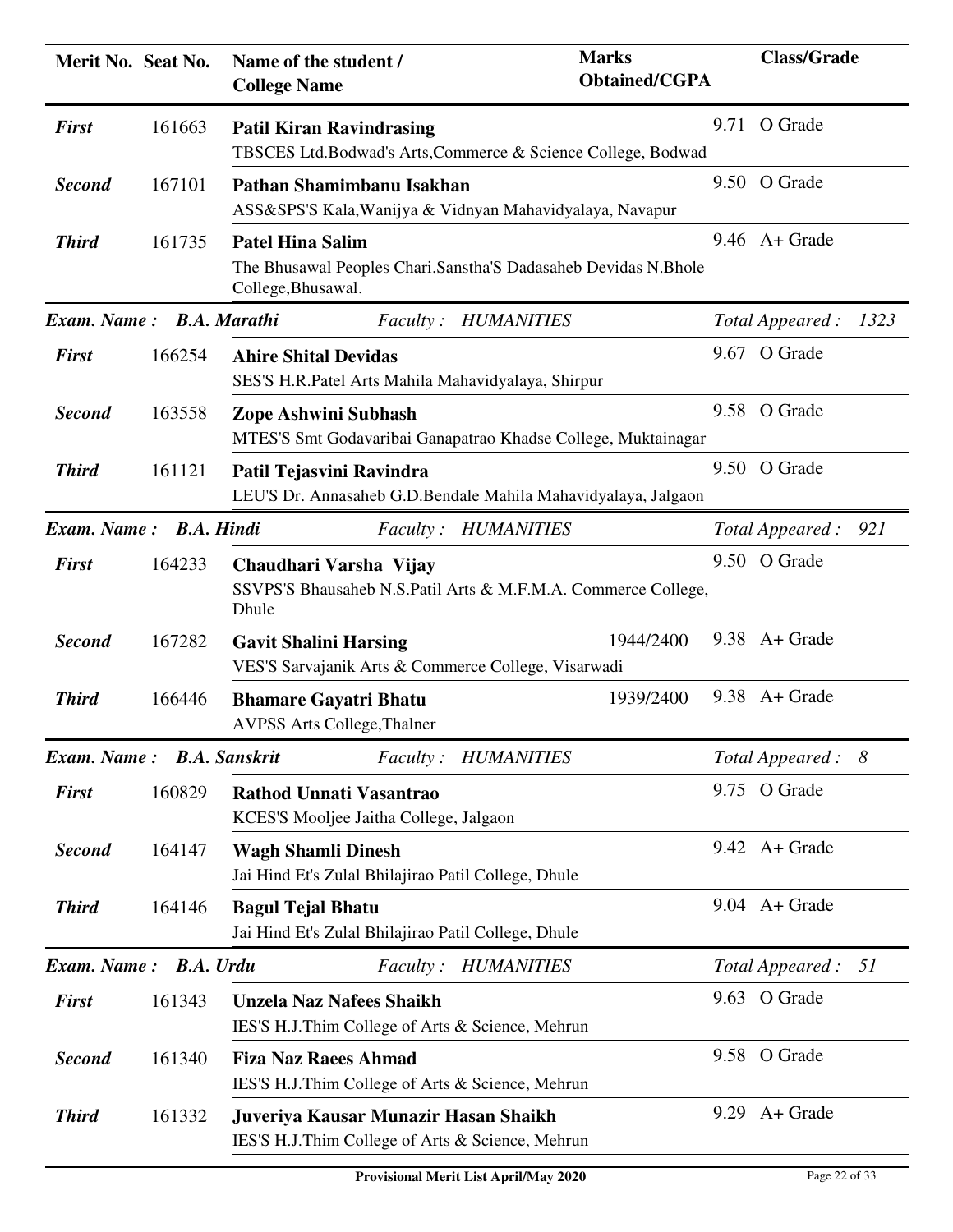| Merit No. Seat No.        |        | Name of the student /<br><b>College Name</b>                                               | <b>Marks</b><br><b>Obtained/CGPA</b>                                   | <b>Class/Grade</b>      |
|---------------------------|--------|--------------------------------------------------------------------------------------------|------------------------------------------------------------------------|-------------------------|
| <b>Exam.</b> Name:        |        | M.A. English                                                                               | Faculty: HUMANITIES                                                    | 457<br>Total Appeared:  |
| <b>First</b>              | 183026 | Sakalkar Aakanksha Sanjay                                                                  | TVES'S Dhanaji Nana Arts, Science & Commerce College, Faizpur          | 9.56 O Grade            |
| <b>Second</b>             | 192013 | Bairagi Ashwini Bhagirath<br>Chaudhari North Maharashtra University                        | School Of Language Studies & Research Centre, Kavayitri Bahinabai      | 9.47<br>A+ Grade        |
| <b>Third</b>              | 182867 | Patil Akshay Ravindra<br>KCES'S Mooljee Jaitha College, Jalgaon                            |                                                                        | $9.31$ A + Grade        |
| Exam. Name: M.A. Marathi  |        |                                                                                            | Faculty: HUMANITIES                                                    | 514<br>Total Appeared : |
| <b>First</b>              | 186940 | <b>Kambale Jyotsna Rahul</b><br>KES'S Pratap College, Amalner                              | 1363/1600                                                              | 9.56 O Grade            |
| <b>Second</b>             | 186995 | <b>Patil Ashwini Devidas</b><br>MGTSM'S Arts, Science & Commerce College, Chopda           | 1335/1600                                                              | 9.56 O Grade            |
| <b>Third</b>              | 186867 | <b>Tayade Rohini Bhaskar</b><br>KCES'S Mooljee Jaitha College, Jalgaon                     | 1327/1600                                                              | 9.56 O Grade            |
| Exam. Name:               |        | M.A. Hindi                                                                                 | Faculty: HUMANITIES                                                    | 294<br>Total Appeared : |
| <b>First</b>              | 184102 | Prajapati Bhavana Gopal                                                                    | TVES'S Dhanaji Nana Arts, Science & Commerce College, Faizpur          | 9.94 O Grade            |
| <b>Second</b>             | 184082 | <b>Talele Nayana Sanjay</b><br><b>Bhusawal</b>                                             | TES'S Bhusawal Arts, Science & P.O. Nahata Commerce College,           | 9.63 O Grade            |
| <b>Third</b>              | 192235 | <b>Pawara Lalsing Kuwarsing</b><br>Chaudhari North Maharashtra University                  | School Of Language Studies & Research Centre, Kavayitri Bahinabai      | 9.53 O Grade            |
| Exam. Name: M.A. Sanskrit |        |                                                                                            | Faculty: HUMANITIES                                                    | Total Appeared:<br>9    |
| <b>First</b>              | 189412 | <b>Sonawane Kiran Gopal</b><br>KCES'S Mooljee Jaitha College, Jalgaon                      |                                                                        | 8.94 A+ Grade           |
| <b>Second</b>             | 189407 | Kulkarni Rupali Subhash<br>KCES'S Mooljee Jaitha College, Jalgaon                          |                                                                        | 8.88 A+ Grade           |
| <b>Third</b>              | 189406 | <b>Kirange Rupali Humkumchand</b><br>KCES'S Mooljee Jaitha College, Jalgaon                |                                                                        | 8.81 A + Grade          |
| Exam. Name:               |        | M.A. Urdu                                                                                  | Faculty: HUMANITIES                                                    | Total Appeared:<br>- 19 |
| <b>First</b>              | 189915 | Saima Khanam Mohammad Irfan Khan                                                           | 1444/1600<br>JDMVP Co-Op S's Arts, Commerce & Science College, Jalgaon | 10.00 O Grade           |
| <b>Second</b>             | 189905 | Nishat Anjum Sayed Shafiuddin Farooqui<br>IES'S H.J.Thim College of Arts & Science, Mehrun | 1436/1600                                                              | 10.00 O Grade           |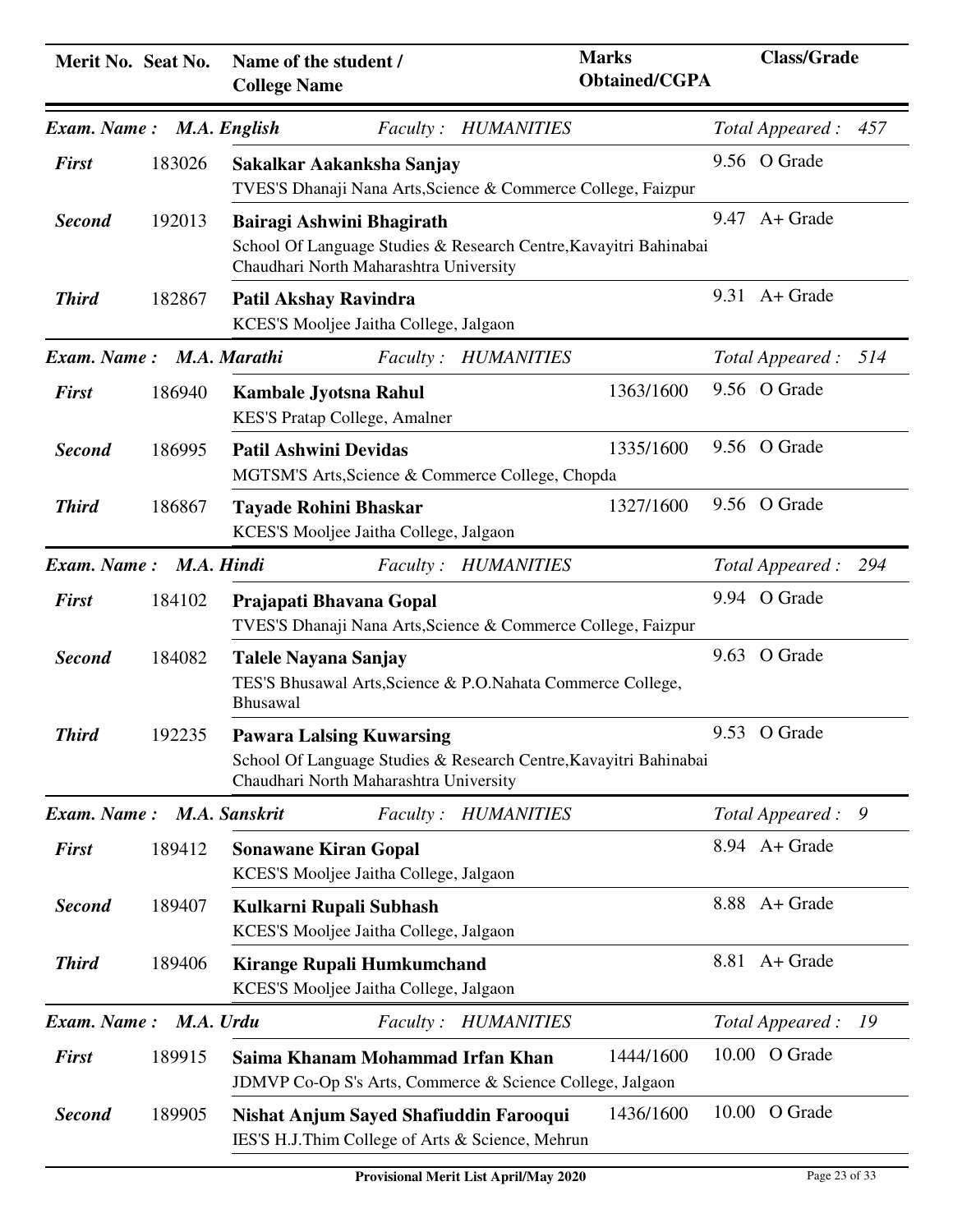| Merit No. Seat No.         |        | Name of the student /<br><b>College Name</b>                                                          | <b>Marks</b><br><b>Obtained/CGPA</b> | <b>Class/Grade</b> |      |
|----------------------------|--------|-------------------------------------------------------------------------------------------------------|--------------------------------------|--------------------|------|
| <b>Third</b>               | 189912 | Khan Benazeer Fatema Farid Khan<br>JDMVP Co-Op S's Arts, Commerce & Science College, Jalgaon          | 1433/1600                            | 10.00 O Grade      |      |
| Exam. Name:                |        | <b>B.A. History</b><br>Faculty: HUMANITIES                                                            |                                      | Total Appeared:    | 1622 |
| <b>First</b>               | 161437 | <b>Adnan Ahmed Shaikh</b><br>TES'S Bhusawal Arts, Science & P.O. Nahata Commerce College,<br>Bhusawal |                                      | 9.92 O Grade       |      |
| <b>Second</b>              | 160891 | <b>Ughade Sanket Arun</b><br>KCES'S Mooljee Jaitha College, Jalgaon                                   |                                      | 9.79 O Grade       |      |
| <b>Third</b>               | 167303 | <b>Gavit Yamuna Pratap</b><br>VES'S Sarvajanik Arts & Commerce College, Visarwadi                     | 2115/2400                            | 9.75 O Grade       |      |
| <b>Fourth</b>              | 162894 | Jaiswal Rajkumar Bhikulal<br>TVES'S Dhanaji Nana Arts, Science & Commerce College, Faizpur            | 2084/2400                            | 9.75 O Grade       |      |
| <b>Fifth</b>               | 167261 | Padvi Pankaj Raghu<br>VES'S Sarvajanik Arts & Commerce College, Visarwadi                             |                                      | 9.63 O Grade       |      |
| Exam. Name:                |        | <b>B.A. Geography</b><br>Faculty: HUMANITIES                                                          |                                      | Total Appeared:    | 1432 |
| <b>First</b>               | 166310 | <b>Sonawane Nitisha Popatrao</b><br>SES'S H.R.Patel Arts Mahila Mahavidyalaya, Shirpur                |                                      | 9.88 O Grade       |      |
| <b>Second</b>              | 165172 | Hyalis Rajashri Rajendra<br>ADMSPS'S Prin. Annasaheb R.D.Deore Arts & Science College,<br>Mhasdi      |                                      | 9.71 O Grade       |      |
| <b>Third</b>               | 164173 | <b>Patil Nilima Pralhad</b><br>Jai Hind Et's Zulal Bhilajirao Patil College, Dhule                    |                                      | 9.67 O Grade       |      |
|                            |        | <b>Exam. Name:</b> B.A. Political Science<br>Faculty: HUMANITIES                                      |                                      | Total Appeared:    | 1472 |
| <b>First</b>               | 164187 | <b>More Atul Nana</b><br>Jai Hind Et's Zulal Bhilajirao Patil College, Dhule                          |                                      | 9.71 O Grade       |      |
| <b>Second</b>              | 162504 | Mali Hemlata Madhukar<br>MGTSM'S Arts, Science & Commerce College, Chopda                             | 2047/2400                            | 9.67 O Grade       |      |
| <b>Third</b>               | 164097 | <b>More Digambar Sanjay</b><br>Jai Hind Et's Zulal Bhilajirao Patil College, Dhule                    | 2001/2400                            | 9.67 O Grade       |      |
| Exam. Name: B.A. Sociology |        | Faculty: HUMANITIES                                                                                   |                                      | Total Appeared:    | 333  |
| <b>First</b>               | 165122 | Gavit Safira Punjarya<br>NSS Uttamrao Patil Arts & Science College, Dahiwel                           | 1986/2400                            | 9.54 O Grade       |      |
| <b>Second</b>              | 165141 | More Varsha Aaba<br>NSS Uttamrao Patil Arts & Science College, Dahiwel                                | 1974/2400                            | 9.54 O Grade       |      |
| <b>Third</b>               | 167024 | <b>Vasave Chhaya Laxman</b><br>VVM'S Arts & Commerce College, Akkalkuwa.                              |                                      | $9.33$ A+ Grade    |      |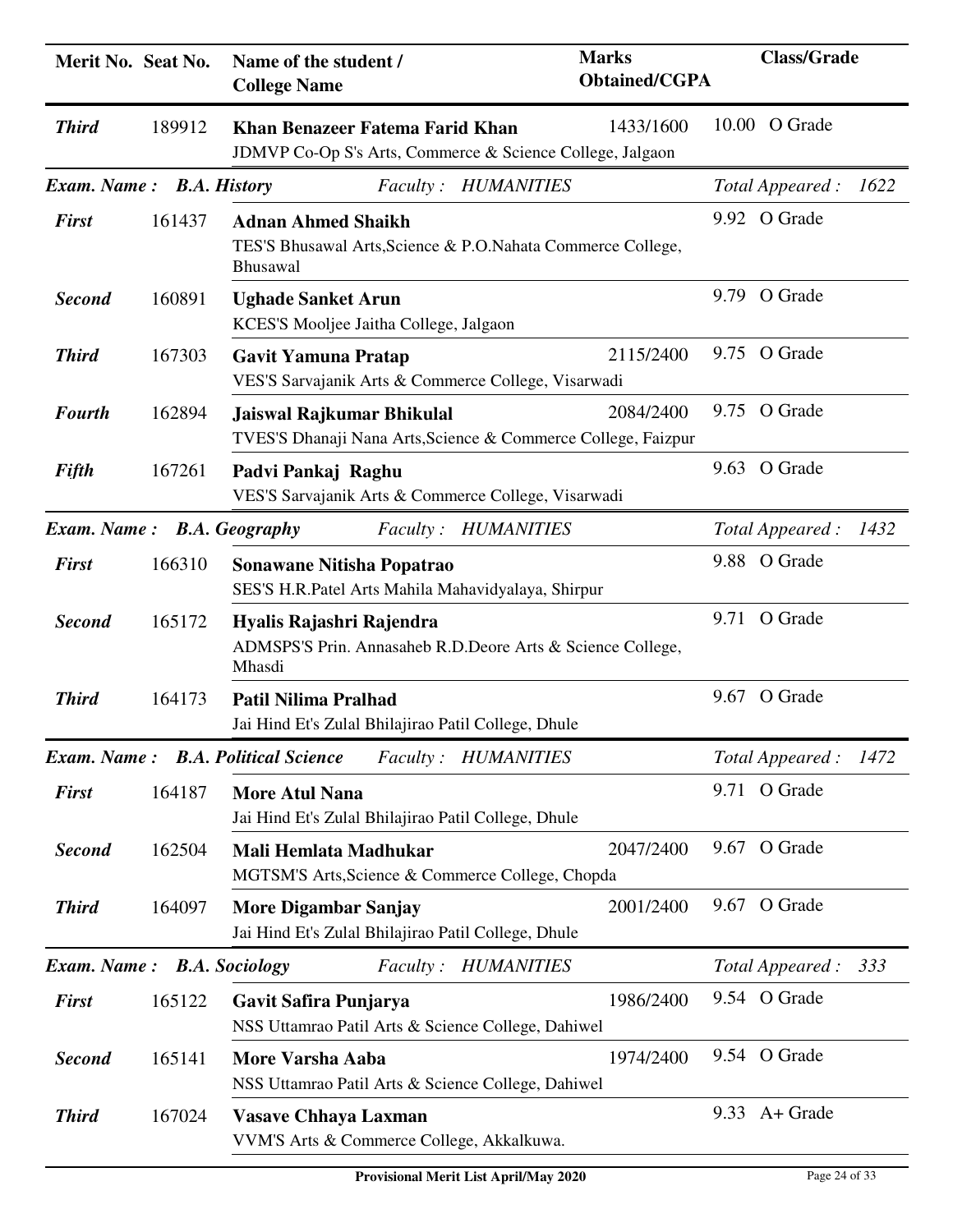| Merit No. Seat No.          |        | Name of the student /<br><b>College Name</b>                                                                        | <b>Marks</b><br><b>Obtained/CGPA</b>                                         | <b>Class/Grade</b>      |
|-----------------------------|--------|---------------------------------------------------------------------------------------------------------------------|------------------------------------------------------------------------------|-------------------------|
| Exam. Name: B.A. Economics  |        | <i>Faculty</i> :                                                                                                    | <b>HUMANITIES</b>                                                            | 1530<br>Total Appeared: |
| <b>First</b>                | 166502 | <b>Shinde Ravindra Nathmal</b><br>Shindkheda                                                                        | 2044/2400<br>SSSVPS'S Late S.D.Patil Arts, Com.&Late M.D.Sisode Sci.College, | 9.71 O Grade            |
| <b>Second</b>               | 167159 | Suryawanshi Yogita Arun                                                                                             | 2039/2400<br>ASS&SPS'S Kala, Wanijya & Vidnyan Mahavidyalaya, Navapur        | 9.71 O Grade            |
| <b>Third</b>                | 166577 | <b>Padvi Chandrasing Divalya</b><br>Shindkheda                                                                      | 2041/2400<br>SSSVPS'S Late S.D.Patil Arts, Com.&Late M.D.Sisode Sci.College, | 9.67 O Grade            |
| <b>Fourth</b>               | 162881 | Mahajan Pragati Ashok                                                                                               | 2010/2400<br>TVES'S Dhanaji Nana Arts, Science & Commerce College, Faizpur   | 9.67 O Grade            |
| Fifth                       | 163952 | Popani Pragati Mukesh<br>PTCES'S Sau. Rajnitai N.Deshmukh Arts, Commerce & Science<br>College, Bhadgaon             |                                                                              | 9.63 O Grade            |
| Exam. Name: B.A. Psychology |        | <i>Faculty :</i>                                                                                                    | <b>HUMANITIES</b>                                                            | Total Appeared: 251     |
| <b>First</b>                | 162866 | <b>Kolhe Poonam Shashikant</b>                                                                                      | TVES'S Dhanaji Nana Arts, Science & Commerce College, Faizpur                | 9.83 O Grade            |
| <b>Second</b>               | 164316 | <b>Mali Akash Bhagwan</b><br>Dhule                                                                                  | 1910/2300<br>SSVPS'S Bhausaheb N.S.Patil Arts & M.F.M.A. Commerce College,   | 9.61 O Grade            |
| <b>Third</b>                | 165560 | Mali Ragini Suryakant                                                                                               | 1903/2300<br>NTVS'S G.T.Patil Arts, science & Commerce College, Nandurbar    | 9.61 O Grade            |
|                             |        | <b>Exam. Name: B.A. Philosophy</b> Faculty: HUMANITIES                                                              |                                                                              | Total Appeared: 4       |
| <b>First</b>                | 160798 | <b>Gavhale Vilas Fakira</b><br>KCES'S Mooljee Jaitha College, Jalgaon                                               |                                                                              | $9.08$ A + Grade        |
| <b>Second</b>               | 160823 | Salunke Rohit Gajanan<br>KCES'S Mooljee Jaitha College, Jalgaon                                                     |                                                                              | 8.79 A + Grade          |
| Exam. Name:                 |        | <b>B.A. Defence &amp;</b><br><b>Strategic Studies</b>                                                               | Faculty: HUMANITIES                                                          | Total Appeared: 354     |
| <b>First</b>                | 166281 | Patil Dipali Vedu<br>SES'S H.R.Patel Arts Mahila Mahavidyalaya, Shirpur                                             |                                                                              | $9.46$ A + Grade        |
| <b>Second</b>               | 166279 | <b>Borse Namrata Abhiman</b><br>SES'S H.R.Patel Arts Mahila Mahavidyalaya, Shirpur                                  |                                                                              | $9.42$ A + Grade        |
| <b>Third</b>                | 165235 | <b>Vasave Pravin Pachya</b><br>TES'S Smt. Vimalbai Uttamrao Patil Arts&Late Dr.B.S.Desale<br>Science College, Sakri |                                                                              | $9.38$ A + Grade        |
| <b>Exam.</b> Name:          | B.S.W. | <i>Faculty:</i>                                                                                                     | <b>HUMANITIES</b>                                                            | Total Appeared:<br>178  |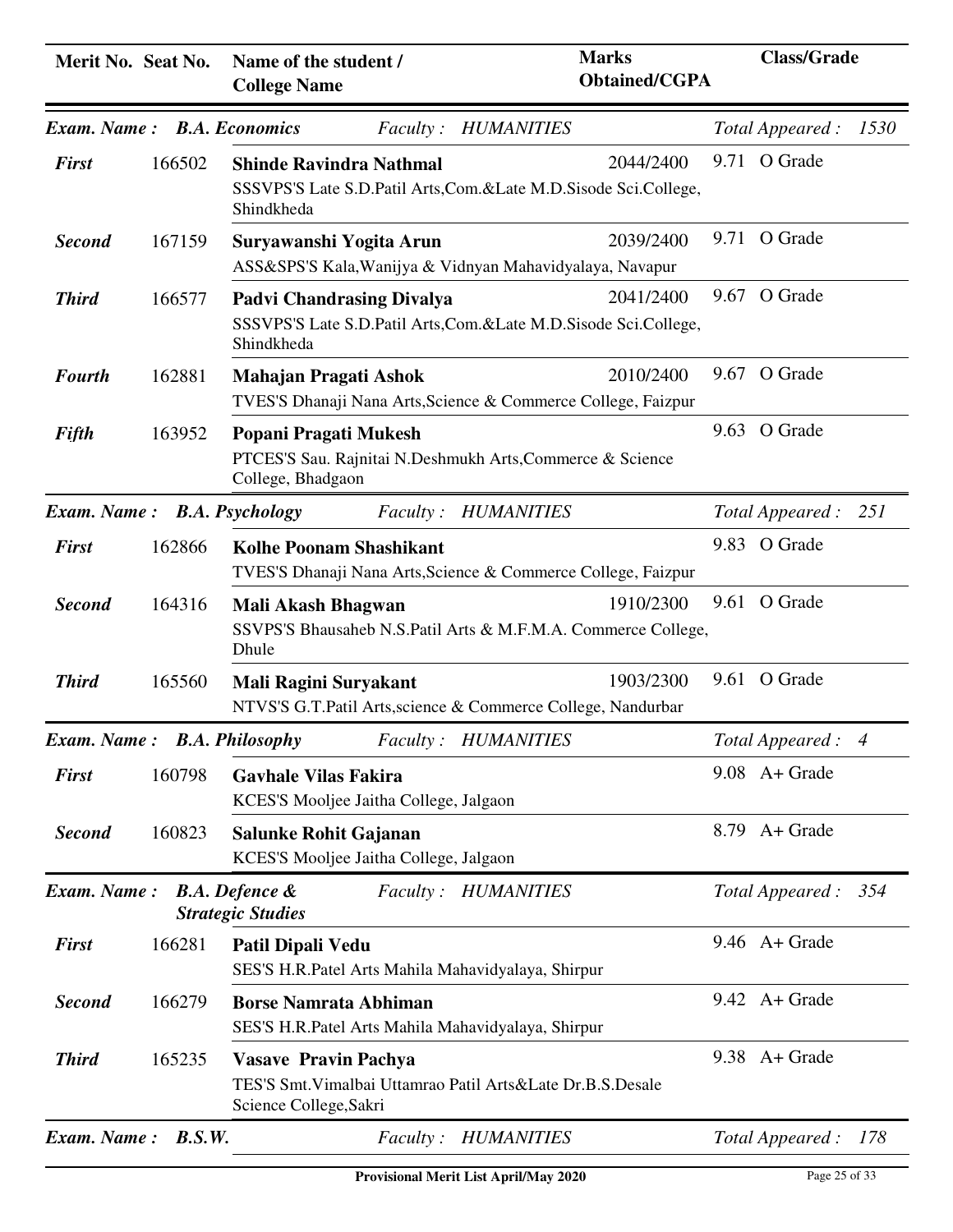| Merit No. Seat No.          |        | <b>Marks</b><br>Name of the student /<br><b>Obtained/CGPA</b><br><b>College Name</b>                        | <b>Class/Grade</b>   |            |
|-----------------------------|--------|-------------------------------------------------------------------------------------------------------------|----------------------|------------|
| <b>First</b>                | 201080 | <b>Marathe Mansi Sanjay</b><br>DNCVP'S Loksevak Madhukarrao Chaudhari College of Social<br>Work, Jalgaon    | $9.09$ A + Grade     |            |
| <b>Second</b>               | 201203 | <b>Wankhede Asmita Bhausaheb</b><br>SSS'S Dr.B.R.Ambedkar College of Social Work, Morane                    | 8.96 A+ Grade        |            |
| <b>Third</b>                | 201124 | Shinde Priyanka Sanjay<br>SSES'S Pandit Jawaharlal Nehru B.S.W. & M.S.W. College,<br>Amalner                | 8.92 A + Grade       |            |
| Exam. Name: M.A. History    |        | Faculty: HUMANITIES                                                                                         | Total Appeared: 405  |            |
| <b>First</b>                | 185667 | <b>Chavhan Shilpa Laxman</b><br>KVPS'S Smt.P.D.M.Arts, Smt.H.D.Commerce & S.M.A.Science<br>College, Shirpur | 9.75 O Grade         |            |
| <b>Second</b>               | 185494 | <b>Rathod Bharati Bhaskar</b><br>PT Co-Op ES'S Arts, Science & Commerce College, Pachora                    | $9.13$ A + Grade     |            |
| <b>Third</b>                | 185703 | Pawara Sanjay Bisan<br>KVPS'S Smt.P.D.M.Arts, Smt.H.D.Commerce & S.M.A.Science<br>College, Shirpur          | $9.06$ A + Grade     |            |
| Exam. Name: M.A. Sociology  |        | Faculty: HUMANITIES                                                                                         | Total Appeared : 77  |            |
| <b>First</b>                | 189711 | Mahajan Harsha Vishnu<br>KCES'S Mooljee Jaitha College, Jalgaon                                             | 9.56 O Grade         |            |
| <b>Second</b>               | 189715 | Patil Ujjwala Raman<br>KCES'S Mooljee Jaitha College, Jalgaon                                               | $9.38$ A + Grade     |            |
| <b>Third</b>                | 189709 | <b>Bramhane Akash Sanjay</b><br>KCES'S Mooljee Jaitha College, Jalgaon                                      | $9.31$ A + Grade     |            |
| Exam. Name: M.A. Economics  |        | Faculty: HUMANITIES                                                                                         | Total Appeared : 560 |            |
| <b>First</b>                | 181321 | <b>Bhoi Nilima Ashok</b><br>LEU'S Dr. Annasaheb G.D.Bendale Mahila Mahavidyalaya, Jalgaon                   | 9.56 O Grade         |            |
| <b>Second</b>               | 181556 | <b>Bagul Shubhangi Yuvraj</b><br>SSVPS'S Bhausaheb N.S.Patil Arts & M.F.M.A. Commerce College,<br>Dhule     | $9.31$ A + Grade     |            |
| <b>Third</b>                | 181596 | Deore Dipmala Arun<br>NTVS'S G.T.Patil Arts, science & Commerce College, Nandurbar                          | $9.25$ A + Grade     |            |
| Exam. Name: M.A. Psychology |        | Faculty: HUMANITIES                                                                                         | Total Appeared:      | <i>126</i> |
| <b>First</b>                | 189212 | <b>Tondulkar Anant Narayan</b><br>KCES'S Mooljee Jaitha College, Jalgaon                                    | 9.69 O Grade         |            |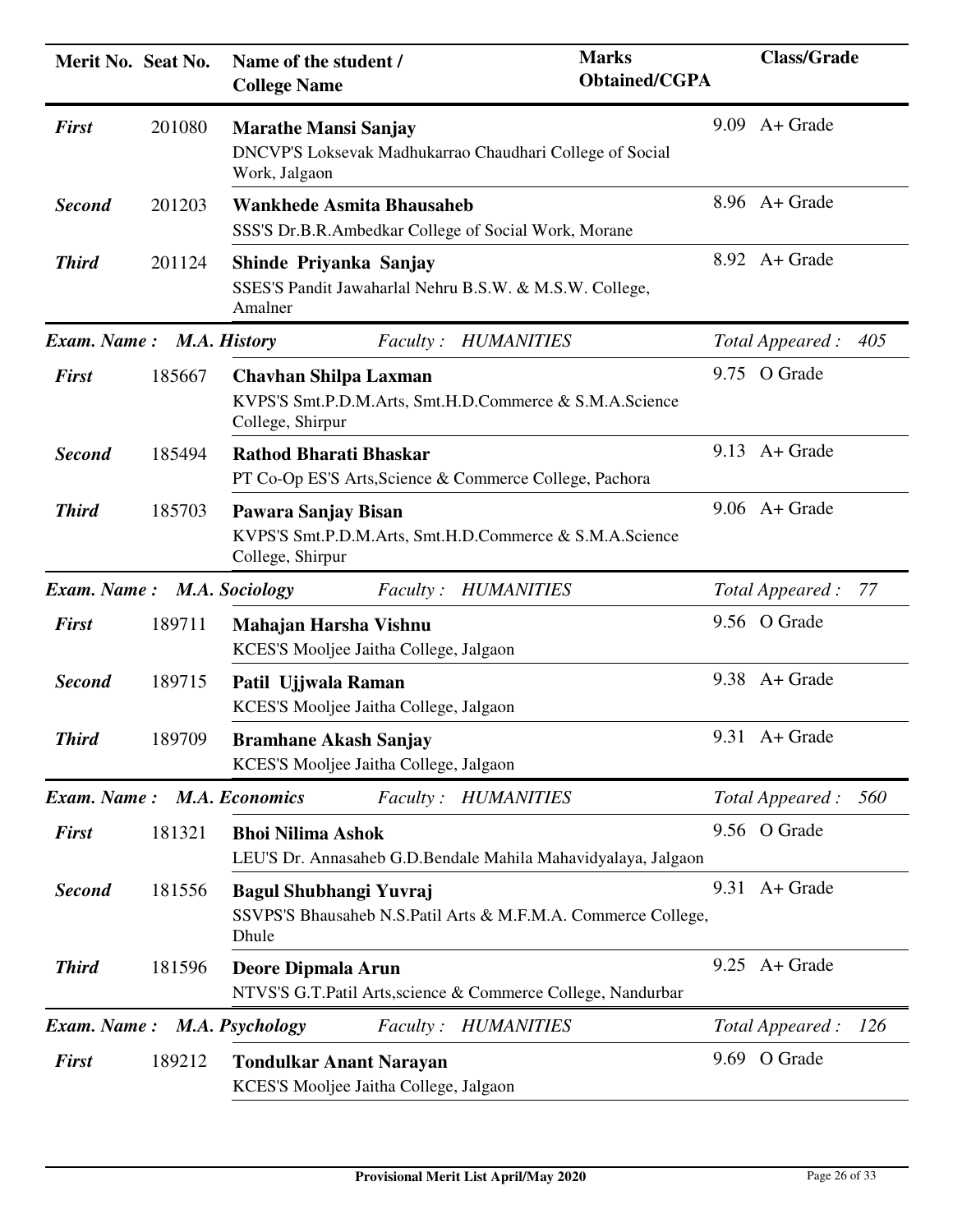| Merit No. Seat No.          |        | Name of the student /<br><b>College Name</b>                                                                                          | <b>Marks</b><br><b>Obtained/CGPA</b> | <b>Class/Grade</b>     |  |
|-----------------------------|--------|---------------------------------------------------------------------------------------------------------------------------------------|--------------------------------------|------------------------|--|
| <b>Second</b>               | 189253 | <b>Lohar Madhuri Suresh</b><br>SSVPS'S Bhausaheb N.S.Patil Arts & M.F.M.A. Commerce College,<br>Dhule                                 | 1361/1600                            | 9.63 O Grade           |  |
| <b>Third</b>                | 189187 | Dhamadhikari Aditya Bharat<br>KCES'S Mooljee Jaitha College, Jalgaon                                                                  | 1307/1600                            | 9.63 O Grade           |  |
| Exam. Name: M.A. Philosophy |        | Faculty: HUMANITIES                                                                                                                   |                                      | Total Appeared : 8     |  |
| <b>First</b>                | 187491 | <b>Patil Avinash Naresh</b><br>NMU'S Pratap Centre of Philosophy, Amalner                                                             |                                      | 10.00 O Grade          |  |
| <b>Second</b>               | 192878 | <b>Mandavgade Shubham Ramesh</b><br>School Of Social Sciences, Kavayitri Bahinabai Chaudhari North<br>Maharashtra University, Jalgaon |                                      | $9.18$ A + Grade       |  |
| <b>Third</b>                | 187488 | <b>Tadavi Arshad Kayyum</b><br>KCES'S Mooljee Jaitha College, Jalgaon                                                                 |                                      | 8.88 A+ Grade          |  |
| Exam. Name:                 |        | M.A. Defence &<br>Faculty: HUMANITIES<br><b>Strategic Studies</b>                                                                     |                                      | Total Appeared: 42     |  |
| <b>First</b>                | 179942 | <b>Wagh Anita Raghunath</b><br>KCES'S Mooljee Jaitha College, Jalgaon                                                                 |                                      | 9.56 O Grade           |  |
| <b>Second</b>               | 179947 | Patil Ujwala Sudhakar<br>JDMVP Co-Op S's Arts, Commerce & Science College, Jalgaon                                                    |                                      | $9.44$ A + Grade       |  |
| <b>Third</b>                | 179937 | <b>Patil Pratibha Suresh</b><br>KCES'S Mooljee Jaitha College, Jalgaon                                                                |                                      | $9.25$ A + Grade       |  |
| Exam. Name:                 | M.S.W. | Faculty: HUMANITIES                                                                                                                   |                                      | 509<br>Total Appeared: |  |
| <b>First</b>                | 209477 | <b>More Dnyaneshwar Vasudev</b><br>School Of Social Sciences, Kavayitri Bahinabai Chaudhari North<br>Maharashtra University, Jalgaon  |                                      | $9.22$ A + Grade       |  |
| <b>Second</b>               | 202724 | <b>Girase Puja Vikassing</b><br>SSES'S Pandit Jawaharlal Nehru B.S.W. & M.S.W. College,<br>Amalner                                    |                                      | $9.14$ A+ Grade        |  |
| <b>Third</b>                | 202665 | <b>Jagtap Lina Dilip</b><br>DNCVP'S Loksevak Madhukarrao Chaudhari College of Social<br>Work, Jalgaon                                 |                                      | $9.11$ A + Grade       |  |
| <b>Exam.</b> Name:          |        | <b>M.A. Political Science</b><br><b>HUMANITIES</b><br><i>Faculty:</i>                                                                 |                                      | Total Appeared:<br>358 |  |
| <b>First</b>                | 188597 | <b>Mahajan Rohit Sunil</b><br>VWS'S Arts, Commerce & Science College, Dhule                                                           |                                      | 9.69 O Grade           |  |
| <b>Second</b>               | 188358 | <b>Koparkar Mahesh Prasad</b><br>KCES'S Mooljee Jaitha College, Jalgaon                                                               |                                      | 9.56 O Grade           |  |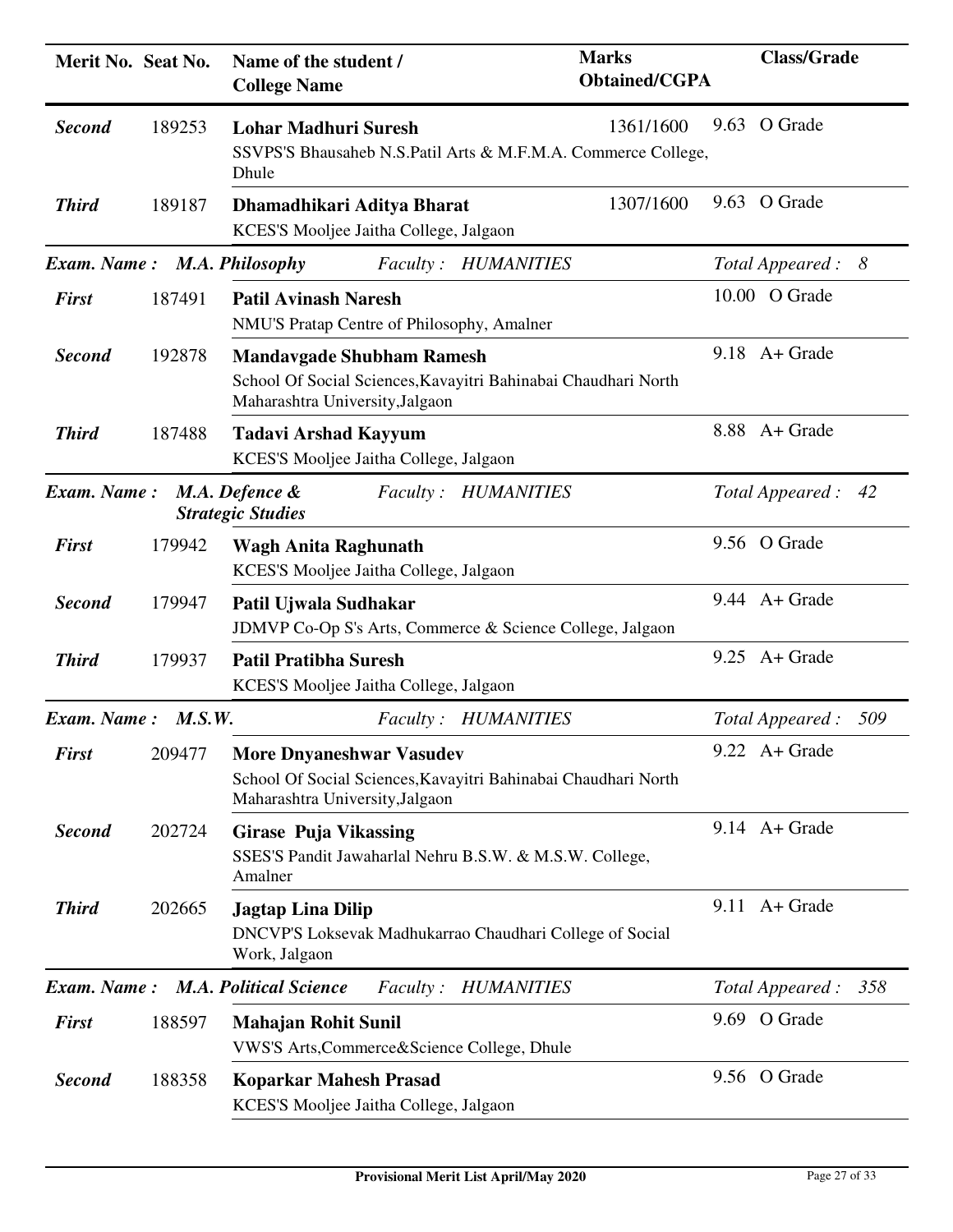| Merit No. Seat No. |        | Name of the student /<br><b>College Name</b>                                 | <b>Marks</b><br><b>Obtained/CGPA</b>                         | <b>Class/Grade</b>             |
|--------------------|--------|------------------------------------------------------------------------------|--------------------------------------------------------------|--------------------------------|
| <b>Third</b>       | 188353 | Chaudhari Pavan Ramkrushna<br>KCES'S Mooljee Jaitha College, Jalgaon         |                                                              | $9.44$ A + Grade               |
| Exam. Name:        |        | M.A. Music (Vocal)<br><i>Faculty :</i>                                       | <b>INTER DISCIPLINARY</b><br><b>STUDIES</b>                  | Total Appeared :<br>17         |
| <b>First</b>       | 204046 | Patil Priyanka Ramesh<br><b>Bhusawal</b>                                     | TES'S Bhusawal Arts, Science & P.O. Nahata Commerce College, | 9.81 O Grade                   |
| <b>Second</b>      | 204043 | <b>Gavande Jyoti Purushottam</b><br>Bhusawal                                 | TES'S Bhusawal Arts, Science & P.O. Nahata Commerce College, | 9.50 O Grade                   |
| <b>Third</b>       | 204048 | <b>Thakur Laxmi Avinash</b><br>Bhusawal                                      | TES'S Bhusawal Arts, Science & P.O. Nahata Commerce College, | $9.38$ A + Grade               |
| <b>Exam.</b> Name: |        | M.F.A. Applied Arts<br><i>Faculty</i> :                                      | <b>INTER DISCIPLINARY</b><br><b>STUDIES</b>                  | Total Appeared : 9             |
| <b>First</b>       | 205441 | Mehta Dhrupal Kalpeshbhai<br>KCES'S Mooljee Jaitha College, Jalgaon          | 717/1000                                                     | <b>First Class With Distin</b> |
| <b>Second</b>      | 205442 | <b>Narvekar Dnyandev Tulshidas</b><br>KCES'S Mooljee Jaitha College, Jalgaon | 705/1000                                                     | <b>First Class With Distin</b> |
| <b>Third</b>       | 205446 | <b>Shah Kunjal Jay</b><br>KCES'S Mooljee Jaitha College, Jalgaon             | 689/1000                                                     | <b>First Class</b>             |
| <b>Exam.</b> Name: |        | M.F.A. Painting<br><i>Faculty</i> :                                          | <b>INTER DISCIPLINARY</b><br><b>STUDIES</b>                  | Total Appeared : 8             |
| <b>First</b>       | 205498 | <b>Ppatil Mahendra Ashok</b><br>KCES'S Mooljee Jaitha College, Jalgaon       | 716/1000                                                     | <b>First Class With Distin</b> |
| <b>Second</b>      | 205494 | Chavda Alka Mahendrasinhji<br>KCES'S Mooljee Jaitha College, Jalgaon         | 655/1000                                                     | <b>First Class</b>             |
| <b>Third</b>       | 205493 | <b>Badrakia Rachana Dhruvkumar</b><br>KCES'S Mooljee Jaitha College, Jalgaon | 651/1000                                                     | <b>First Class</b>             |
| <b>Exam.</b> Name: |        | M.F.A. Sculpture<br><i>Faculty</i> :                                         | <b>INTER DISCIPLINARY</b><br><b>STUDIES</b>                  | Total Appeared : 4             |
| <b>First</b>       | 205548 | <b>Shirasale Digambar Ashok</b><br>KCES'S Mooljee Jaitha College, Jalgaon    | 660/1000                                                     | <b>First Class</b>             |
| <b>Second</b>      | 205547 | <b>Jethava Mukund Rameshchanra</b><br>KCES'S Mooljee Jaitha College, Jalgaon | 651/1000                                                     | <b>First Class</b>             |
| <b>Third</b>       | 205546 | <b>Baishya Nipam Chandra</b><br>KCES'S Mooljee Jaitha College, Jalgaon       | 649/1000                                                     | <b>First Class</b>             |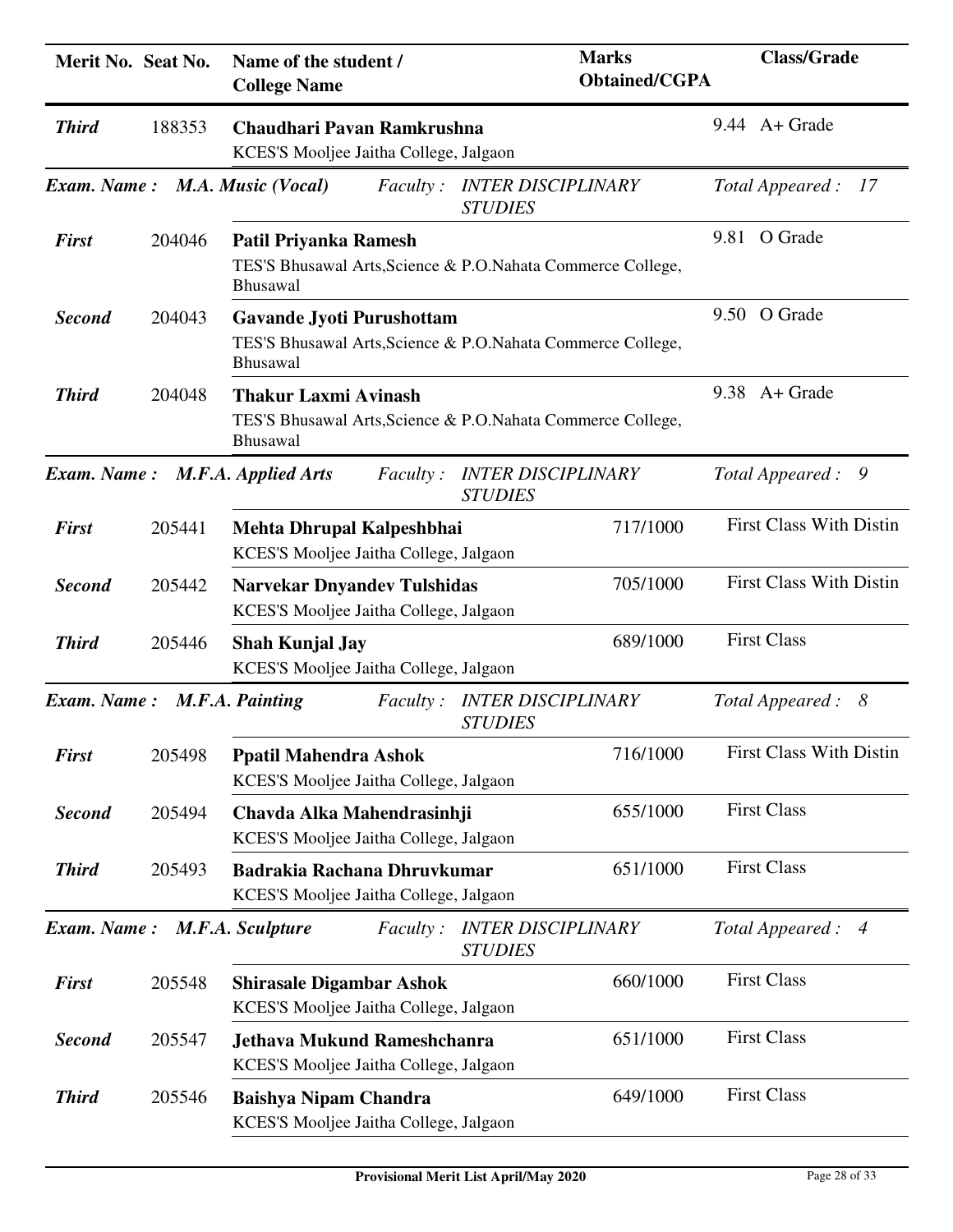| Merit No. Seat No. |                   | Name of the student /<br><b>College Name</b>                               | <b>Marks</b><br><b>Obtained/CGPA</b>        | <b>Class/Grade</b>                |
|--------------------|-------------------|----------------------------------------------------------------------------|---------------------------------------------|-----------------------------------|
| <b>Exam.</b> Name: |                   | <b>M.F.A. Print Making</b><br><i>Faculty:</i>                              | <b>INTER DISCIPLINARY</b><br><b>STUDIES</b> | Total Appeared:<br>$\overline{1}$ |
| <b>First</b>       | 205523            | <b>Jain Ushita Nenmal</b><br>KCES'S Mooljee Jaitha College, Jalgaon        | 747/1000                                    | <b>First Class With Distin</b>    |
| Exam. Name:        |                   | M.F.A. Visual<br><i>Faculty</i> :<br>Communication                         | <b>INTER DISCIPLINARY</b><br><b>STUDIES</b> | Total Appeared : 3                |
| <b>First</b>       | 205572            | <b>Bhad Vilas Vishnu</b><br>KCES'S Mooljee Jaitha College, Jalgaon         | 720/1000                                    | <b>First Class With Distin</b>    |
| <b>Second</b>      | 205574            | Sonawane Kanchan Balkrishna<br>KCES'S Mooljee Jaitha College, Jalgaon      | 698/1000                                    | <b>First Class</b>                |
| <b>Third</b>       | 205573            | Patil Khushbu Galu<br>KCES'S Mooljee Jaitha College, Jalgaon               | 647/1000                                    | <b>First Class</b>                |
| Exam. Name:        |                   | M.F.A. Art History<br><i>Faculty</i> :                                     | <b>INTER DISCIPLINARY</b><br><b>STUDIES</b> | Total Appeared : 1                |
| <b>First</b>       | 205470            | <b>Bhoi Machchindra Sakharam</b><br>KCES'S Mooljee Jaitha College, Jalgaon | 704/1000                                    | <b>First Class With Distin</b>    |
| Exam. Name:        | <b>B.A. Music</b> | <i>Faculty</i> :                                                           | <b>INTER DISCIPLINARY</b><br><b>STUDIES</b> | Total Appeared: 4                 |
| <b>First</b>       | 160730            | Harimkar Mayuri Sunil<br>KCES'S Mooljee Jaitha College, Jalgaon            |                                             | $9.17$ A + Grade                  |
| <b>Second</b>      | 160796            | <b>Pathak Rohini Dilip</b><br>KCES'S Mooljee Jaitha College, Jalgaon       |                                             | 8.58 A + Grade                    |
| <b>Third</b>       | 160795            | <b>Dhadi Aarti Santosh</b><br>KCES'S Mooljee Jaitha College, Jalgaon       |                                             | 8.50 A+ Grade                     |
| Exam. Name:        |                   | <b>B.A. Dramatics</b><br><i>Faculty</i> :                                  | <b>INTER DISCIPLINARY</b><br><b>STUDIES</b> | Total Appeared : 3                |
| <b>First</b>       | 160805            | <b>Ingale Avinash Sahebrao</b><br>KCES'S Mooljee Jaitha College, Jalgaon   |                                             | $8.54$ A + Grade                  |
| <b>Second</b>      | 160804            | Patil Manoj Ravindra<br>KCES'S Mooljee Jaitha College, Jalgaon             |                                             | 8.46 A Grade                      |
| Exam. Name:        |                   | <b>B.A. YOGIC SCIENCE</b> Faculty:                                         | <b>INTER DISCIPLINARY</b><br><b>STUDIES</b> | Total Appeared: 6                 |
| <b>First</b>       | 160806            | <b>Patil Akash Ganpat</b><br>KCES'S Mooljee Jaitha College, Jalgaon        |                                             | 8.33 A Grade                      |
| <b>Second</b>      | 160732            | <b>Bari Chetana Sunil</b><br>KCES'S Mooljee Jaitha College, Jalgaon        |                                             | 8.25 A Grade                      |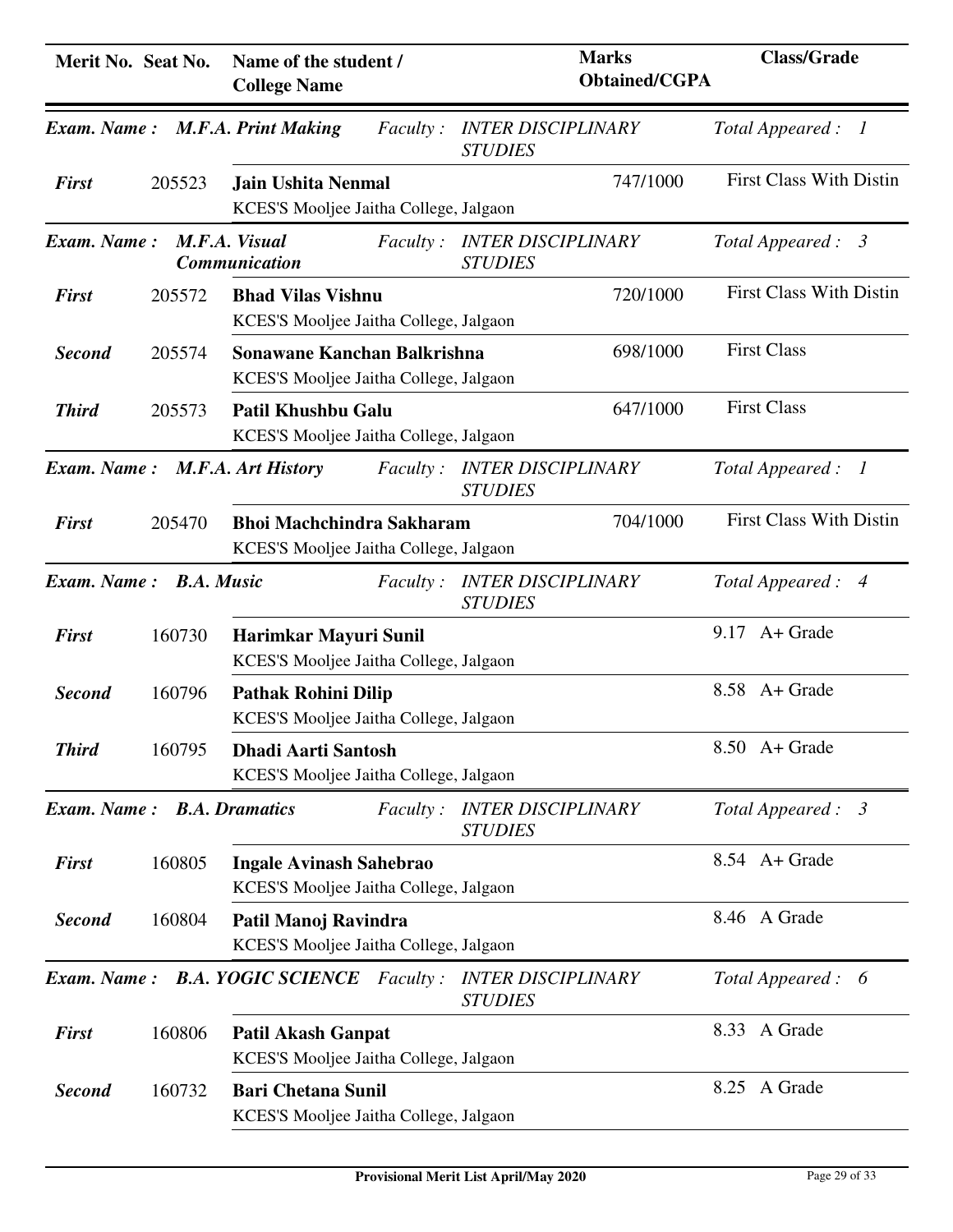| Merit No. Seat No. |                                               | Name of the student /<br><b>College Name</b>                                                                                       | <b>Marks</b><br><b>Obtained/CGPA</b> | <b>Class/Grade</b>            |
|--------------------|-----------------------------------------------|------------------------------------------------------------------------------------------------------------------------------------|--------------------------------------|-------------------------------|
| <b>Third</b>       | 160911                                        | Nimbalkar Tejas Digambar<br>KCES'S Mooljee Jaitha College, Jalgaon                                                                 |                                      | 7.88 A Grade                  |
| Exam. Name:        | <b>Designing</b>                              | <b>B.Voc. Fashion</b><br><i>Faculty</i> :<br><b>STUDIES</b>                                                                        | <b>INTER DISCIPLINARY</b>            | Total Appeared : 28           |
| <b>First</b>       | 205689                                        | <b>Bholane Mrunal Lalit</b><br>LEU'S Dr. Annasaheb G.D.Bendale Mahila Mahavidyalaya, Jalgaon                                       |                                      | 5.80 O Grade                  |
| <b>Second</b>      | 205710                                        | Tiwari Jayashri Indrajit<br>LEU'S Dr. Annasaheb G.D.Bendale Mahila Mahavidyalaya, Jalgaon                                          |                                      | 5.77 O Grade                  |
| <b>Third</b>       | 205695                                        | Kavita Madhukar Mahajan<br>LEU'S Dr. Annasaheb G.D.Bendale Mahila Mahavidyalaya, Jalgaon                                           |                                      | 5.65 O Grade                  |
| Exam. Name:        | M.A. Mass<br><b>Journalism</b>                | <i>Faculty :</i><br><b>Communication &amp;</b><br><b>STUDIES</b>                                                                   | <b>INTER DISCIPLINARY</b>            | Total Appeared :<br><b>20</b> |
| <b>First</b>       | 203845                                        | Joshi Meghana Purushottam<br>VWS'S Arts, Commerce & Science College, Dhule                                                         |                                      | $9.17$ A + Grade              |
| <b>Second</b>      | 203844                                        | <b>Borse Roshni Bhikan</b><br>VWS'S Arts, Commerce & Science College, Dhule                                                        |                                      | $9.04$ A + Grade              |
| <b>Third</b>       | 203850                                        | Nankar Bhushan Dharmraj<br>VWS'S Arts, Commerce & Science College, Dhule                                                           |                                      | 8.88 A+ Grade                 |
| Exam. Name:        | M.A. DR.<br><b>AMBEDKAR</b><br><b>THOUGHT</b> | <i>Faculty:</i><br><b>STUDIES</b>                                                                                                  | <b>INTER DISCIPLINARY</b>            | Total Appeared : 15           |
| <b>First</b>       | 207895                                        | <b>Wagh Samadhan Vasant</b><br>School Of Social Sciences, Kavayitri Bahinabai Chaudhari North<br>Maharashtra University, Jalgaon   |                                      | 9.38 A+ Grade                 |
| <b>Second</b>      | 207891                                        | <b>Nikam Pramod Bhaurao</b><br>School Of Social Sciences, Kavayitri Bahinabai Chaudhari North<br>Maharashtra University, Jalgaon   |                                      | 8.99 A+ Grade                 |
| <b>Third</b>       | 207894                                        | <b>Tayade Sarala Yashwant</b><br>School Of Social Sciences, Kavayitri Bahinabai Chaudhari North<br>Maharashtra University, Jalgaon |                                      | 8.98 A+ Grade                 |
| <b>Exam.</b> Name: | M.A. YOGIC<br><b>SCIENCE</b>                  | <i>Faculty</i> :<br><b>STUDIES</b>                                                                                                 | <b>INTER DISCIPLINARY</b>            | Total Appeared : 28           |
| <b>First</b>       | 190041                                        | Patil Rajesh Ichchharam<br>KCES'S Mooljee Jaitha College, Jalgaon                                                                  |                                      | 9.94 O Grade                  |
| <b>Second</b>      | 190053                                        | <b>Vyas Shraddha Anand</b><br>KCES'S Mooljee Jaitha College, Jalgaon                                                               | 1419/1600                            | 9.88 O Grade                  |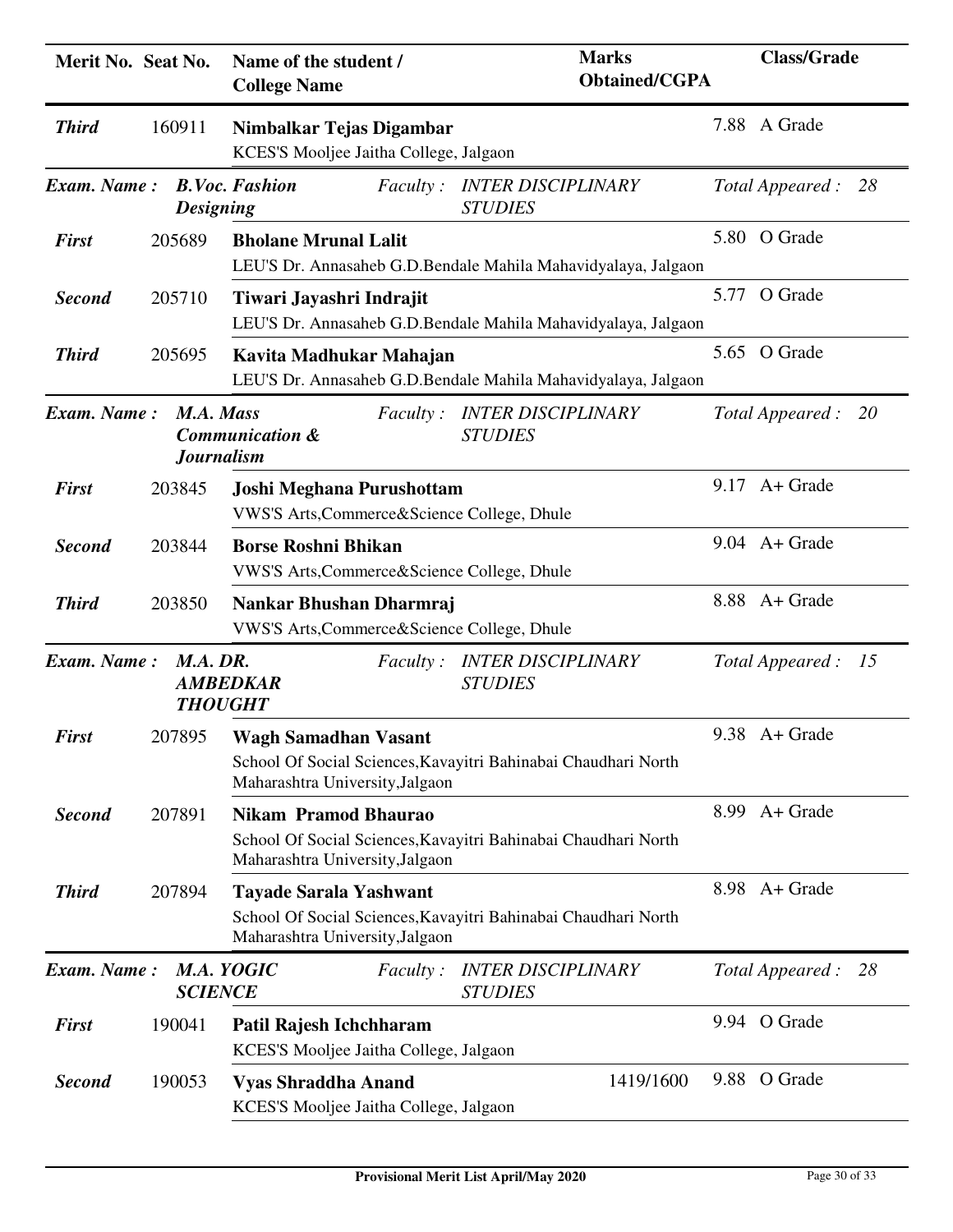| Merit No. Seat No.    |                | Name of the student /<br><b>College Name</b>                                   | <b>Marks</b><br><b>Obtained/CGPA</b>                                        | <b>Class/Grade</b>             |
|-----------------------|----------------|--------------------------------------------------------------------------------|-----------------------------------------------------------------------------|--------------------------------|
| <b>Third</b>          | 190052         | Vispute Sharayu Jitendra<br>KCES'S Mooljee Jaitha College, Jalgaon             | 1371/1600                                                                   | 9.88 O Grade                   |
| Exam. Name:           | <b>STUDIES</b> | <b>M.A. WOMEN'S</b>                                                            | Faculty: INTER DISCIPLINARY<br><b>STUDIES</b>                               | Total Appeared : 3             |
| <b>First</b>          | 208218         | <b>Pawara Mukesh Chandrasing</b><br>Maharashtra University, Jalgaon            | School Of Social Sciences, Kavayitri Bahinabai Chaudhari North              | 6.12 B Grade                   |
| Exam. Name:           |                | <b>B.Voc. Beauty Therapy</b><br><i>Faculty:</i>                                | <i><b>INTER DISCIPLINARY</b></i><br><b>STUDIES</b>                          | Total Appeared :<br>11         |
| <b>First</b>          | 517975         | <b>Mahajan Payal Hemant</b>                                                    | LEU'S Dr. Annasaheb G.D.Bendale Mahila Mahavidyalaya, Jalgaon               | 5.73 O Grade                   |
| <b>Second</b>         | 517971         | <b>Bhoi Sunayna Anil</b>                                                       | LEU'S Dr. Annasaheb G.D.Bendale Mahila Mahavidyalaya, Jalgaon               | 5.52 O Grade                   |
| <b>Third</b>          | 517977         | <b>Patil Komal Ramkrishna</b>                                                  | LEU'S Dr. Annasaheb G.D.Bendale Mahila Mahavidyalaya, Jalgaon               | 5.48 A Grade                   |
| Exam. Name: LL.B. III |                | <i>Faculty</i> :                                                               | <b>INTER DISCIPLINARY</b><br><b>STUDIES</b>                                 | Total Appeared:<br>248         |
| <b>First</b>          | 409067         | <b>Bhave Himanshu Ravindra</b><br>KCES'S S.S. Maniyar Law College, Jalgaon     | 909/1000                                                                    | <b>First Class With Distin</b> |
| <b>Second</b>         | 409282         | <b>Patil Ashok Mohan</b><br>Nandurbar                                          | 900/1000<br>NTVS'S College of Law, Institute of Legal Education & Research, | <b>First Class With Distin</b> |
| <b>Third</b>          | 409184         | Ahire Pandharinath Jangalu<br>Dhule                                            | 899/1000<br>WKDSPM'S Dr.Babasaheb Ambedkar Memorial College of Law,         | <b>First Class With Distin</b> |
| Exam. Name:           |                | 5TH YR. B.A.LL.B.<br><i>Faculty:</i>                                           | <b>INTER DISCIPLINARY</b><br><b>STUDIES</b>                                 | Total Appeared:<br>110         |
| <b>First</b>          | 404019         | Mahajan Tirumala Prabhakar<br>KCES'S S.S. Maniyar Law College, Jalgaon         | 893/1000                                                                    | <b>First Class With Distin</b> |
| <b>Second</b>         | 404007         | <b>Chavhan Amrut Gopalrav</b><br>KCES'S S.S. Maniyar Law College, Jalgaon      | 829/1000                                                                    | <b>First Class With Distin</b> |
| <b>Third</b>          | 404074         | <b>Pingale Harshal Dilip</b><br>Dhule                                          | 819/1000<br>WKDSPM'S Dr.Babasaheb Ambedkar Memorial College of Law,         | <b>First Class With Distin</b> |
| Exam. Name:           | LL.M.          | <i>Faculty:</i>                                                                | <b>INTER DISCIPLINARY</b><br><b>STUDIES</b>                                 | Total Appeared:<br>50          |
| <b>First</b>          | 410254         | <b>Chitte Yeshwant Kondusing</b><br>GFS'S Dr. Ulhas Patil Law College, Jalgaon | 1025/1300                                                                   | <b>First Class With Distin</b> |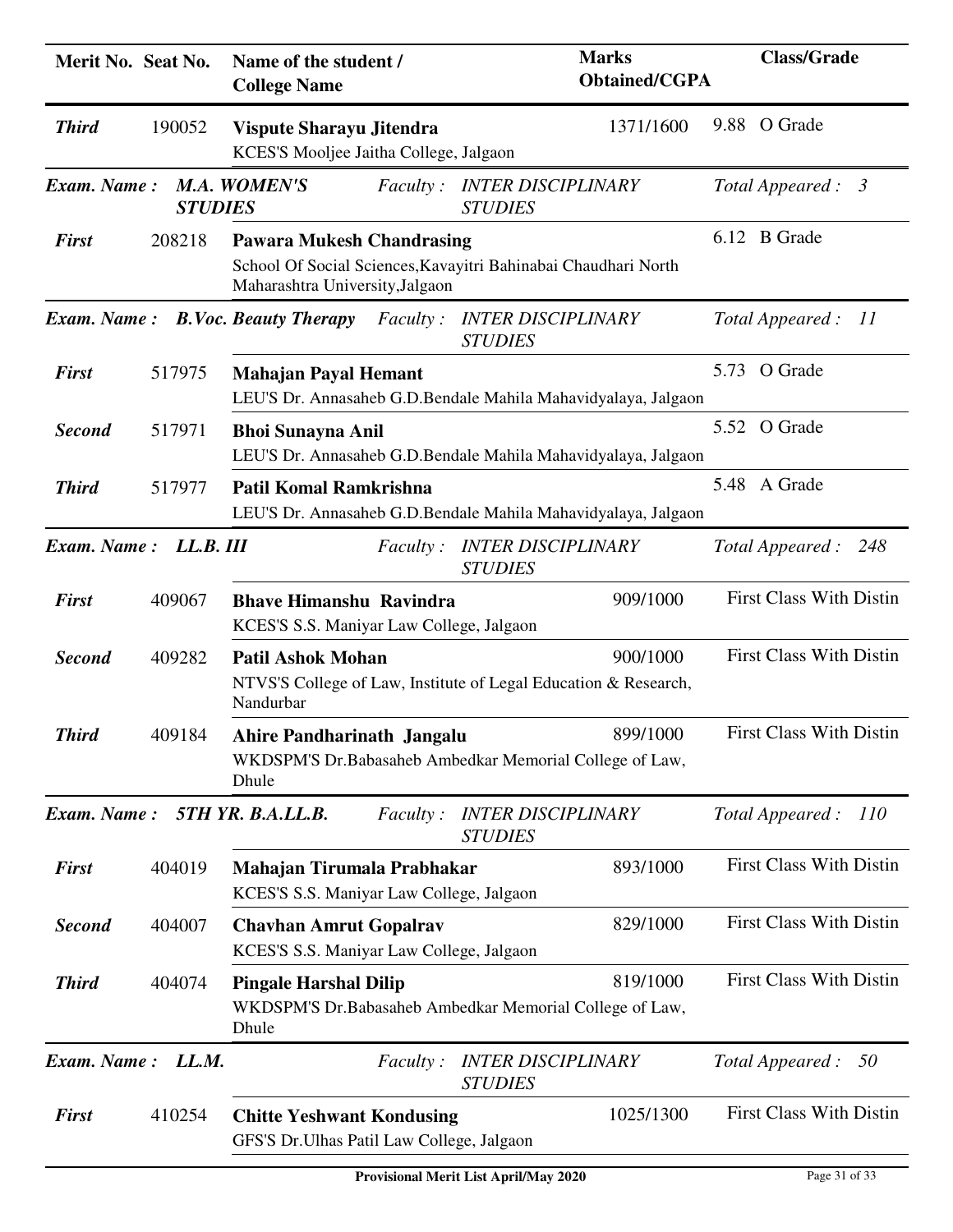| Merit No. Seat No. |         | Name of the student /<br><b>College Name</b>                                                                                    | <b>Marks</b><br><b>Obtained/CGPA</b> | <b>Class/Grade</b>             |
|--------------------|---------|---------------------------------------------------------------------------------------------------------------------------------|--------------------------------------|--------------------------------|
| <b>Second</b>      | 410259  | Kulkarni Abhay Arvind<br>GFS'S Dr.Ulhas Patil Law College, Jalgaon                                                              | 1014/1300                            | <b>First Class With Distin</b> |
| <b>Third</b>       | 410267  | Raj Manojkumar Sunharilal<br>KCES'S S.S. Maniyar Law College, Jalgaon                                                           | 830/1300                             | <b>First Class</b>             |
| <b>Exam.</b> Name: |         | <b>B.ED.(GENERAL)</b><br><b>INTER DISCIPLINARY</b><br><i>Faculty</i> :<br><b>STUDIES</b>                                        |                                      | Total Appeared:<br>1501        |
| <b>First</b>       | 903120  | Nayak Sangeeta F/H Name Suresh Nayak<br>LDCBEDT'S Biyani College of Education, Bhusawal                                         |                                      | 9.76 O Grade                   |
| <b>Second</b>      | 903970  | <b>Kuwar Rupali Sukdeo</b><br>SES'S College of Education, Shirpur                                                               | 2216/2550                            | 9.74 O Grade                   |
| <b>Third</b>       | 903068  | <b>Shaikh Taqdees Fatema Shaikh</b><br>IES'S Iqra College of Education, Mehrun                                                  | 2189/2550                            | 9.74 O Grade                   |
| <b>Fourth</b>      | 904118  | <b>Vasave Rakesh Mangya</b><br>JIIU'S Jamia College of Education, Akkalkuwa.                                                    | 2145/2550                            | 9.70 O Grade                   |
| Fifth              | 904114  | Vasave Maltibai Tukaram<br>JIIU'S Jamia College of Education, Akkalkuwa.                                                        | 2133/2550                            | 9.70 O Grade                   |
| Exam. Name:        | B.P.E.  | <b>INTER DISCIPLINARY</b><br><i>Faculty</i> :<br><b>STUDIES</b>                                                                 |                                      | Total Appeared : 1             |
| <b>First</b>       | 905985  | Ganga Hast Bahadur Rahadi<br>SES'S College of Physical Education, Jalgaon                                                       |                                      | 5.05 A Grade                   |
| Exam. Name:        | B.P.Ed. | <b>INTER DISCIPLINARY</b><br><i>Faculty :</i><br><b>STUDIES</b>                                                                 |                                      | Total Appeared:<br>- 79        |
| <b>First</b>       | 905596  | <b>Tahir Malik Riyazuddin</b><br>KCES'S College of Education & Physical Education, Jalgaon                                      |                                      | 5.61 O Grade                   |
| <b>Second</b>      | 905576  | <b>Patil Ravindra Arun</b><br>KCES'S College of Education & Physical Education, Jalgaon                                         |                                      | 5.55 O Grade                   |
| <b>Third</b>       | 905591  | <b>Sonawane Vishal Pralhad</b><br>KCES'S College of Education & Physical Education, Jalgaon                                     |                                      | 5.52 O Grade                   |
| <b>Exam.</b> Name: |         | M.ED.(GENERAL)<br><b>INTER DISCIPLINARY</b><br><i>Faculty</i> :<br><b>STUDIES</b>                                               |                                      | Total Appeared:<br>40          |
| <b>First</b>       | 907439  | <b>Mhasane Punam Santosh</b><br>Department Of Education, Kavayitri Bahinabai Chaudhari North<br>Maharashtra University, Jalgaon |                                      | 9.77 O Grade                   |
| <b>Second</b>      | 907440  | P Pepsy<br>Department Of Education, Kavayitri Bahinabai Chaudhari North<br>Maharashtra University, Jalgaon                      |                                      | $9.19$ A + Grade               |